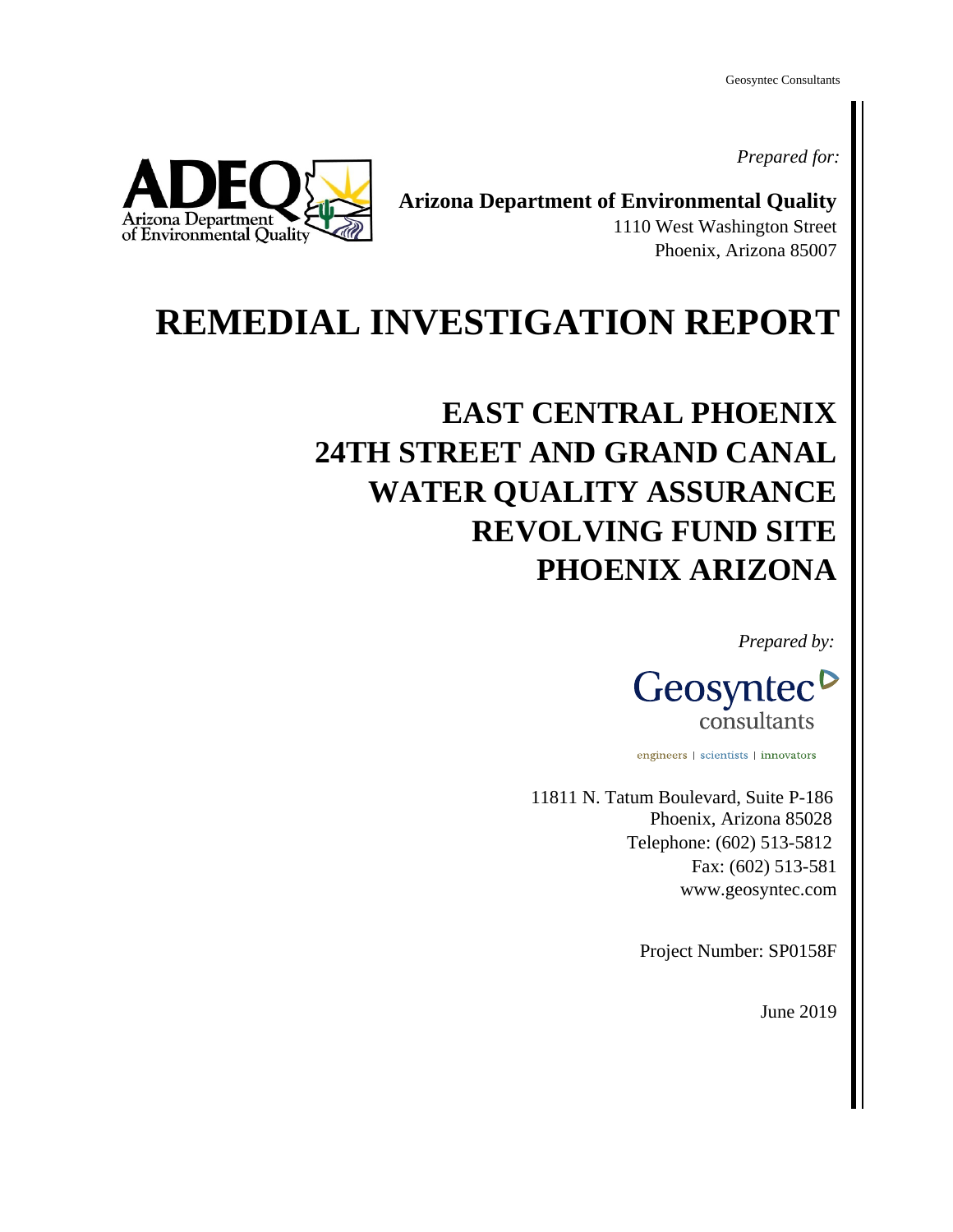## **REMEDIAL INVESTIGATION REPORT EAST CENTRAL PHOENIX** 24TH STREET AND GRAND CANAL WATER QUALITY ASSURANCE REVOLVING FUND SITE PHOENIX, ARIZONA

We certify that this document and attachments presented in this report are accurate and complete. This report was prepared by the staff of Geosyntec Consultants under our supervision to ensure that qualified personnel properly gather and evaluate the information submitted. Based on our inquiry of the person or persons who are directly responsible for gathering the information, the information submitted is, to the best of our knowledge and belief, true, accurate and complete.



Chad Bird, PE Principal Engineer

Date  $\frac{c}{2i/19}$ 



 $6/21/19$ 

Kirk Craig, PE Senior Principal Engineer

24thSt.RI-FINAL.20190620.f.docx

 $\mathbf i$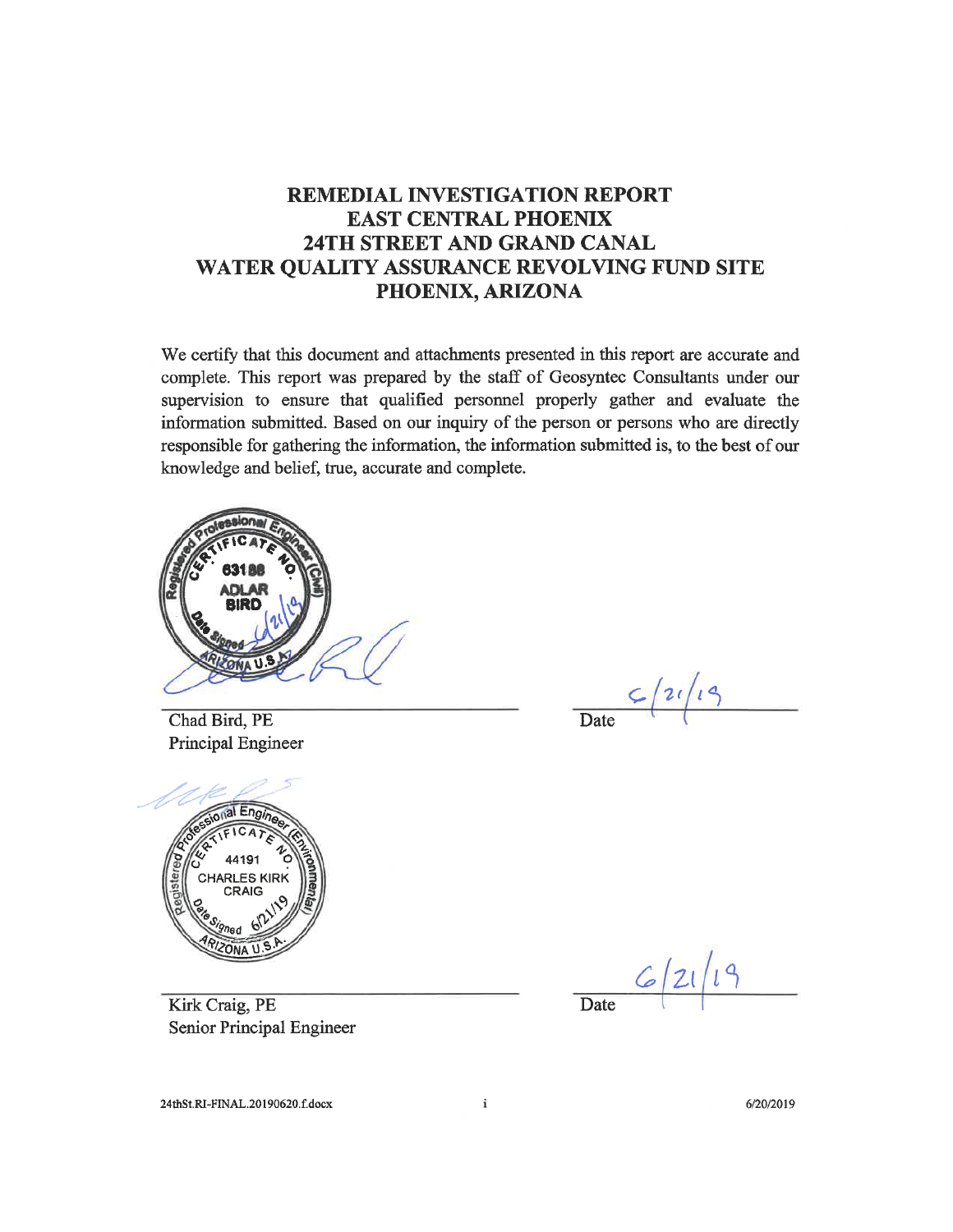#### **EXECUTIVE SUMMARY**

This report summarizes the findings of remedial investigation (RI) activities conducted by the Arizona Department of Environmental Quality (ADEQ) at the 24th Street and Grand Canal Water Quality Assurance Revolving Fund (WQARF) site (herein referred to as the WQARF site or the site; Figure 1) of the East Central Phoenix (ECP) WQARF study area located in the City of Phoenix, Arizona. The WQARF site is defined by the estimated tetrachloroethene (PCE) Arizona Aquifer Water Quality Standard (AWQS) concentration contour (the plume), which begins in the vicinity of the intersection of 24th Street and Thomas Road and extends to the southwest. The plume is approximately bounded by Thomas Road to the north, 24th Street to the east, East Sheridan Street to the south, and North 17th Street to the west (Figure 2).

The WQARF site has been assessed to a total depth of 250 feet (ft) below ground surface (bgs) in the northeast portion and 408 ft bgs towards the southwest extent. The Arizona Department of Water Resources (ADWR) defined three hydrogeologic units in the Basin and Range physiographic province fill. These include from the shallowest to deepest: the Upper Alluvial Unit (UAU), the Middle Alluvial Unit (MAU), and the Lower Alluvial Unit (LAU) (Corkhill et al., 1993). The groundwater surface within the WQARF site lies within the UAU (Lluria, 2011).

Groundwater elevations in the UAU at the 24th Street and Grand Canal site have been monitored since May 2014 (Table 1 and Appendix B). Monitoring wells installed at the WQARF site are screened across both shallow (water table) and deeper intervals within the UAU. During the period of record for monitoring wells installed to investigate the Former Carnation 1-Hour Cleaners (Former Carnation) and the Former McKean's Model Laundry and Dry Cleaning (Former McKean's) property, groundwater elevations have generally been consistent. Depth to water has ranged from approximately 83 ft below top of casing (btoc) in 24MW-08B in 2015 to approximately 102 ft btoc in -24MW-01A in 2015. The direction of groundwater flow within the WQARF site is to the west-southwest with gradients between approximately flat and 0.007 ft per foot. Historical groundwater elevations are shown in Table 1.

The 24th Street and Grand Canal WQARF site has historically contained dry-cleaning facilities, a service station, and printing shops, with some of the dry-cleaners operating since the 1950s. After investigations in the vicinity of the property, the source areas of the PCE were determined to be located at two dry-cleaning facilities. The facilities, the Former Carnation and the former McKean's (Figure 4), historically operated northeast of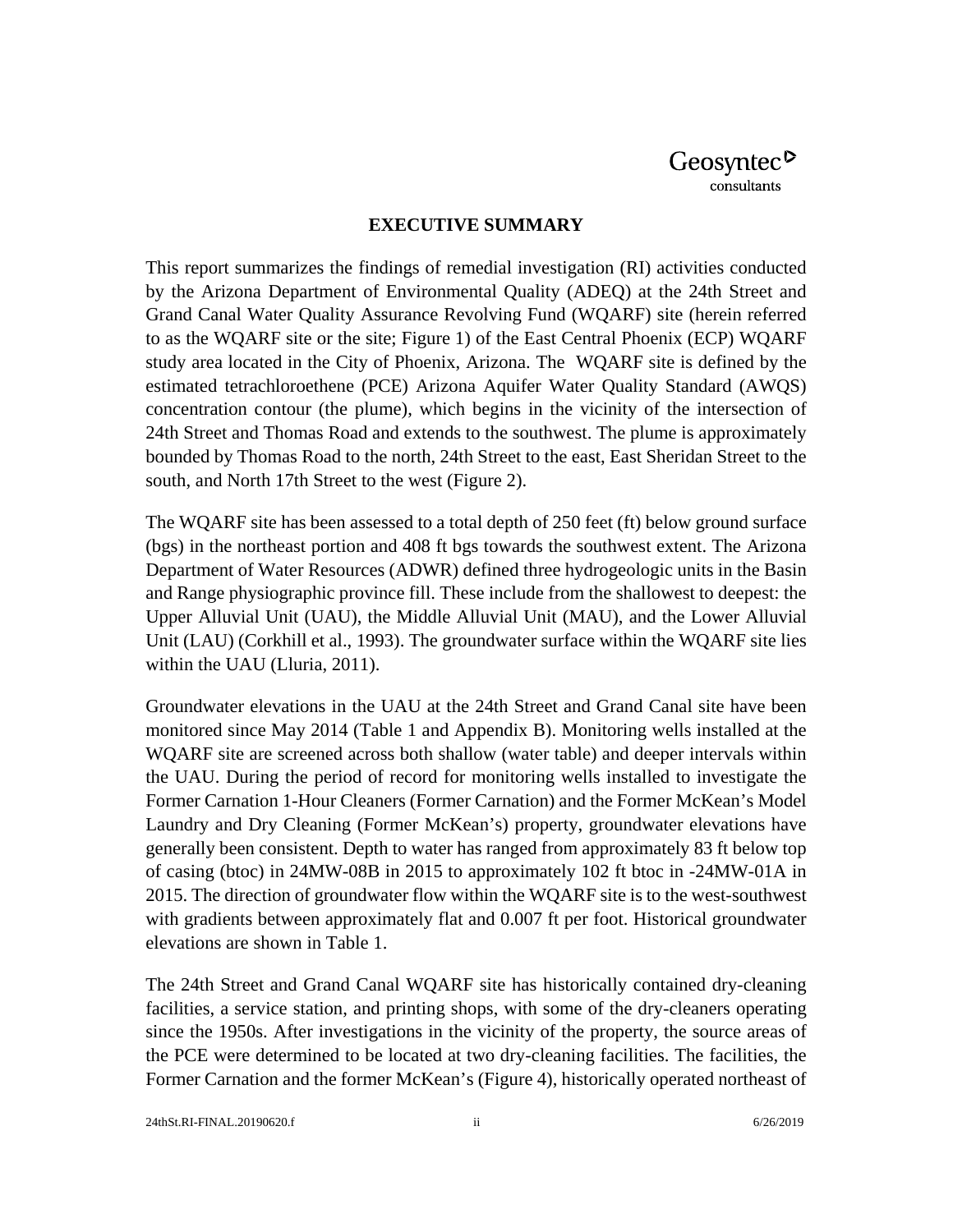the intersection of 24th Street and Thomas Road, herein referred to as "the property." The contaminants of concern at the 24th Street and Grand Canal WQARF site are PCE, trichloroethene, cis-1,2-dichloroethene, trans-1,2-dichloroethene, and vinyl chloride.

In 2001, Terracon conducted a Phase II Environmental Site Assessment (ESA) at the Former Carnation/Former McKean's property. This work suggested that the Former Carnation and Former McKean's facilities were the likely sources of COC impacts within the 24th Street and Grand Canal WQARF site. This was followed by historical site characterization associated with the RI, as well as Preliminary Investigations (PIs), Preliminary Assessments (PAs), ESAs, and an early response action (ERA).

Soil vapor extraction (SVE) was successfully implemented at the Former Carnation/ Former McKean's property in 2016 to address residual vadose zone volatile organic compound (VOC) impacts, and formal system decommissioning is planned.

In October 2018, Geosyntec performed a human health risk assessment (HHRA) for the Former Carnation/Former McKean's property. The HHRA evaluated the results from the December 2017 soil vapor rebound monitoring event for potential vapor intrusion risk under a commercial/industrial exposure scenario, and also under a conservative potential future site redevelopment residential exposure scenario. The results of the vapor intrusion HHRA indicate that concentrations of contaminants of concern (COCs) still present in soil vapor do not pose an unacceptable risk to site receptors with a calculated cumulative cancer development risk that is less than the point of departure of "one in a million"  $(10^{-6})$ . The results support a conclusion that no further action is required to address residual vadose zone soil vapor COCs concentrations, and as such, the SVE ERA is no longer warranted.

Historical site characterization associated with the RI, as well as PIs, PAs, and ESAs, have demonstrated that the vadose zone was significantly impacted at the Former Carnation/Former McKean's property. Soil and soil vapor volatile organic compound (VOC) impacts, primarily from PCE, have been observed. However, the vadose zone is considered to be fully characterized for the site COCs.

Approximately two years of SVE remediation have effectively performed vadose zone cleanup, reducing soil vapor concentrations to below the site-specific cleanup goals, including during a rebound evaluation performed three months after final shutdown of the SVE system. Residual VOC concentrations do not pose unacceptable vapor intrusion risk under a residential site redevelopment scenario, which is significantly more conservative than the current commercial site use and exposure scenario. 24thSt.RI-FINAL.20190620.f iii 6/26/2019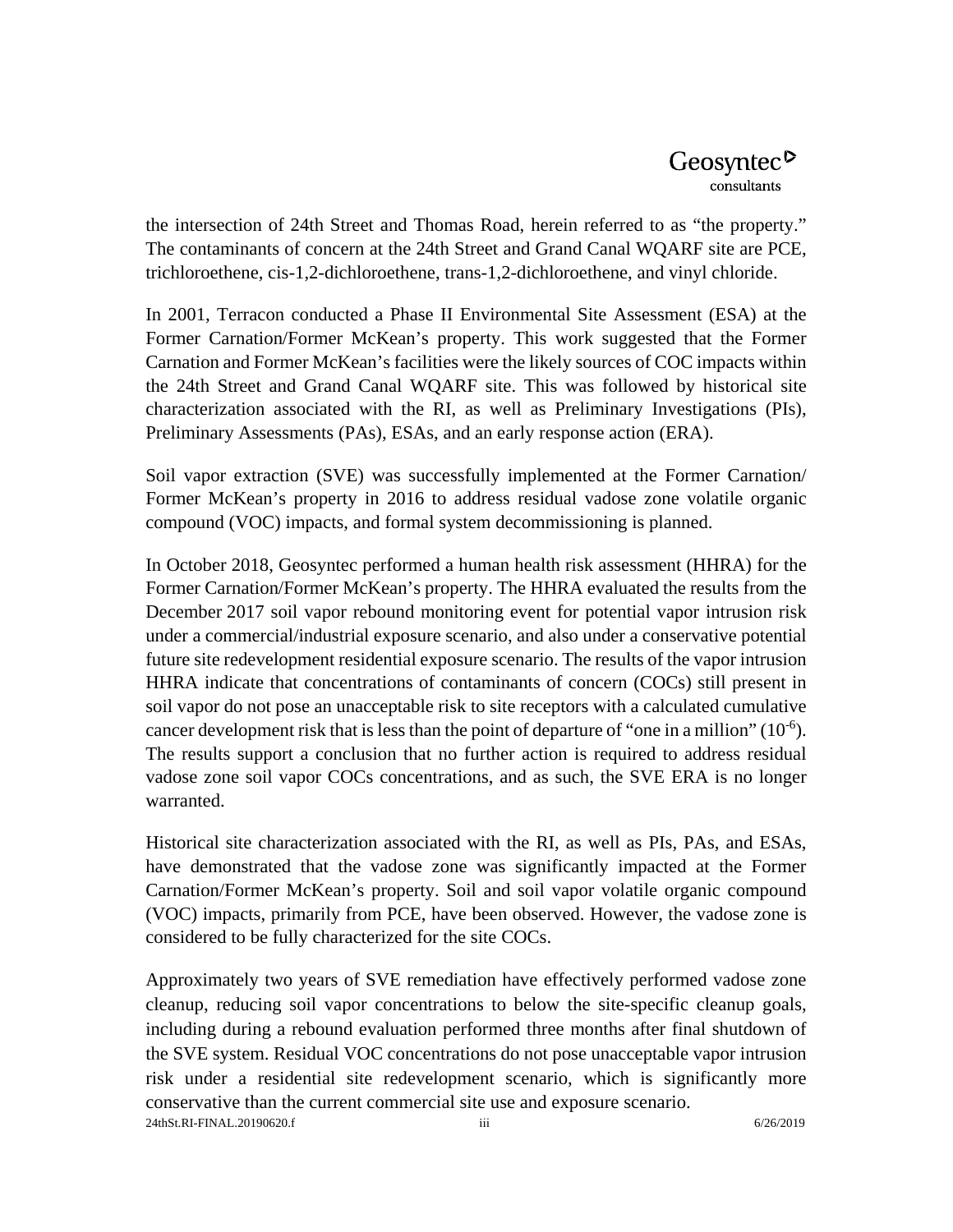Groundwater COCs originating from the Former Carnation/Former McKean's property historically migrated vertically through the vadose zone through relatively low permeability geology until they reached approximately 75 ft bgs. The COCs then migrated through sandy silt, and silty gravel until they reached groundwater at approximately 80 ft bgs, and then migrated in a southwesterly direction while vertically migrating downward until contacting a relatively consistent lean clay layer at approximately 103 ft bgs. The lean clay layer appears to have restricted vertical migration of COC impacts allowing the groundwater plume to stay relatively shallow as it continued to migrate. The resulting plume is approximately 5000 ft long with most of its mass at a depth of less than approximately 120 ft bgs.

When examining the extent of PCE impacts two-dimensionally in plan view, as shown by the PCE groundwater isoconcentration map (**Figure 9**), there appears to be an interaction (overlap) of the PCE plumes associated with the WQARF site and the PCE impacts to groundwater associated with the  $32<sup>nd</sup>$  Street and Indian School Road WQARF site. The two plumes, however, are discrete, separate plumes traveling alongside each other and at different vertical elevations, with the plume associated with the 24<sup>th</sup> Street and Grand Canal WQARF site being shallower and located to the south. The independence of these plumes is shown in Geologic Cross Section B-B' (**Figure 13**) and in the three-dimensional EVS visualization of PCE impacts (**Figure 14)**.

Petroleum hydrocarbon impacts that were identified at the Site, although not considered COCs, should be delineated and associated source area(s) identified. It should be noted that these impacts are not associated with the Former McKean's and Former Carnation dry-cleaning facilities.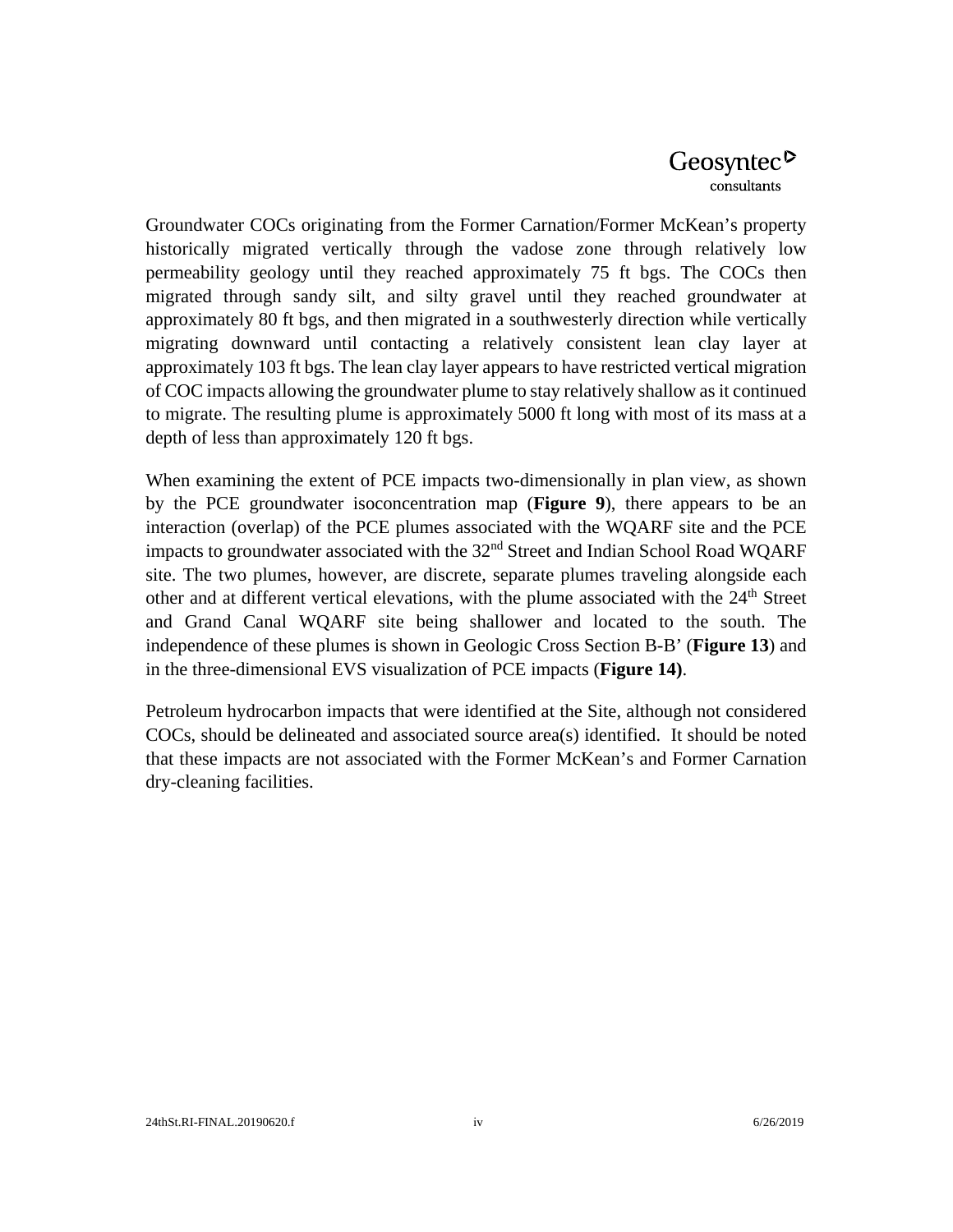## **TABLE OF CONTENTS**

## Page

| 1. |                                        |                                                       |  |
|----|----------------------------------------|-------------------------------------------------------|--|
|    | 1.1<br>1.2<br>1.3                      |                                                       |  |
|    | 1.4                                    |                                                       |  |
| 2. |                                        |                                                       |  |
|    | 2.1<br>2.2<br>2.3<br>2.4               |                                                       |  |
|    | 2.5<br>2.6<br>2.7                      |                                                       |  |
| 3. |                                        | <b>PRELIMINARY ASSESSMENTS AND INVESTIGATIONS  18</b> |  |
|    | 3.1<br>3.2<br>3.3<br>3.4<br>3.5<br>3.6 |                                                       |  |
| 4. |                                        |                                                       |  |
|    | 4.1<br>4.2<br>4.3                      |                                                       |  |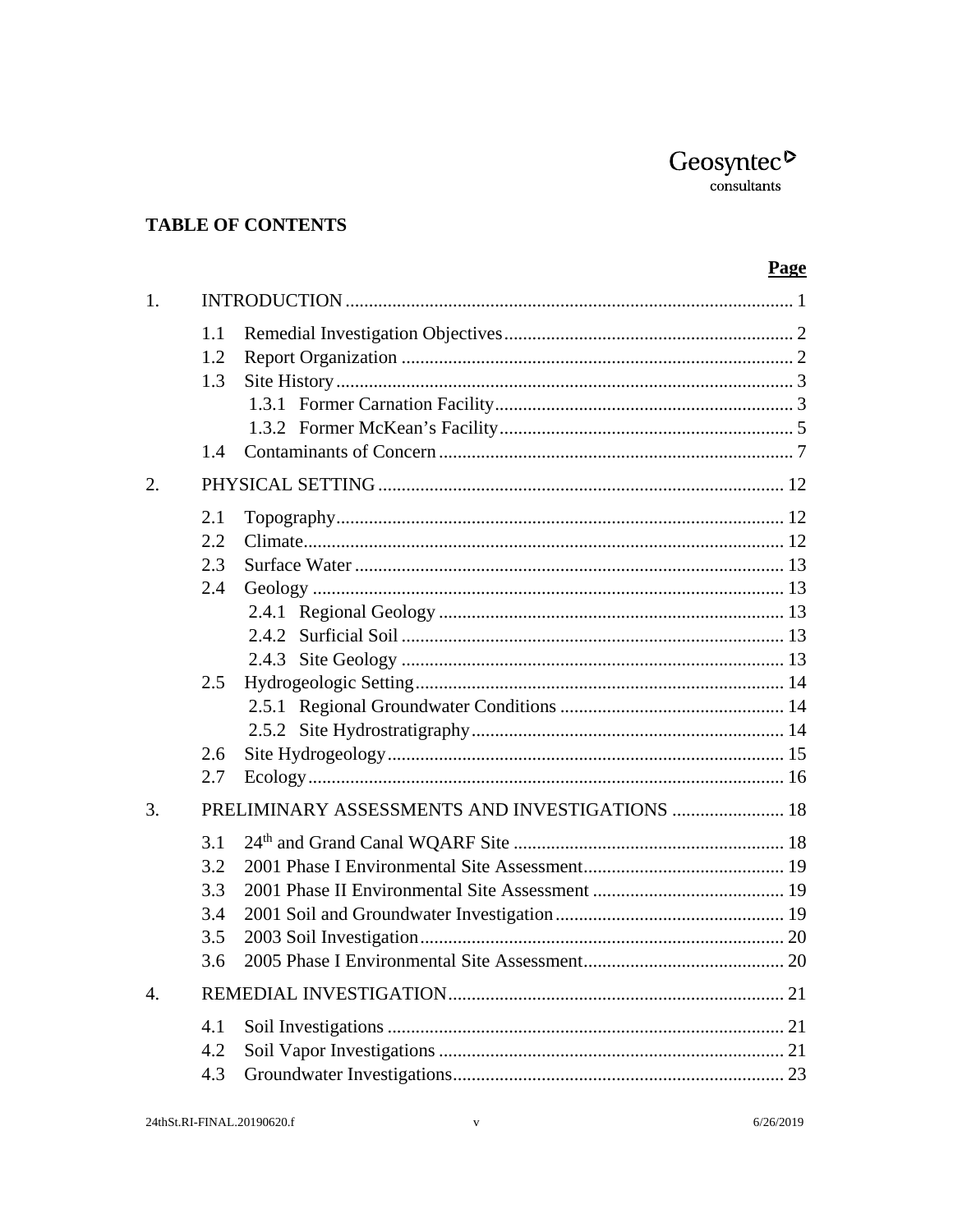## $\underset{\text{consultants}}{\text{Geosyntec}}$

| 5.  |     |                                                            |  |  |
|-----|-----|------------------------------------------------------------|--|--|
| 6.  |     |                                                            |  |  |
|     | 6.1 |                                                            |  |  |
|     |     |                                                            |  |  |
|     |     |                                                            |  |  |
|     | 6.2 | Applicable Regulatory Standards and Screening Criteria  29 |  |  |
|     |     |                                                            |  |  |
|     |     |                                                            |  |  |
|     |     |                                                            |  |  |
|     |     |                                                            |  |  |
|     | 6.3 |                                                            |  |  |
|     | 6.4 |                                                            |  |  |
|     | 6.5 |                                                            |  |  |
|     |     |                                                            |  |  |
|     |     |                                                            |  |  |
|     |     |                                                            |  |  |
|     |     |                                                            |  |  |
|     |     |                                                            |  |  |
| 7.  |     |                                                            |  |  |
|     | 7.1 |                                                            |  |  |
|     | 7.2 |                                                            |  |  |
|     | 7.3 |                                                            |  |  |
|     | 7.4 |                                                            |  |  |
| 8.  |     |                                                            |  |  |
|     | 8.1 |                                                            |  |  |
|     | 8.2 |                                                            |  |  |
|     |     |                                                            |  |  |
|     |     |                                                            |  |  |
|     |     |                                                            |  |  |
|     | 8.3 |                                                            |  |  |
| 9.  |     |                                                            |  |  |
| 10. |     |                                                            |  |  |
| 11. |     |                                                            |  |  |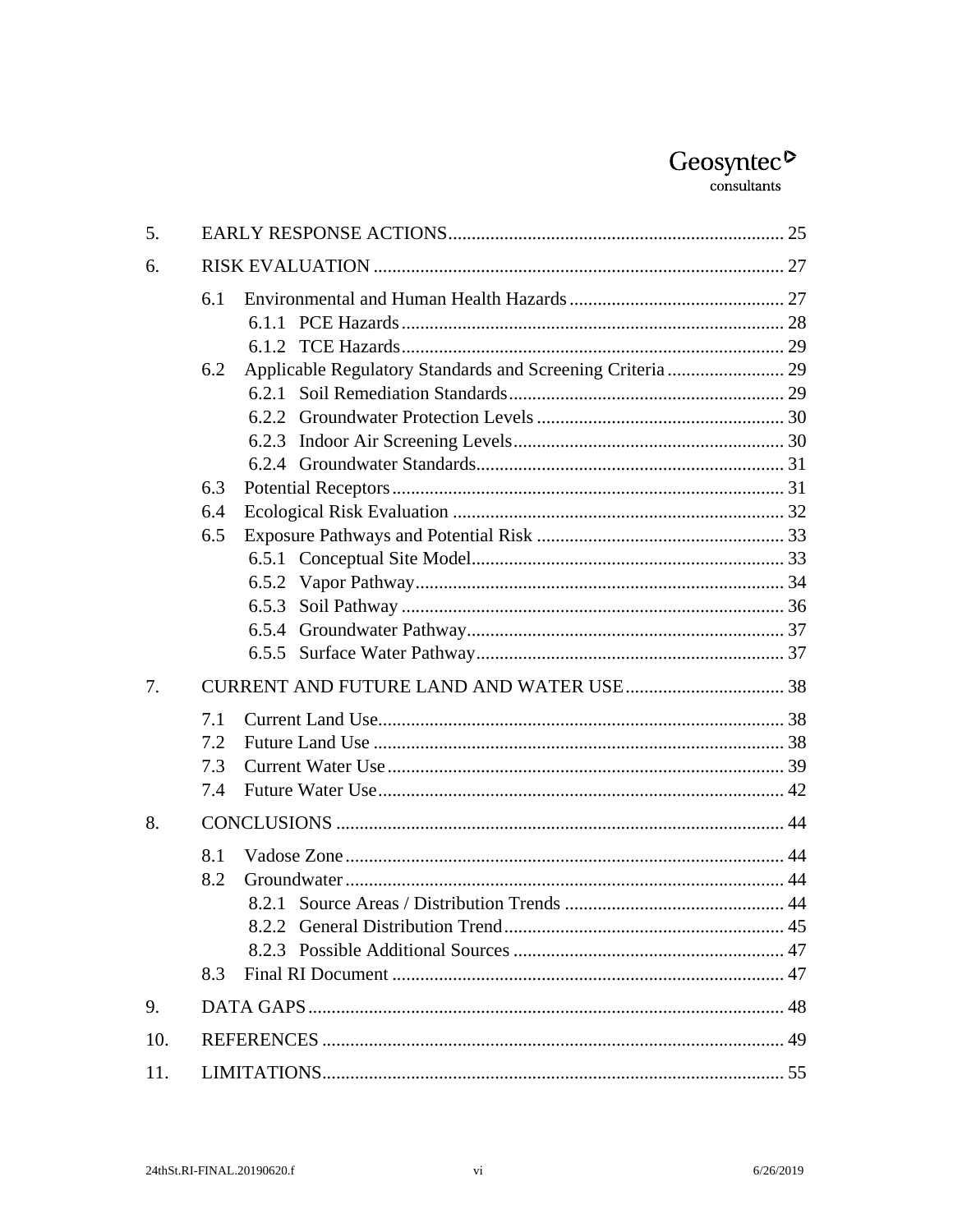#### **LIST OF TABLES**

- **Table 1: Historical Groundwater Elevation**
- **Table 2: Well Construction Summary**
- **Table 3: Well Survey Information**
- **Table 4: Soil Analytical Results**
- **Table 5: Soil Vapor Analytical Results**
- **Table 6: Groundwater Analytical Results CVOCs**
- **Table 7: Groundwater Analytical Results PHCs**
- **Table 8: Sensitive Receptors Within ½-Mile Radius of Estimated PCE Plume Boundary**

#### **LIST OF FIGURES**

| <b>Figure 1:</b>  | <b>Site Vicinity</b>                                                   |
|-------------------|------------------------------------------------------------------------|
| <b>Figure 2:</b>  | <b>Site Plan</b>                                                       |
| <b>Figure 3:</b>  | <b>Exposure Pathway Model</b>                                          |
| <b>Figure 4:</b>  | <b>Former Carnation and Former McKean's Facilities Property Detail</b> |
| <b>Figure 5:</b>  | <b>Pathways for the Degradation of Chlorinated Ethenes</b>             |
| <b>Figure 6:</b>  | <b>Groundwater Elevation Contour Map - August 2018 Event</b>           |
| <b>Figure 7:</b>  | <b>CVOC Concentrations in Groundwater – August 2018 Event</b>          |
| <b>Figure 8:</b>  | Former Carnation and Former McKean's Facilities-SVE System<br>Map      |
| <b>Figure 9:</b>  | <b>Conceptual Site Model</b>                                           |
| <b>Figure 10:</b> | <b>PCE Groundwater Isoconcentration Map</b>                            |
| <b>Figure 11:</b> | <b>Geologic Cross Section Plan Map</b>                                 |
| <b>Figure 12:</b> | <b>Geologic Cross Section A-A' PCE</b>                                 |
| <b>Figure 13:</b> | <b>Geologic Cross Section B-B' PCE</b>                                 |
| <b>Figure 14:</b> | 3D Visualization of PCE Impacts to Groundwater                         |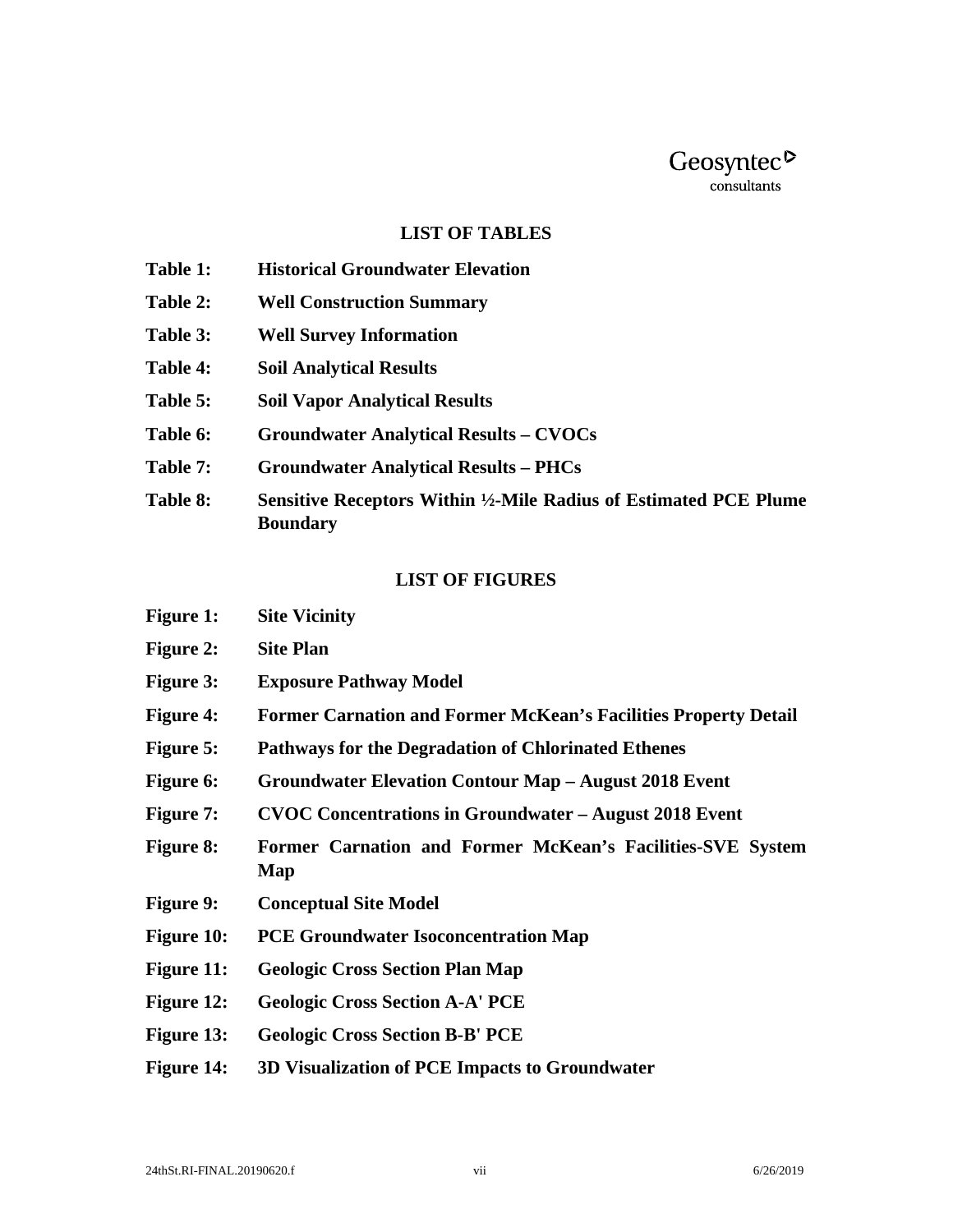

#### **LIST OF APPENDICES**

- **Appendix A: Boring Logs and Well Completion Diagrams**
- **Appendix B: Hydrograph**
- **Appendix C: Laboratory Analytical Reports Soil**
- **Appendix D: Laboratory Analytical Reports Soil Vapor**
- **Appendix E: Laboratory Analytical Reports Groundwater**
- **Appendix F: Groundwater Analytical Data (electronic files on CD)**
- **Appendix G: Concentration vs Time Plots CVOCs in Groundwater**
- **Appendix H: Land and Water Use Report**
- **Appendix I: Well Permits**
- **Appendix J: Final Remedial Objectives Report**
- **Appendix K: Responsiveness Summary Report**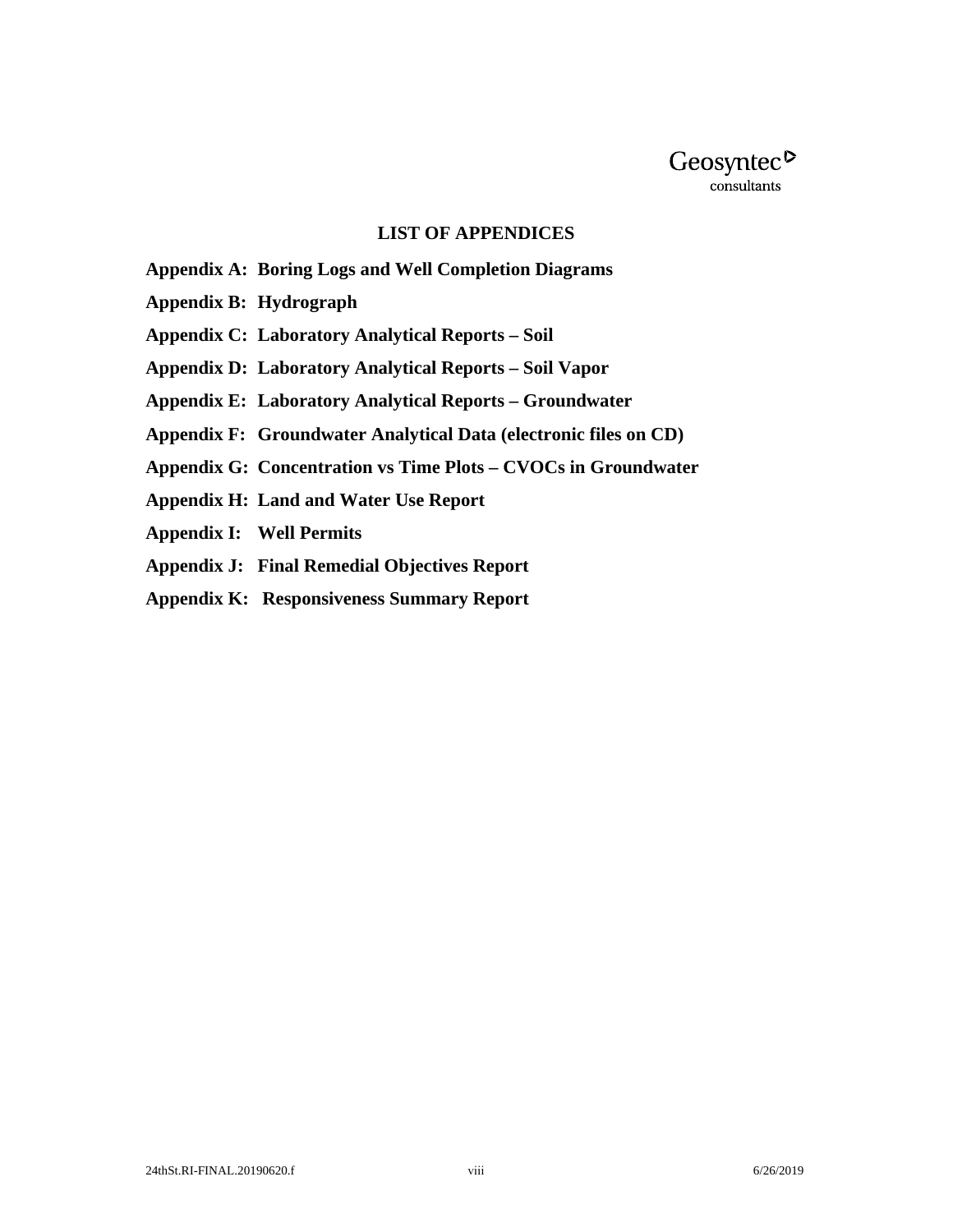## $\underset{\text{consultants}}{\text{Geosyntec}}$

## **LIST OF ACRONYMS AND ABBREVIATIONS**

| $\rm ^{\circ}F$        | degrees Fahrenheit                             |
|------------------------|------------------------------------------------|
| $\mu$ g/L              | micrograms per liter                           |
| $\mu$ g/m <sup>3</sup> | micrograms per cubic meter                     |
| $1,2,4$ -TMB           | 1,2,4-trimethylbenzene                         |
| $1,2$ -DCA             | 1,2 dichloroethane                             |
| A.A.C.                 | Arizona Administrative Code                    |
| A.R.S.                 | <b>Arizona Revised Statutes</b>                |
| <b>ADEQ</b>            | Arizona Department of Environmental Quality    |
| <b>ADHS</b>            | <b>Arizona Department of Health Services</b>   |
| <b>ADWR</b>            | Arizona Department of Water Resources          |
| amsl                   | above mean sea level                           |
| <b>ASRAC</b>           | Arizona Superfund Response Action Contract     |
| AWQS                   | <b>Aquifer Water Quality Standard</b>          |
| bgs                    | below ground surface                           |
| bmp                    | below measuring point                          |
| <b>BTEX</b>            | benzene, toluene, ethene, and total xylenes    |
| btoc                   | below top of casing                            |
| CAP                    | Central Arizona Project                        |
| $cis-1,2-DCE$          | cis-1,2-dichloroethene                         |
| COC                    | contaminant of concern                         |
| <b>COP</b>             | City of Phoenix                                |
| <b>COPC</b>            | contaminant of potential concern               |
| <b>CVOC</b>            | chlorinated volatile organic compound          |
| <b>DNAPL</b>           | dense non-aqueous phase liquid                 |
| ECP                    | <b>East Central Phoenix</b>                    |
| <b>ERA</b>             | early response action                          |
| <b>ESA</b>             | <b>Environmental Site Assessment</b>           |
| Former McKean's        | McKean's Model Laundry and Dry Cleaning        |
| <b>FS</b>              | feasibility study                              |
| ft                     | feet                                           |
| <b>GAC</b>             | granular activated carbon                      |
| <b>GPL</b>             | groundwater protection limit                   |
| gpm                    | gallons per minute                             |
| <b>HHRA</b>            | human health risk assessment                   |
| H <sub>I</sub>         | hazard index                                   |
| <b>IARSL</b>           | indoor air Regional Screening Level            |
| <b>IIARSL</b>          | industrial indoor air Regional Screening Level |
| <b>IPaC</b>            | Information, Planning and Conservation         |
| J&E                    | Johnson & Ettinger                             |
| <b>LAU</b>             | <b>Lower Alluvial Unit</b>                     |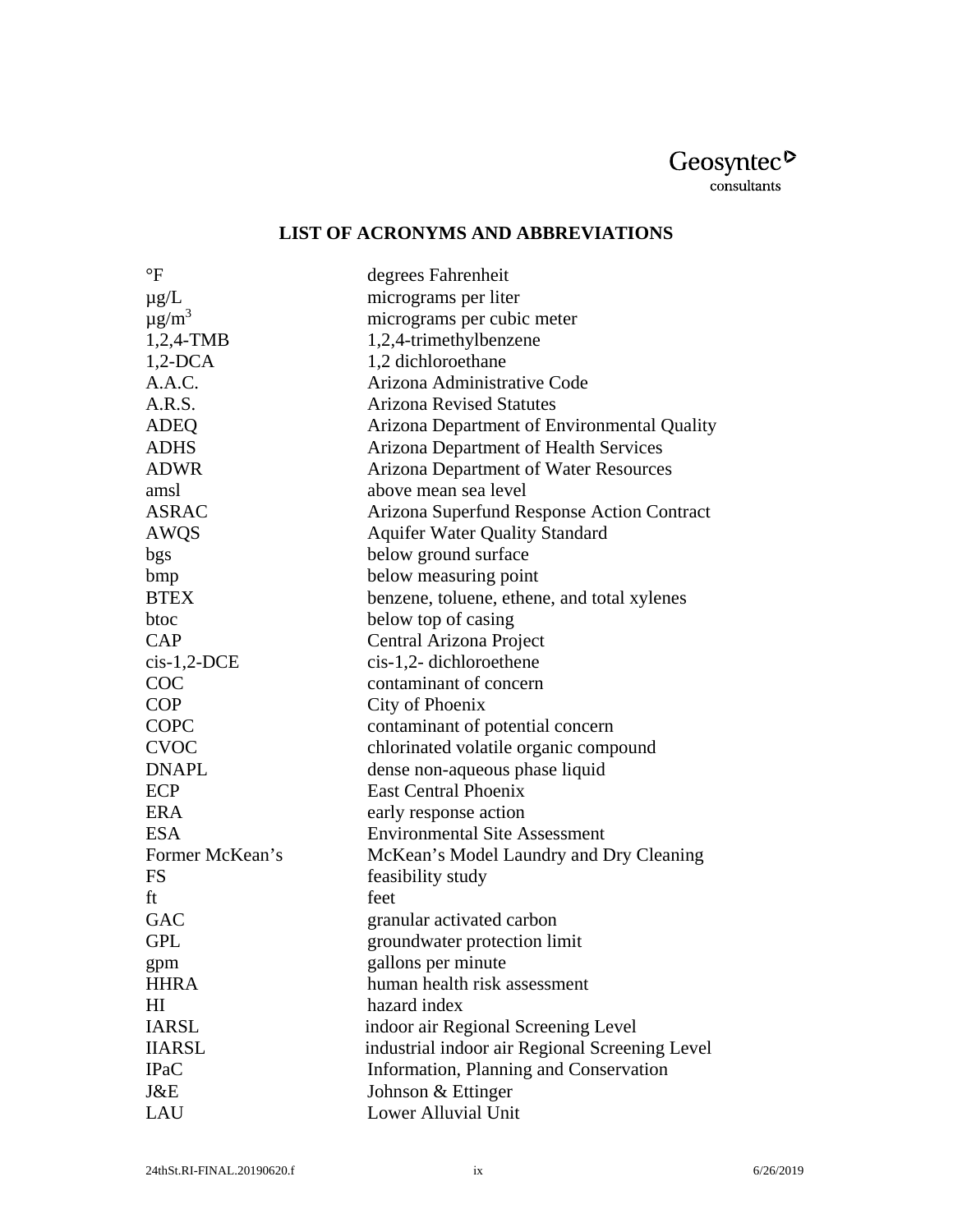| <b>LUST</b>     | leaking underground storage tank                |
|-----------------|-------------------------------------------------|
| <b>MAU</b>      | middle alluvial unit                            |
| <b>MEK</b>      | methyl ethyl ketone                             |
| mg/kg           | milligrams per kilogram                         |
| O&M             | operations and maintenance                      |
| <b>PA</b>       | preliminary assessment                          |
| <b>PCE</b>      | tetrachloroethene                               |
| <b>PDB</b>      | passive diffusion bag                           |
| PI              | preliminary investigation                       |
| PID             | photoionization detector                        |
| <b>RBSL</b>     | <b>Risk-Based Screening Levels</b>              |
| RI              | remedial investigation                          |
| <b>RIARSL</b>   | residential indoor air Regional Screening Level |
| RL              | reporting limit                                 |
| <b>ROs</b>      | remedial objectives                             |
| <b>RSL</b>      | <b>Regional Screening Levels</b>                |
| <b>RSRL</b>     | <b>Residential Soil Remediation Level</b>       |
| <b>SRL</b>      | soil remediation level                          |
| <b>SRP</b>      | <b>Salt River Project</b>                       |
| <b>SVE</b>      | soil vapor extraction                           |
| <b>SVP</b>      | soil vapor probe                                |
| <b>TCE</b>      | trichloroethene                                 |
| $trans-1,2-DCE$ | trans-1,2-dichloroethene                        |
| <b>TSCA</b>     | <b>Toxic Substances Control Act</b>             |
| <b>UAU</b>      | upper alluvial unit                             |
| <b>USDA</b>     | United States Department of Agriculture         |
| <b>USEPA</b>    | United States Environmental Protection Agency   |
| <b>USFWS</b>    | United States Fish and Wildlife Service         |
| <b>USGS</b>     | <b>United States Geological Society</b>         |
| <b>VC</b>       | vinyl chloride                                  |
| <b>VOCs</b>     | volatile organic compounds                      |
| <b>WQARF</b>    | <b>Water Quality Assurance Revolving Fund</b>   |
| <b>WSRV</b>     | western portion of the Salt River Valley        |
|                 |                                                 |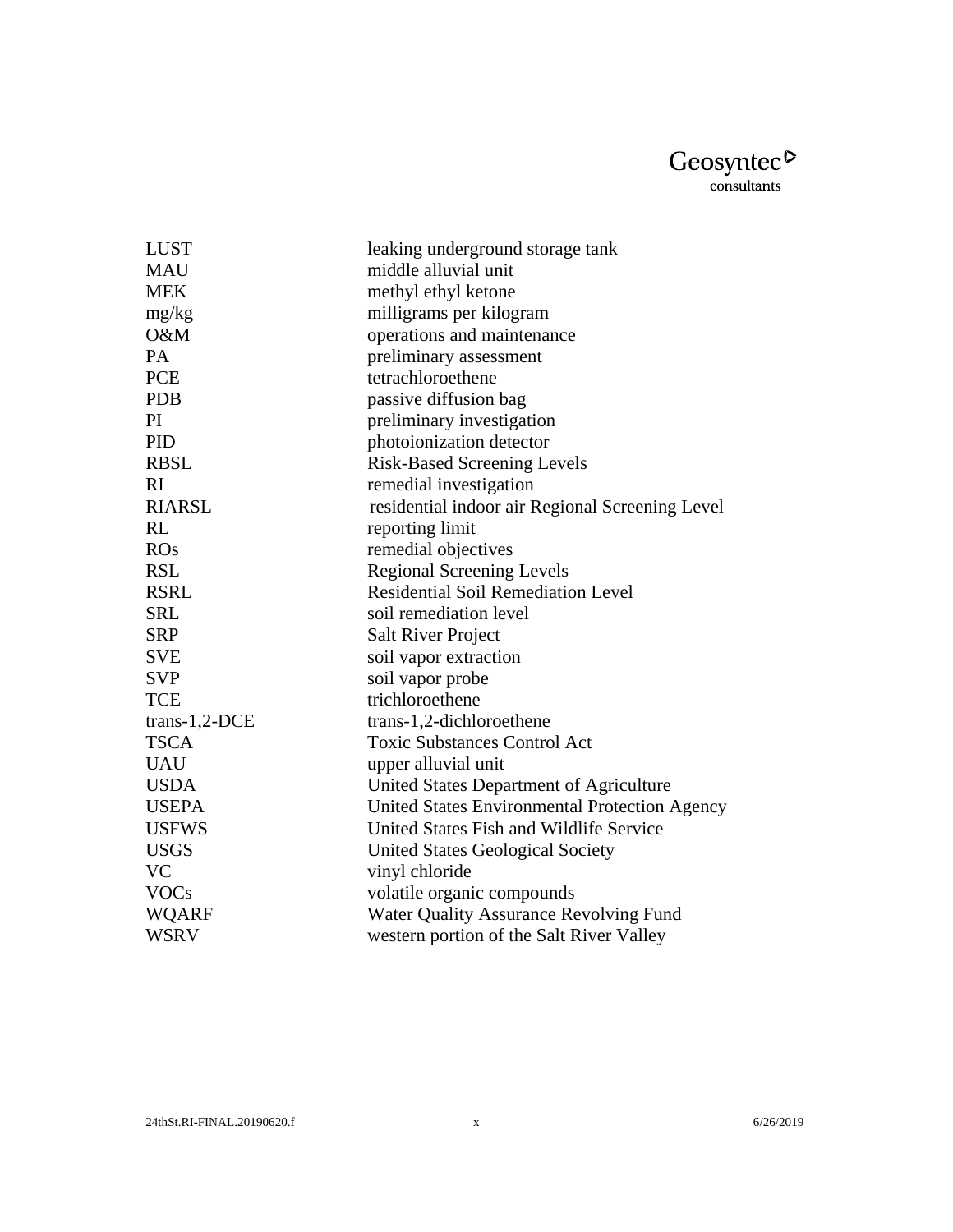#### <span id="page-11-0"></span>**1. INTRODUCTION**

Geosyntec Consultants, Inc. (Geosyntec) has prepared this final *Remedial Investigation (RI) Report* for the East Central Phoenix *(ECP)* 24<sup>th</sup> Street and Grand Canal Water Quality Assurance Revolving Fund (WQARF) site (herein referred to as the WQARF site or the site) located in Phoenix, Arizona (**Figure 1**). Geosyntec was contracted by Arizona Department of Environmental Quality (ADEQ) to prepare this report under an Arizona Superfund Response Action Contract (ASRAC).

A Salt River Project (SRP) water supply well is located near the intersection of  $24<sup>th</sup>$  Street and Grand Canal (SRP Well 16E-6.8N). A detection of tetrachloroethene (PCE) in a sample from this supply well, recorded in January 1995, initiated investigations to locate a potential source. The vicinity surrounding the well was investigated to develop information on the presence of chlorinated solvent impacts in groundwater. According to a 2018 *Land and Water Use Report* (Hargis + Associates, Inc. [H+A], 2018), PCE impacts in SRP Well 16E-6.8N were suspected to have come from two historical drycleaning facilities that were located at the northeastern corner of  $24<sup>th</sup>$  Street and Thomas Road and two historical service stations that were located at the northwestern and northeastern corners of 24<sup>th</sup> Street and Thomas Road.

The current boundary of the WQARF site is defined by the approximate limits of the PCE plume; it is approximately bounded by Thomas Road to the north, 24<sup>th</sup> Street to the east, East Sheridan Street to the south, and North  $17<sup>th</sup>$  Street to the west. The PCE plume boundary depicted on the Site Plan (**Figure 2**) represents ADEQ's interpretation of the data available at this time. The map is intended to provide the public with basic information as to the estimated extent of known PCE impacts to groundwater.

In June 2007, ADEQ sent out notices in accordance with Arizona Revised Statute  $(A.R.S.)$  §49-287.03 initiating the RI for the  $24<sup>th</sup>$  Street and Grand Canal site. The 24<sup>th</sup> Street and Grand Canal site was placed on the WQARF Registry List in May 2009 with an Eligibility and Evaluation Score of 29 out of 120. The most recent RI activity was a comprehensive site-wide groundwater sampling event in August 2018, and the most recent ERA activity was the Human Health Risk Assessment (HHRA) in October 2018.

This report describes the results of RI activities conducted from 2001 through October 2018. Historical information presented herein is a summary of investigations conducted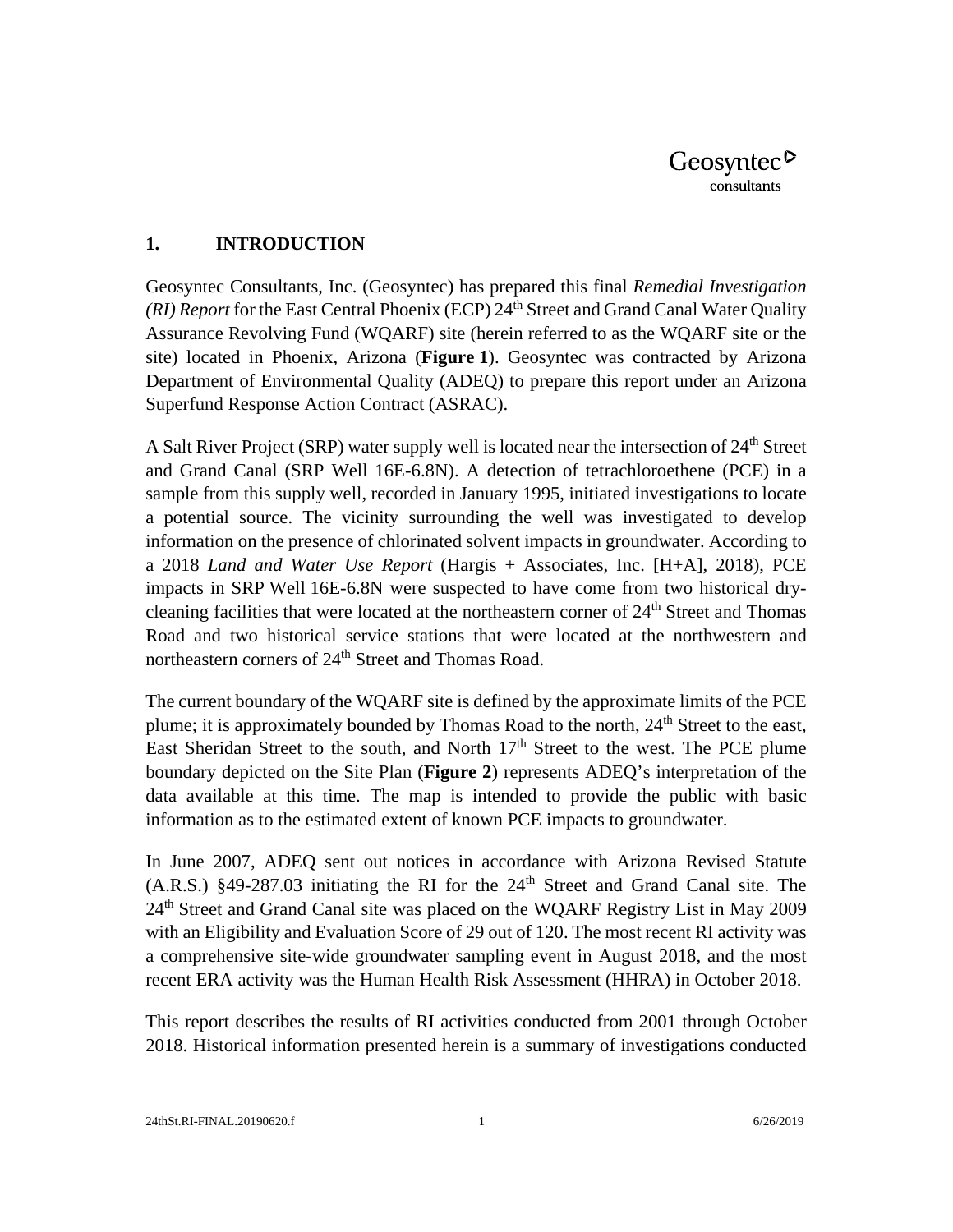by previous consultants and is summarized as necessary to meet the RI objectives described below.

## <span id="page-12-0"></span>**1.1 Remedial Investigation Objectives**

This RI report was prepared in accordance with A.R.S. §49-287.03 and Arizona Administrative Code (A.A.C.) R18-16-406(A). This RI summarizes field investigations in accordance with A.A.C. R18-16-406(C). Additionally, a site-specific risk evaluation to characterize the current risks to public health and the environment was conducted pursuant to A.A.C. R18-16-406(E).

## <span id="page-12-1"></span>**1.2 Report Organization**

This RI report summarizes the following information and data pertaining to the WQARF site:

- Physical setting of the site, including topography, climate, geology, and hydrogeologic setting;
- Site plans showing sampling locations;
- Analytical results for soil, soil vapor, and groundwater samples, including comparisons to appropriate regulatory standards, criteria, and guidance;
- Soil vapor extraction (SVE) system operations, maintenance, and monitoring;
- Groundwater flow direction, concentrations of groundwater contaminants of concern (COCs), and vertical profiling;
- An exposure route pathways model figure (depicted in **Figure 3** and discussed in **Sections 6.5.2, 6.5.3, and 6.5.4**);
- A discussion of the physical and analytical results;
- A land and water use study;
- A human health risk evaluation; and
- Gaps in data for the completion of the RI.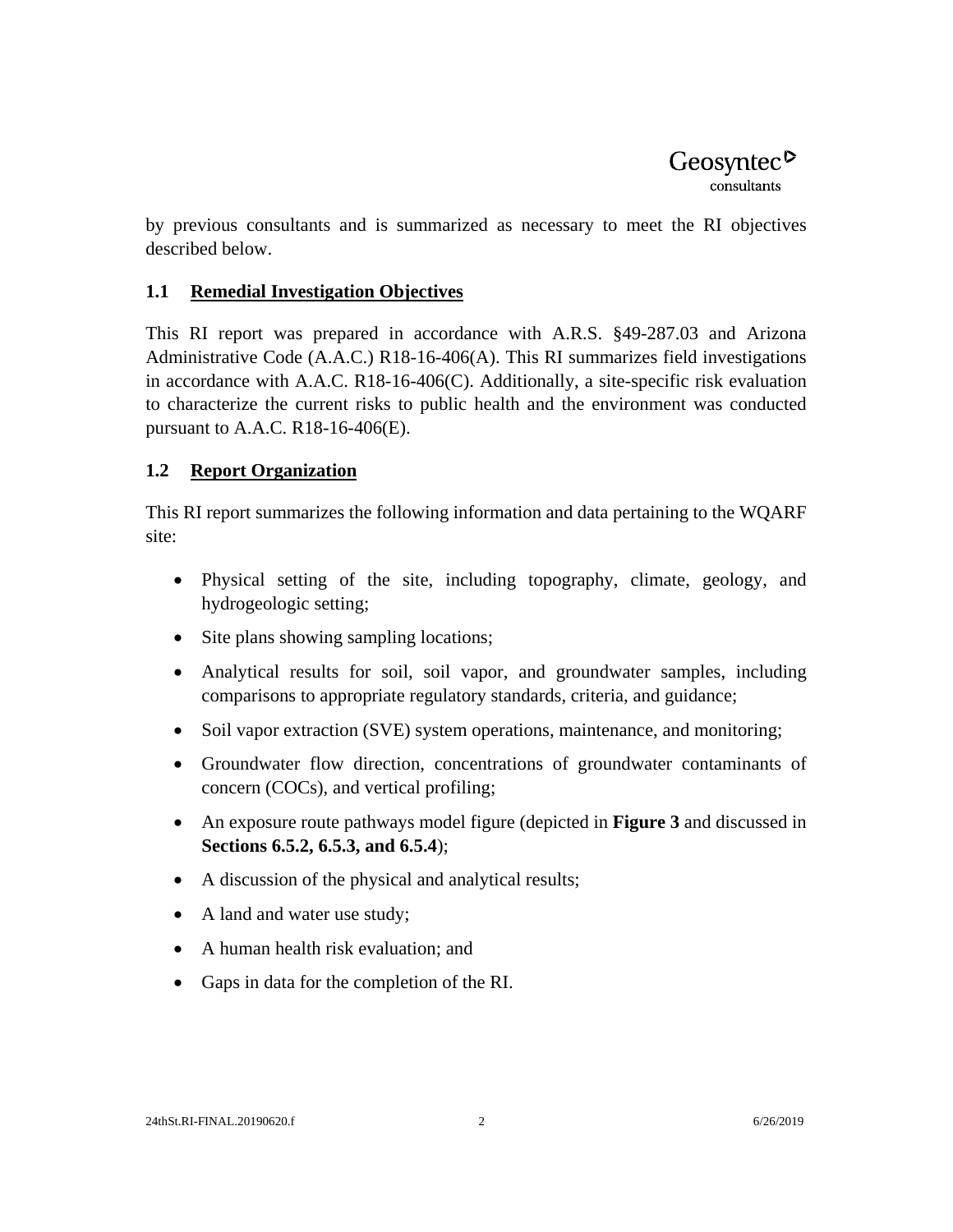#### <span id="page-13-0"></span>**1.3 Site History**

The WQARF site is located in an area of mixed commercial and residential development. In 1997, ADEQ established the WQARF Registry, replacing the WQARF Priority List. In 1998, the ECP Study Area (of which this site was a part) was divided into six individual WQARF Registry sites:

- 24<sup>th</sup> Street and Grand Canal:
- 32<sup>nd</sup> Street and Indian School Road:
- 38<sup>th</sup> Street and Indian School Road;
- $\bullet$  40<sup>th</sup> Street and Osborn Road:
- 40th Street and Indian School Road; and
- 48<sup>th</sup> Street and Indian School Road.

The facilities initially investigated as potential source areas are located on properties in the vicinity of the intersection of  $24<sup>th</sup>$  Street and Thomas Road. A parcel on the northeastern corner of this intersection has historically been occupied by dry-cleaning facilities since at least 1950 (HydroGeoLogic, Inc. [HGL], 2014). A general chronology of site history, facility ownership, and operations for the properties at the  $24<sup>th</sup>$  Street and Grand Canal WQARF site is described below.

## <span id="page-13-1"></span>**1.3.1 Former Carnation Facility**

The facility located at 2402 East Thomas Road (herein referred to as the Former Carnation facility) operated as a dry-cleaner and laundry from approximately 1985 or 1986 (Terracon, 2001a; Shaw Environmental, Inc. [Shaw], 2005) to at least 2008. According to information provided in a 2001 Terracon *Phase I Environmental Site Assessment*  (ESA) report, the facility contained a 200-gallon aboveground storage tank (AST) containing virgin PCE, a 55-gallon drum of PCE, and a smaller container of spent PCE inside the building (Terracon, 2001a; Stantec Consulting Services, Inc. [Stantec], 2008). This address housed the following businesses:

- Carnation 1-Hour Cleaners from 1986 to 1997;
- Arizona's Best 1-Hour Cleaners from 1998 to 2001; and
- ABC Cleaners from 2002 to 2008.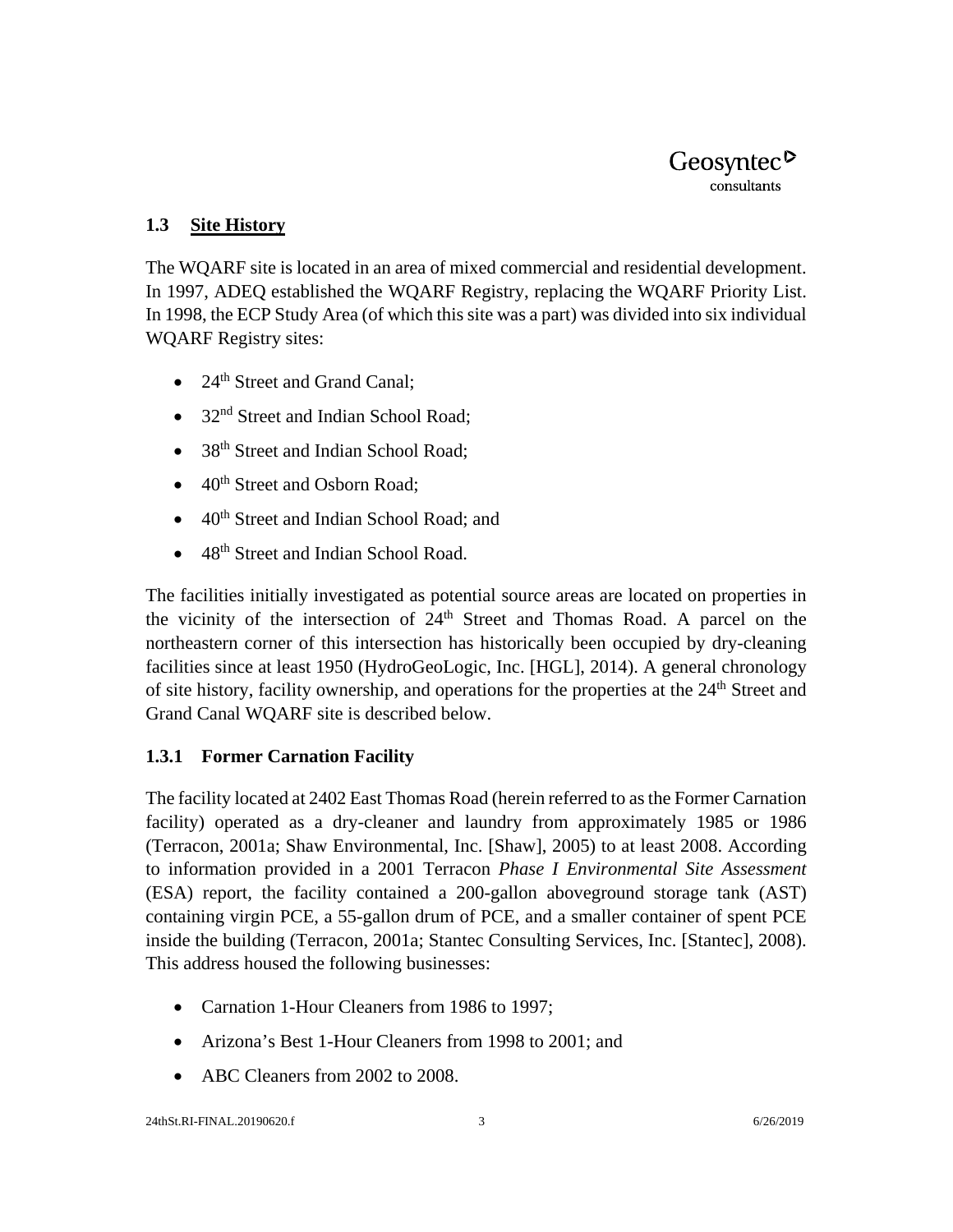From approximately 1985 to 1997, Carnation 1-Hour Cleaners operated a dry-cleaning service and was assigned United States Environmental Protection Agency (USEPA) Resource Conservation and Recovery Act (RCRA) identification (ID) number AZD981395031. On 8 February 1985, M and N Cleaners, Inc., doing business as Carnation, entered into a lease agreement for operation as a dry-cleaning and laundry plant for clothing and related fabrics. The lease period began on 1 March 1985.

Carnation filed its initial Notification of Hazardous Waste form with USEPA on 18 April 1986. The company was listed as a small quantity generator (SQG) of hazardous waste (USEPA hazardous waste codes F001 and F002). The owner of the company was listed as "M&N Cleaners, Inc." From 1992 to 1994, approximately 6,700 pounds of hazardous waste was generated by Carnation.

A USEPA Notification of Hazardous Waste form dated 27 November 1995 lists Carnation as an SQG of hazardous waste (USEPA hazardous waste codes D039 and F002). The form notes that a change in ownership occurred on 20 November 1995. The owner of Carnation was listed as Karishma Investments Corporation. A USEPA notification form filed on 18 February 1996 lists Carnation as an SQG of hazardous waste (USEPA hazardous waste codes D009 and F002). According to handwritten notes on an account maintenance document collected from ADEQ RCRA files, ADEQ was notified on 25 February 1997, to note that the name on the account should be changed from Carnation to Arizona Best. ADEQ issued a confirmation letter on 27 February 1997, noting that the change had been made. From 1998 to 2007, Arizona Best was listed in Phoenix city directories as being located at 2402 East Thomas Road and operated under USEPA RCRA ID AZD981395031.

A 13 June 2001 Terracon Phase I ESA of the northeast corner of 24<sup>th</sup> Street and Thomas Road notes that a Union L760-U2000 dry-cleaning machine used at the time of the assessment had been installed in 2000. The site reconnaissance reported a 200-gallon AST containing virgin PCE. Reportedly, PCE was supplied by Laundry & Cleaning Supply on an as-needed basis. One 55-gallon drum and a smaller plastic container containing waste dry-cleaning fluid were temporarily stored on-site, and the contents of the containers were reportedly collected regularly by Pacific Waste Disposal Services. The Phase I ESA report notes that a plaster wall behind the dry-cleaning machine showed damage that may have occurred from solvent spillage. The report also notes that concrete near a floor drain in the northern part of the suite had been eroded, but that the drain did not appear to be receiving fluid from the dry-cleaning machine (Terracon, 2001a).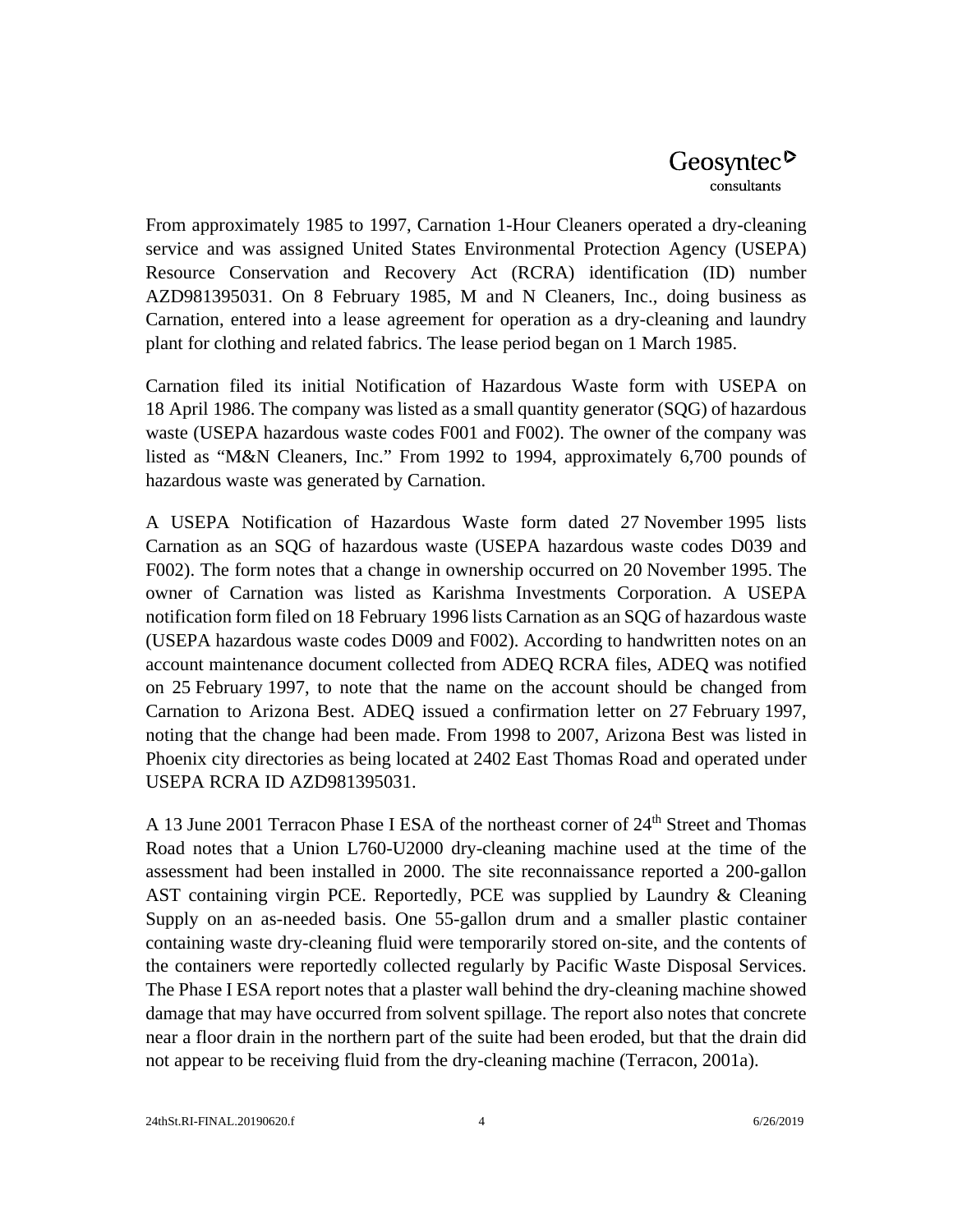From 1999 to 2003, Arizona's Best generated approximately 4,528 pounds of hazardous waste. Arizona's Best filed a hazardous waste annual facility registration form with USEPA on 16 June 2006, indicating that the company was an SQG of hazardous waste and that approximately 1,280 pounds of hazardous waste had been disposed of off-site in 2005. On 7 February 2008, Arizona's Best filed another hazardous waste annual facility registration form; however, according to the form, the facility closed on 31 December 2006 (HGL, 2014).

## <span id="page-15-0"></span>**1.3.2 Former McKean's Facility**

The facility located at 2915 North 24th Street (herein referred to as the Former McKean's facility) operated as a dry-cleaner and laundry from at least 1950 to 1963, according to Terracon's review of City of Phoenix (COP) directories and Stantec's Preliminary Draft Workplan for RI (Terracon, 2001a; Stantec, 2008) and a letter report by HGL (2014). This address contained McKean's Model Laundry and Dry Cleaning (Former McKean's) from 1950 to 1960 and Thriftway Laundry and Cleaners from 1961 to 1963.Other Potential Source Areas

Several facilities were identified in previous investigations (Terracon, 2001a; Stantec, 2008; HGL, 2013) as potential sources of subsurface impacts due to their reported historical solvent use. These facilities are located within an approximately 1/3-mile radius of the Former Carnation/Former McKean's property boundary. They are generally categorized as service stations, printing facilities, dry-cleaning and laundry facilities, and other commercial/industrial facilities, and are listed in chronological order of reported operational years.

Service Stations

- Former service station, located at 2348 East Thomas Road, operated from approximately 1950 to the early 1980s (Terracon, 2001a); Former 7-11/Shell Service Station, located at  $2843$  North  $24<sup>th</sup>$  Street, operated from approximately 1960 to 1991 (Terracon, 2001a); and
- Former Arco Facility No. 1523, located at 2322 East Thomas Road, operated from 1975 to 1995, and was Prestige Station No. 628 from 1976 to 1977 (HGL, 2013).

## Printing Facilities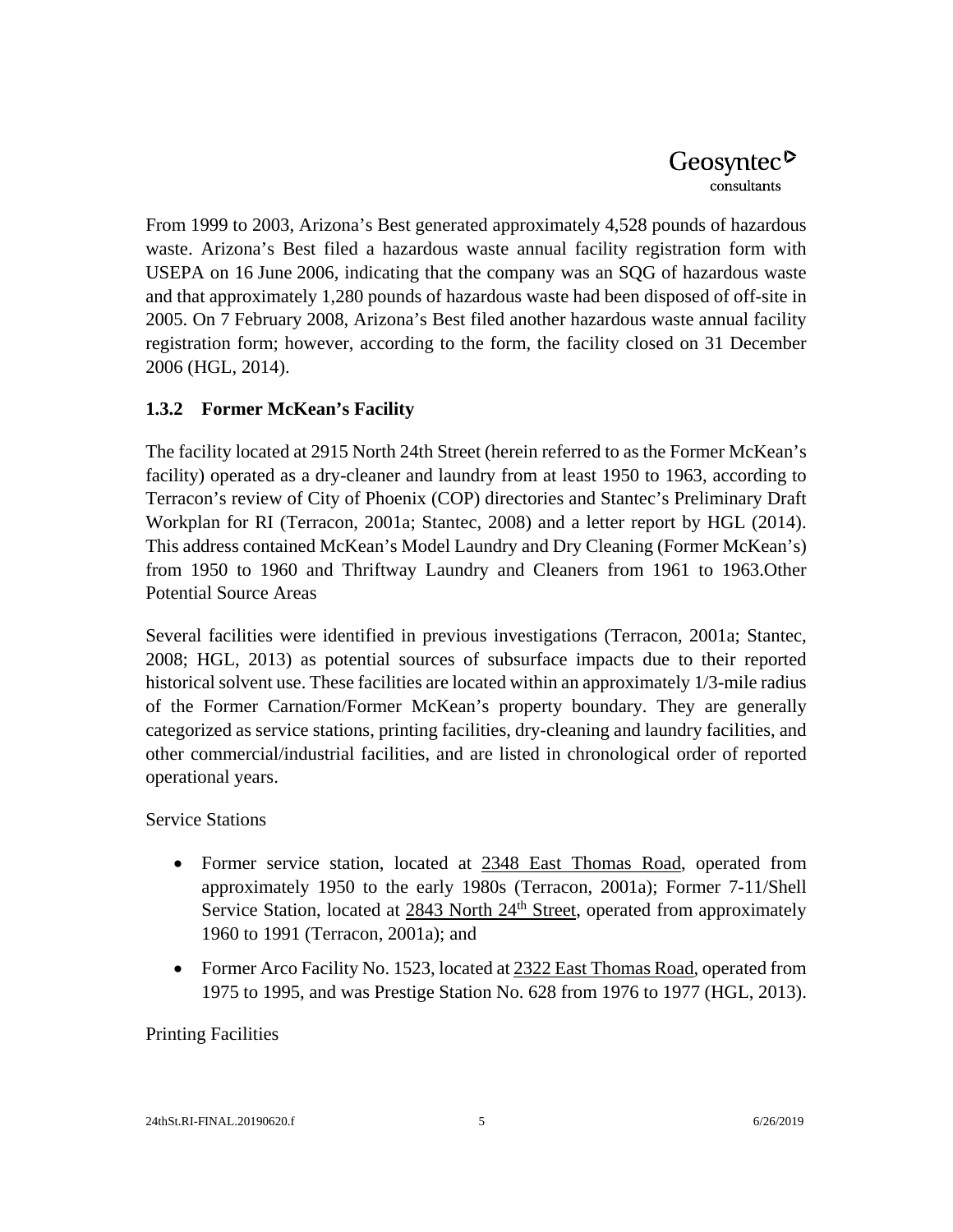- Peter L. Amico Printing, southeast of the intersection of  $24<sup>th</sup>$  Street and Thomas Road (at an unreported address), operated from 1970 to 1975 (Stantec, 2008).
- Phoenix Fine Printing, southeast of the intersection of  $24<sup>th</sup>$  Street and Thomas Road (at an unreported address), operated from 1970 to 2008 (Stantec, 2008).
- Metro Printing and Type, northwest of the intersection of  $24<sup>th</sup>$  Street and Thomas Road (at an unreported address), operated from 1981 to 1983 (Stantec, 2008);
- Flash Printing, northeast of the intersection of  $24<sup>th</sup>$  Street and Thomas Road (at an unreported address), operated from 1989 to 1993 (Stantec, 2008); and
- Phoenix Fine Printing, southeast of the intersection of  $24<sup>th</sup>$  Street and Thomas Road (at an unreported address), operated from 1970 to 2008 (Stantec, 2008).

Dry Cleaning and Laundry Facilities

- Fisher Cleaners, located at 3037 North 24<sup>th</sup> Street, operated from 1956 to 1973 (HGL, 2013);
- Spic-N-Span Launderette and Dry Cleaning, located at 2441 East Thomas Road, operated from 1958 to 1962 (Stantec, 2008);
- Western Cleaners, located at 3012 North 24<sup>th</sup> Street, operated in 1963 (HGL, 2013);
- Coin-Op Laundromat Western Cleaners, located at 3008 North 24<sup>th</sup> Street, operated from 1964 to 1966 (HGL, 2013);
- Colonial Wash and Dry Cleaning, southeast of the intersection of  $24<sup>th</sup>$  Street and Thomas Road (at an unreported address), operated in 1974 (Stantec, 2008);
- Maytag Town Coin-Op Laundry & Dry Cleaners, located at 2833 North  $24<sup>th</sup>$  Street, operated from 1975 to 1982 (HGL, 2013);
- Just-Rite Cleaners, located at 3037 North 24<sup>th</sup> Street, operated from 1976 to 1979 (HGL, 2013);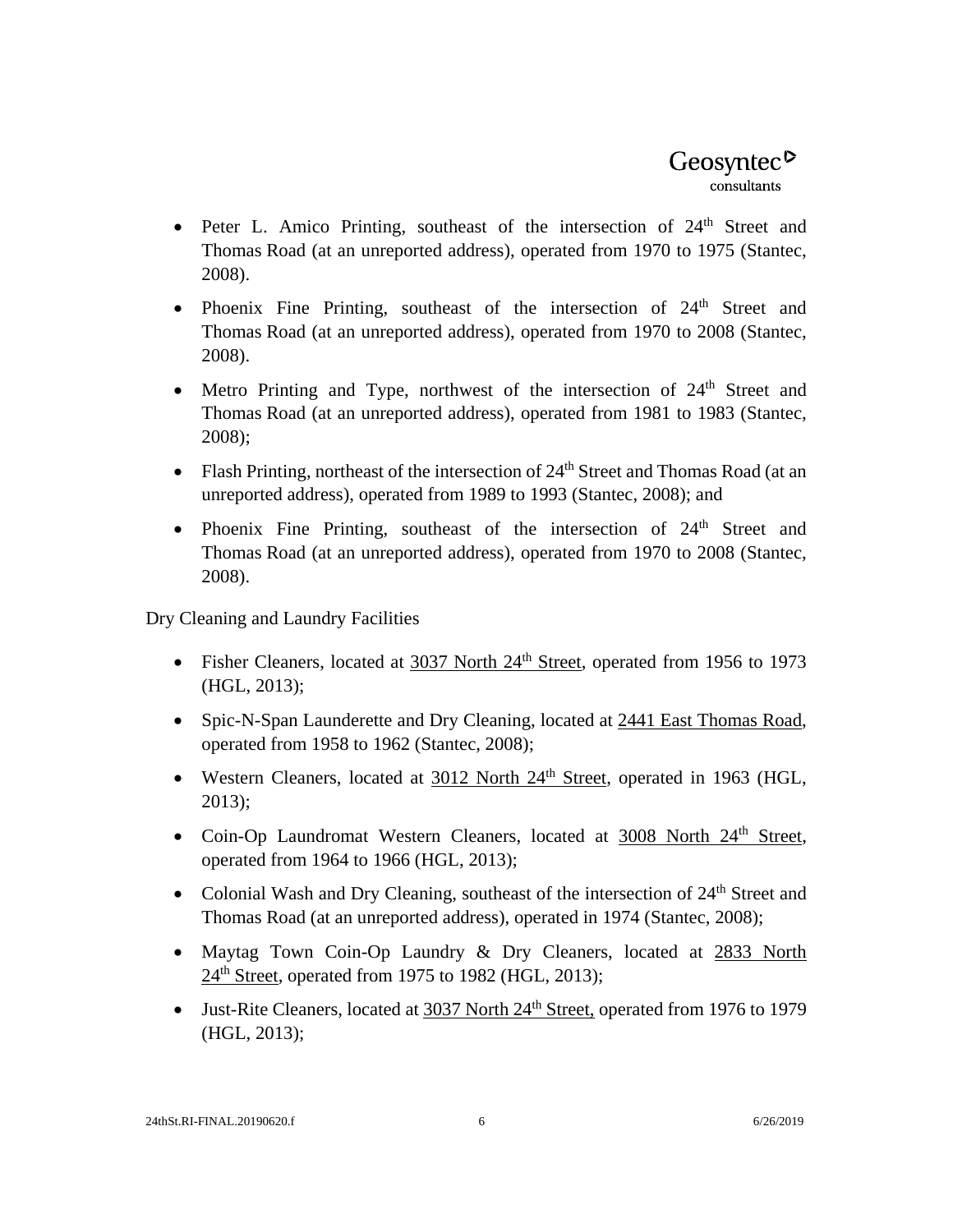- Spencer's Chem-Dry, located at  $2720$  East Thomas Road, operated from 1987 to 1989 (HGL, 2013); and
- 3023 North 24<sup>th</sup> Street: Arizona Best One Hour Cleaners operated from 2010 to 2013 (HGL, 2013).

Other Commercial/Industrial Facilities

- Kaman Industrial Technologies, located at 2601 North 24<sup>th</sup> Street, operated from 1993 to 2001 (HGL, 2013); and
- Flash Printing was formerly located on the property (on the eastern portion of the parcel). The other facilities located in the general vicinity may be potential contributors to groundwater impacts but are considered nonviable so were not further investigated in this RI.

## <span id="page-17-0"></span>**1.4 Contaminants of Concern**

The following contaminants have been detected in samples collected from soil borings, soil vapor probes (SVPs), SVE wells, and temporary and/or permanent groundwater monitoring wells installed to investigate and/or remediate the area around the Former Carnation/Former McKean's property.

Soil

• PCE.

Soil vapor

- PCE;
- Trichloroethene (TCE);
- $1,2,4$ -Trimethylbenzene  $(1,2,4$ -TMB);
- 2,2,4-Trimethylpentane;
- 2-Butanone / methyl ethyl ketone (MEK);
- Benzene, toluene, ethylbenzene, m/p-xylenes and o-xylene (BTEX);
- Methylcyclohexane, cyclohexane, and n-hexane;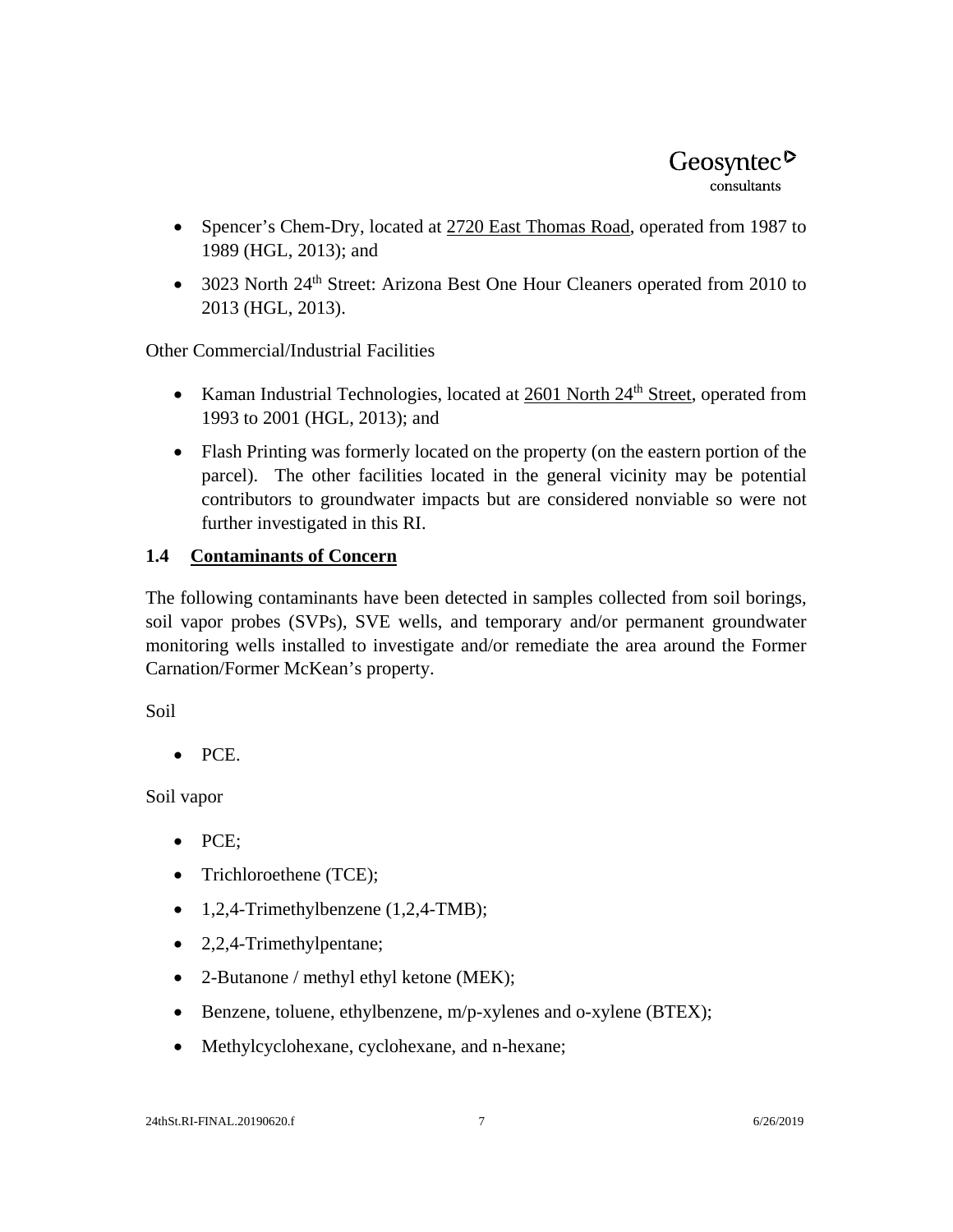

- Ethanol;
- n-Heptane and n-octane;
- Methylene chloride;
- Chloroform and bromodichloromethane;
- Tetrahydrofuran; and
- Acetone.

Groundwater

- PCE;
- TCE;
- cis-1,2-Dichloroethene (cis-1,2-DCE);
- 1,2-Dichloroethane (1,2-DCA);
- Chloroform;
- MEK;
- Benzene;
- Toluene; and
- Acetone.

Based on the nature of the potential release from the two dry-cleaning establishments (the Former Carnation and Former McKean's facilities), and the potential degradation compounds of the substances released, the COCs at the 24<sup>th</sup> Street and Grand Canal WQARF site include the following:

- PCE;
- TCE;
- $\bullet$  cis-1,2-DCE;
- trans-1,2-Dichloroethene (trans-1,2-DCE); and
- Vinyl chloride (VC).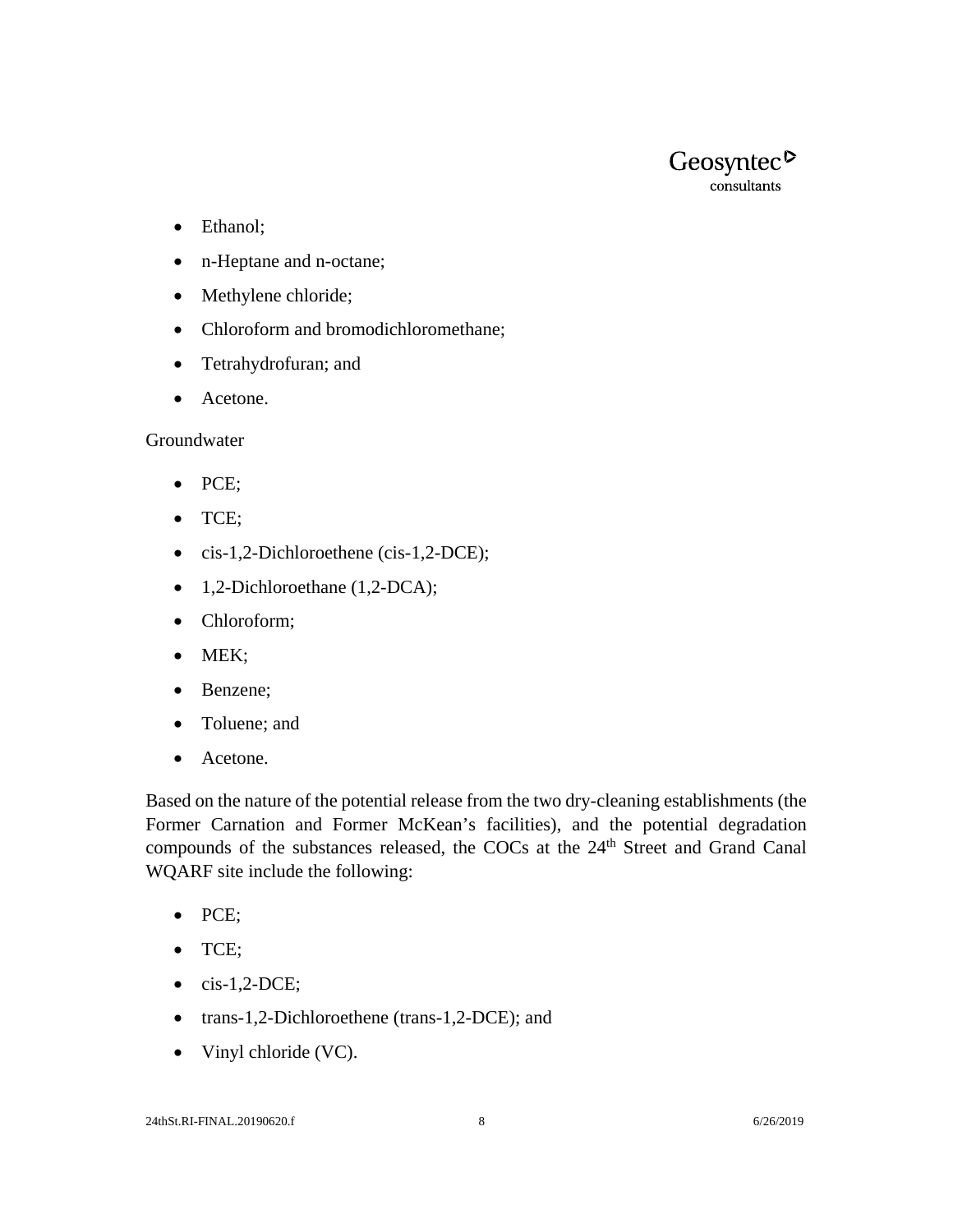The BTEX, methylcyclohexane, cyclohexane, n-hexane, n-heptane, n-octane, acetone, 1,2,4-TMB, 1,2-DCA and MEK detections are likely associated with leaking underground storage tank (LUST) releases from the former gasoline service stations (former gas station), including the former 7-11 gas station located directly southeast of the intersection of 24<sup>th</sup> Street and Thomas Road, immediately across the street to the south of the Former Carnation/Former McKean's property, and/or the former unnamed gas station located directly northwest of the intersection of  $24<sup>th</sup>$  Street and Thomas Road, immediately across the street to the west of the Former Carnation/Former McKean's property.

Chloroform is likely associated with drinking water chemicals, potentially released to the subsurface as part of landscape irrigation activities, and not associated with the Former Carnation and Former McKean's facilities' operations; thus, is not considered a site COC.

The RI is focused on the distribution and the fate and transport of the identified COCs; however, analytical results for additional contaminants analyzed are presented in the corresponding appendices.

The chemical and biological transformation of the COCs is a relatively common occurrence. These transformation processes are discussed below.

**Biological Transformation:** The predominant degradation mechanism for natural attenuation of chlorinated ethenes is anaerobic reductive dechlorination, which involves the sequential replacement of chlorine atoms on the alkene molecule with hydrogen atoms. Under anaerobic conditions, PCE and TCE are dechlorinated through cis-/trans-1,2-DCE and VC to ethene. Hydrogen typically produced during bacterial metabolism of simple organic carbon compounds such as alcohols (e.g., methanol) or organic acids (e.g., acetate), serves as the electron donor in the dechlorination reactions. Aerobic and anaerobic oxidation of lesser chlorinated ethenes (e.g., VC) can also occur. **Figure 5** shows the common biodegradation pathways for chlorinated ethenes.

**Abiotic Transformation:** Abiotic transformation of organic contaminants can occur naturally, without being mediated by microorganisms, and results in partial or complete contaminant degradation. Such processes include hydrolysis and, for select volatile organic compounds (VOCs), dehydrochlorination (elimination of hydrogen and chlorine). Abiotic transformation is dependent on contaminant properties and groundwater geochemistry.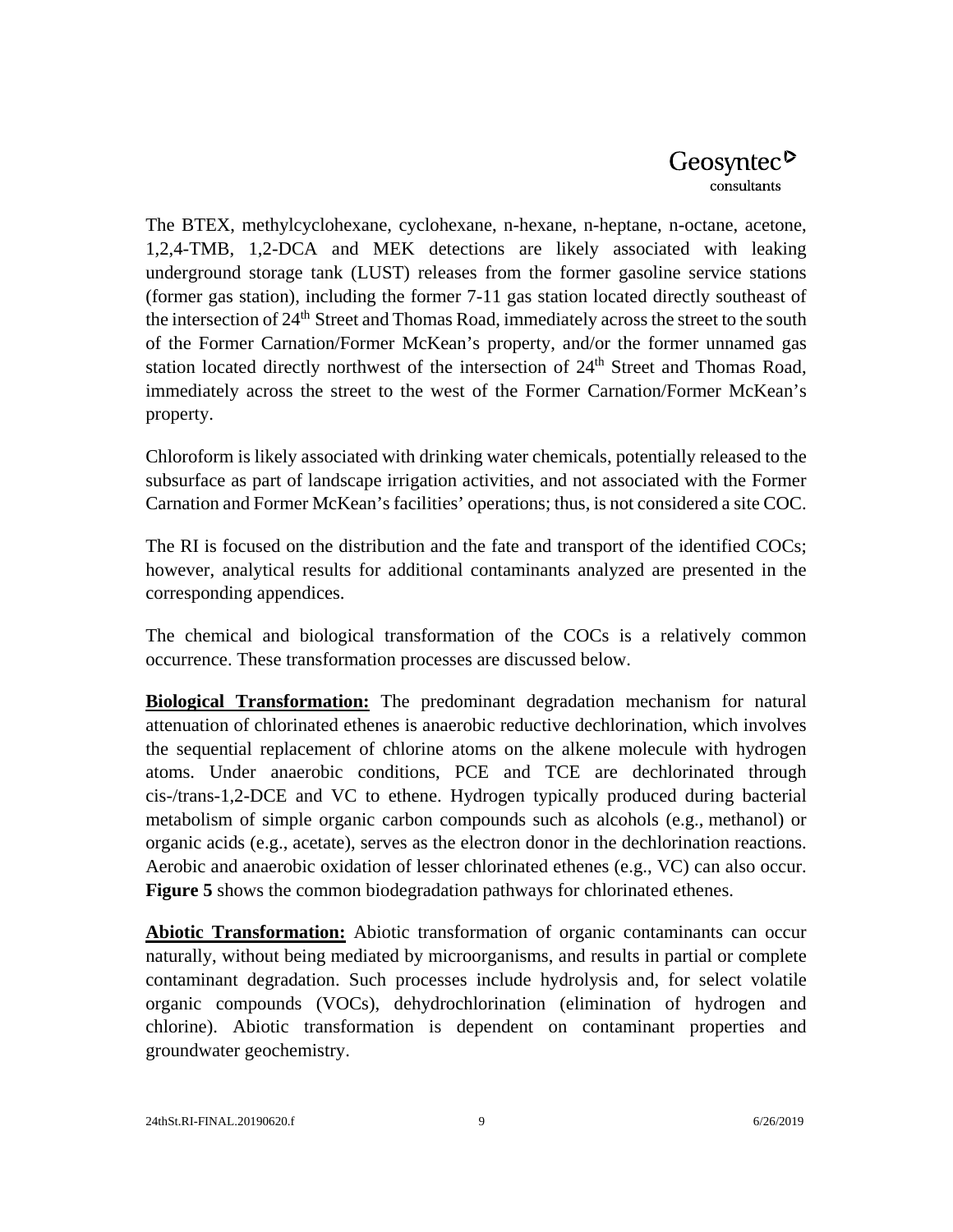Abiotic transformation can also be facilitated by reactive minerals that are either present naturally (i.e., as part of the native geology/mineralogy) or produced/regenerated by biological processes (Brown *et al*., 2007; Parsons Infrastructure & Technology Group, Inc. [Parsons], 2008; Naval Facilities Engineering Command [NAVFAC], 2014). Reactive minerals that promote abiotic transformation processes include iron sulfides (e.g., mackinawite, pyrite, greigite) and additional reduced iron minerals such as magnetite, green rust, and phyllosilicate clays (e.g., biotite and vermiculite). Abiotic transformation via reactive minerals has been documented for chlorinated solvents and is generally promoted in environments where both sulfate and iron are present under reducing conditions (NAVFAC, 2014). Rates of abiotic transformation are typically much slower than for biodegradation.

#### **Other Abiotic Mechanisms for Attenuation:**

**Sorption:** Dissolved organic contaminants can sorb to aquifer materials (i.e., organic carbon, clay minerals). This process tends to reduce apparent contaminant transport velocity (i.e., retards transport relative to groundwater flow).

**Dilution:** Dilution is primarily the result of groundwater recharge (e.g., from precipitation), leading to reduced contaminant concentrations. This process is dependent on aquifer matrix properties, depth to groundwater, surface water interactions, and climate.

**Dispersion:** Dispersion is the result of fluid mixing due to groundwater movement and aquifer heterogeneities (causing tortious migration pathways), leading to longitudinal, transverse, and vertical spreading of groundwater impacts. This process, which reduces contaminant concentrations, is dependent on aquifer properties and scale of observation, but not contaminant properties.

**Diffusion:** Molecular diffusion results in the spreading and dilution of contaminants in groundwater. This process is dependent on COC properties and concentration gradients, as described by Fick's Laws. At most groundwater velocities, diffusion is less significant than dispersion.

**Volatilization:** Volatilization is the transfer of dissolved groundwater contaminants into the vapor phase (soil gas), resulting in lower contaminant concentrations in groundwater. This process is dependent on contaminant vapor pressure and Henry's Law constant.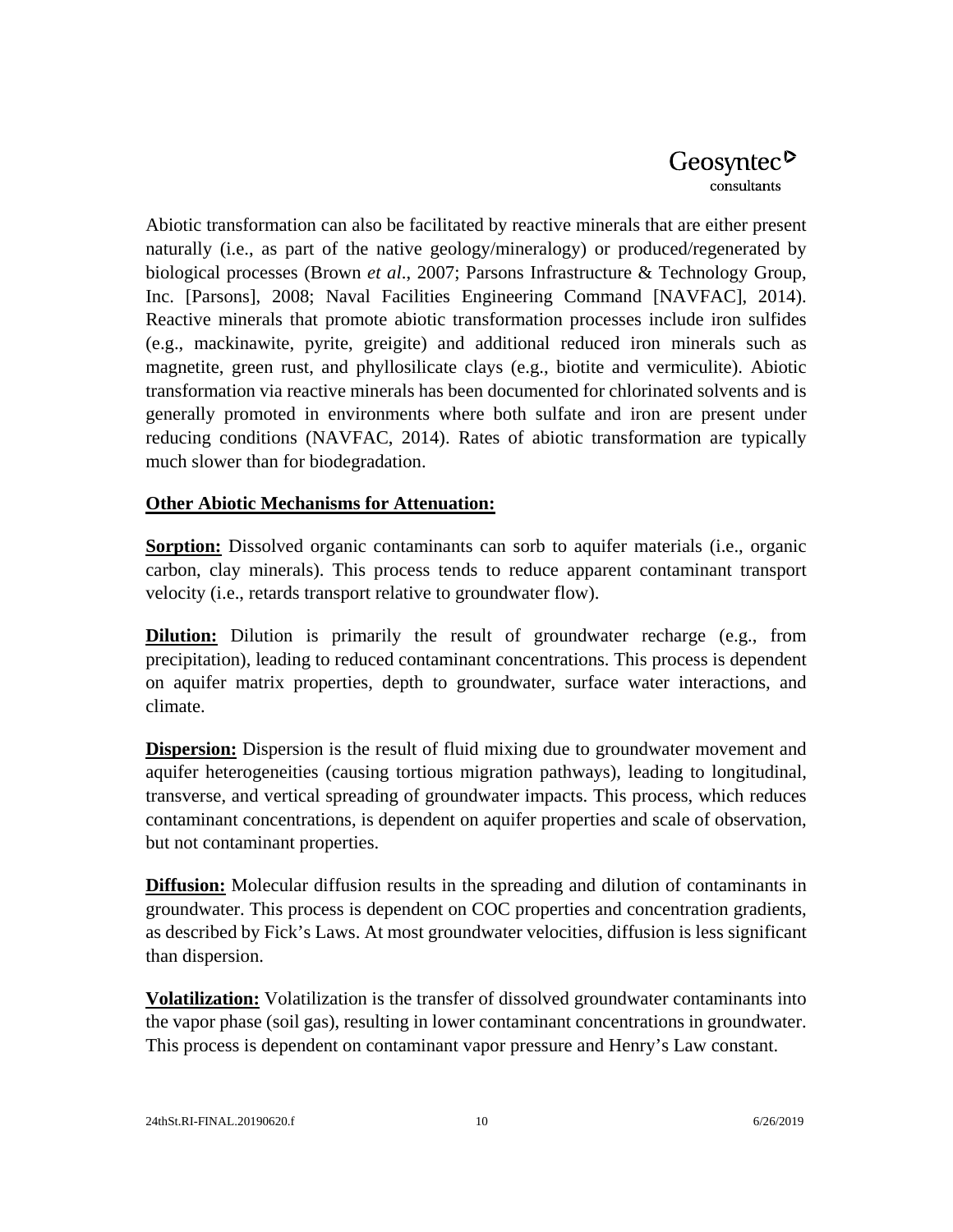## $Geosyntec$ <sup> $\circ$ </sup> consultants

These abiotic mechanisms are expected to reduce the concentrations of PCE and its daughter products as they migrate in groundwater downgradient of source area(s) through non-transformative processes.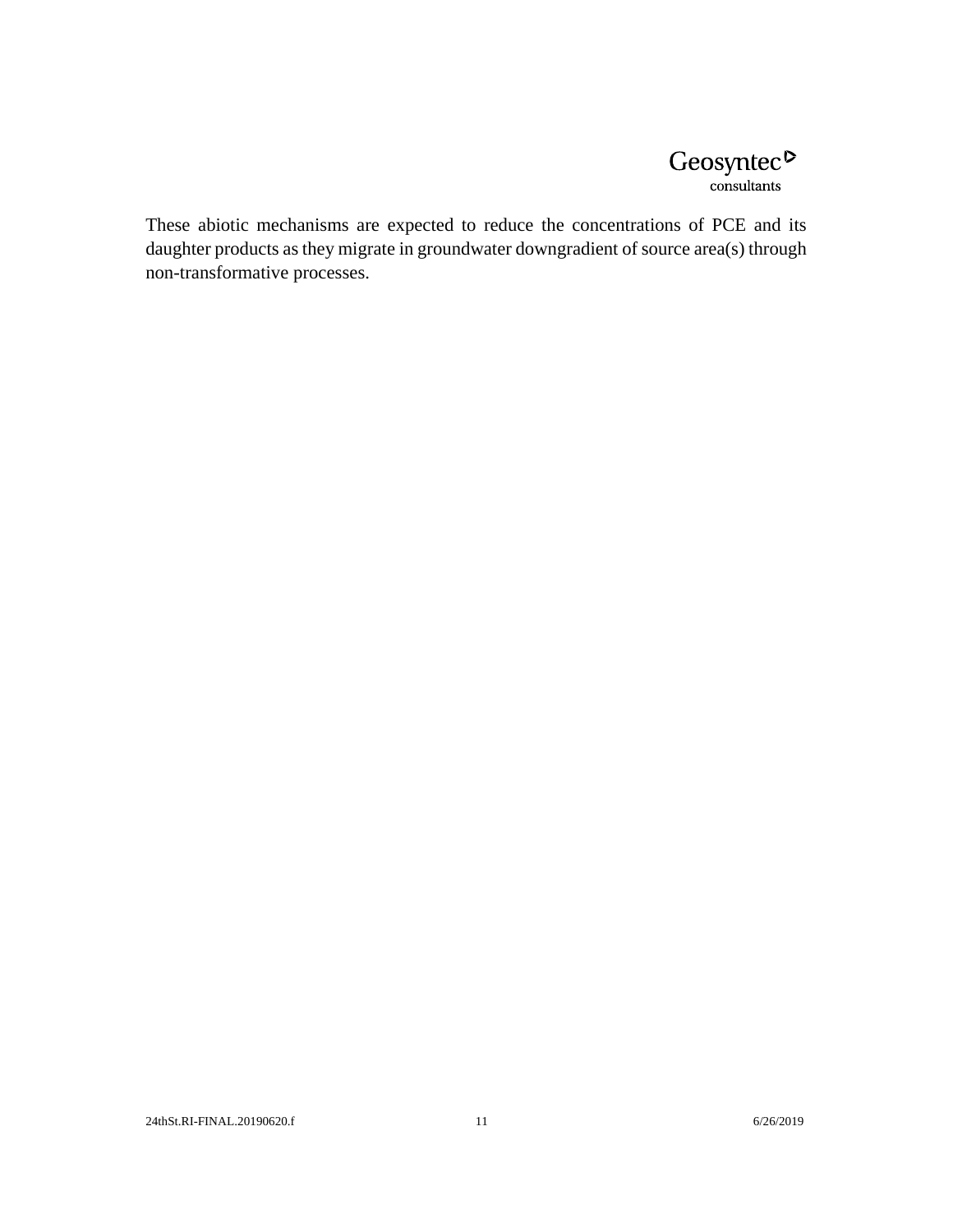#### <span id="page-22-0"></span>**2. PHYSICAL SETTING**

The following subsections provide the physical setting of the WQARF site, including topography, climate, and surface water.

## <span id="page-22-1"></span>**2.1 Topography**

Arizona is primarily divided into two main physiographic provinces: the Colorado Plateau and the Basin and Range (United States Geological Society [USGS], 1996). The site is situated within the Basin and Range physiographic province. The Basin and Range physiographic province consists of broad alluvial basins dissected by northwestsoutheast trending block-faulted Precambrian through Tertiary igneous, sedimentary, and metamorphic highlands. These basins are filled with Holocene age alluvial sediments that are primarily derived from the weathering of these adjacent highlands, and consist primarily of fine-grained, well-sorted sediments, but also include coarse to gravelly channel, terrace, and alluvial fan deposits at depth (Rascona, 2005).

The site is located within the USGS Topo 7.5 Minute Phoenix map, which has a general topographic trend of decreasing elevations from the northeast to southwest. Monitoring well elevations in the central portion of the site range from 1,187 ft above mean sea level (amsl) in the northeast portion of the site (at monitoring wells MMW-04 and MMW-06) to 1,090 ft amsl in the southwest portion (at monitoring well VCMW-24; **Figure 2**).

## <span id="page-22-2"></span>**2.2 Climate**

The site is located within the semiarid climate of the northern Sonoran Desert. The region experiences hot summers and mild winters. Daytime high temperatures in July, typically the hottest month, are generally between 100 degrees Fahrenheit (°F) and 110°F, with overnight lows usually between 75°F and 85°F. January, usually the coolest month, typically experiences daytime highs between 60°F and 70°F and nighttime lows from 35°F to 45°F.

Annual precipitation is low, averaging from 7 to 8 inches for the greater Phoenix area. There are two distinct but erratic precipitation periods during the year: the monsoon season and the winter rains. The monsoon season occurs primarily in July and August, and in the winter months there are less intense but more widespread and longer-lasting rainfall events (Schmidli, 1996).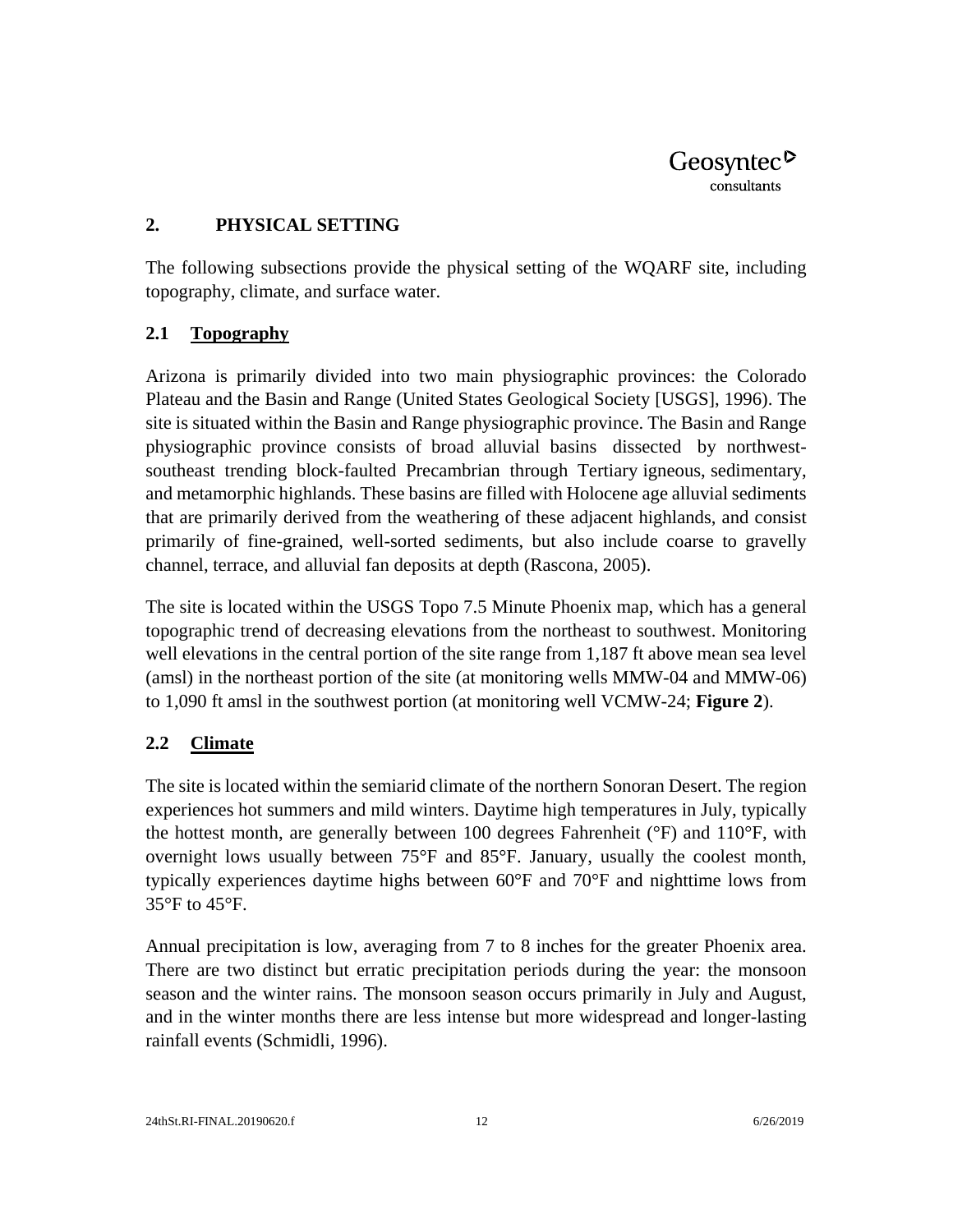Prolonged droughts are common and shorter periods of drought even more so. Spring runoff from snow melt in the Salt, Gila, and Verde River watersheds provides most of the surface water stored by the reservoirs that serve portions of the metropolitan area's population. During years of winter drought, reduced surface water availability can result in elevated groundwater pumping (Schmidli, 1996).

## <span id="page-23-0"></span>**2.3 Surface Water**

The nearest man-made surface water body is the Grand Canal, located approximately 800 ft to the southwest of the Former Carnation/Former McKean's property. The closest natural surface water body to the is the Salt River, located approximately 4 miles south of the Former Carnation/Former McKean's property.

Surface water usage within the site is for residential irrigation. The surface water source generally comes from the Salt River via the Arizona Canal, Grand Canal, associated laterals and various groundwater pumping wells (H+A, 2018a).

## <span id="page-23-1"></span>**2.4 Geology**

## <span id="page-23-2"></span>**2.4.1 Regional Geology**

The site is located within the West Salt River Valley (WSRV) sub-basin, a broad, relatively level alluvial valley. The alluvium represents a combination of deposits from the surrounding mountains and fluvial deposits from the Salt River (HydroGeoChem, Inc., 2017).

## <span id="page-23-3"></span>**2.4.2 Surficial Soil**

Surficial soil in the area consists primarily of the Gilman loam, with up to one percent slopes, according to  $H+A$ 's review of 2017 data from the National Resources Conservation Service (NRCS) (United States Department of Agriculture [USDA], 2018). The Gilman loam is described as a loam to a depth of 37 inches where a very fine sandy loam is present to a depth of 64 inches.

## <span id="page-23-4"></span>**2.4.3 Site Geology**

Generally, the top approximately 90 to 100 ft of subsurface is comprised of sandy or clayey silt and silty sand, followed by silty gravel with sand to approximately 100 to 110 ft bgs, followed by intermittent layers of sand, gravel, and silt to approximately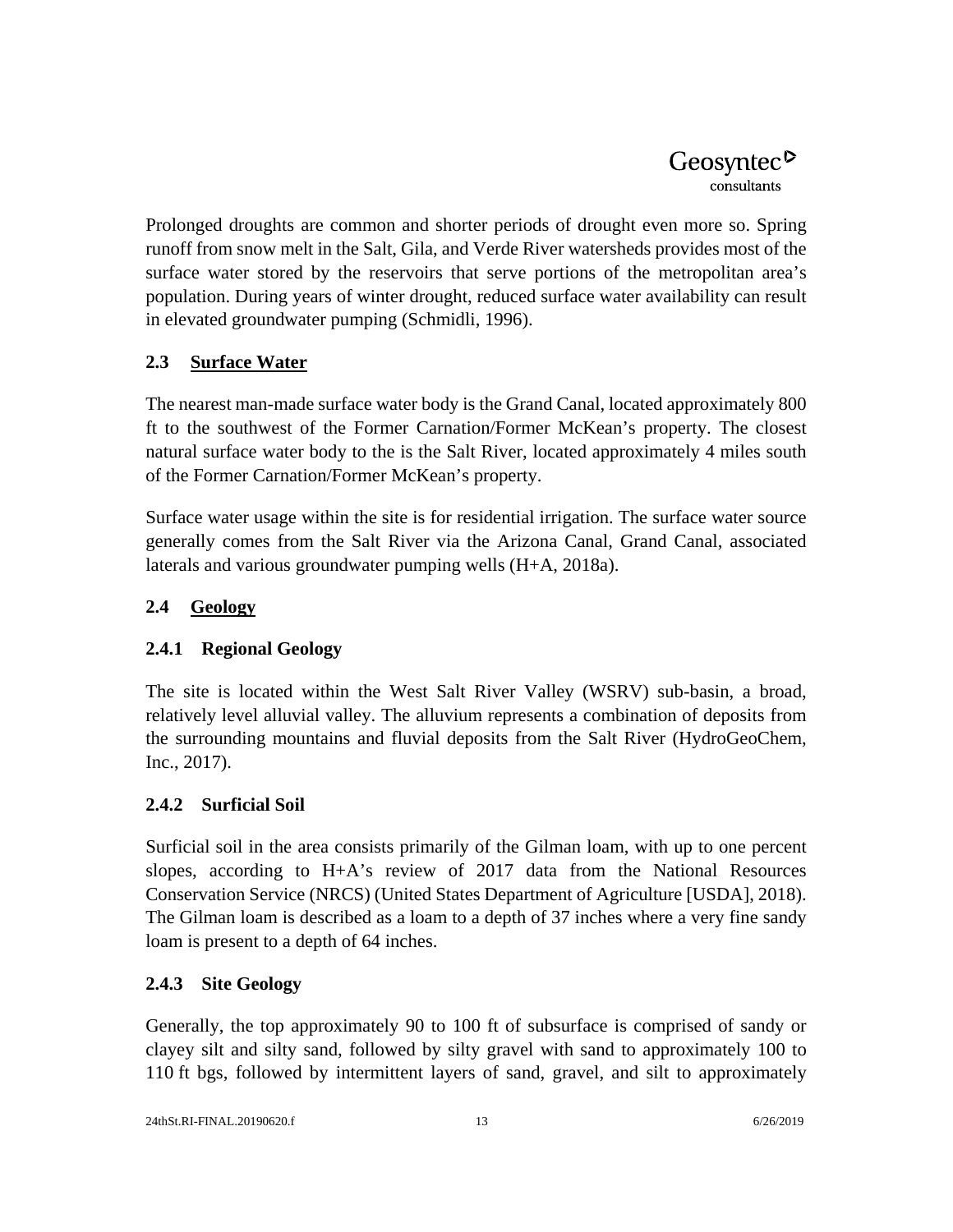200 ft bgs, as evidenced in boring logs from 24AS-01, 24MW-06B, and 24SV-01 (Appendix A). The Arizona Department of Water Resources (ADWR) imaged well records for the SRP well located nearest to the property, SRP Well 16E-6.8N (ADWR 55-607726; **Figure 2**), were reviewed; the registration forms indicate the well was drilled to 620 ft below ground surface (bgs) and water was encountered at 66 ft bgs. A boring log was not included in the records so lithologic information below approximately 200 ft bgs (the deepest boring log acquired by Geosyntec) is unknown.

In the vicinity of the two former dry-cleaners, lithology has been investigated to a maximum depth of 200 ft bgs in 24MW-06B (**Figure 4**). The lithology encountered in 24MW-06B was primarily sandy-silt and silty-sand with clay layers and gravel seams occurring at various depths. The 24MW-06B boring and construction log is included in **Appendix A**.

## <span id="page-24-0"></span>**2.5 Hydrogeologic Setting**

## <span id="page-24-1"></span>**2.5.1 Regional Groundwater Conditions**

The site lies within the WSRV Sub-basin of the Phoenix Active Management Area (AMA), which includes the communities of Phoenix, Buckeye, Surprise, Glendale, Peoria, Goodyear, Tolleson, and Avondale. The WSRV is one of seven sub-basins located in the Phoenix AMA. The AMA was established due to concerns of over-draft conditions, resulting in the passage of the 1980 Arizona Groundwater Management Act. Although conditions and circumstances vary across the Phoenix AMA, groundwater is generally pumped from the deeper portions of the Upper Alluvial Unit (UAU). Furthermore, groundwater conditions change and develop over time due to both natural and humaninduced fluctuations in the amount of water being added or removed. Natural groundwater recharge occurs along stream channels and from mountain-front recharge. Groundwater also enters the sub-basin from the Lake Pleasant, northern Hassayampa, and East Salt River Valley sub-basins, and from the Maricopa-Stanfield Sub-basin in the Phoenix AMA. Agricultural irrigation water and effluent discharged from the COP 23<sup>rd</sup> and 91<sup>st</sup> Avenue wastewater treatment plants also contributes to recharging the aquifer (NV5 Environmental Services, 2015).

## <span id="page-24-2"></span>**2.5.2 Site Hydrostratigraphy**

In 1993, ADWR released the results of its modeling study of the Salt River Valley (Corkhill *et al*., 1993). For modeling purposes, the ADWR defined three hydrogeologic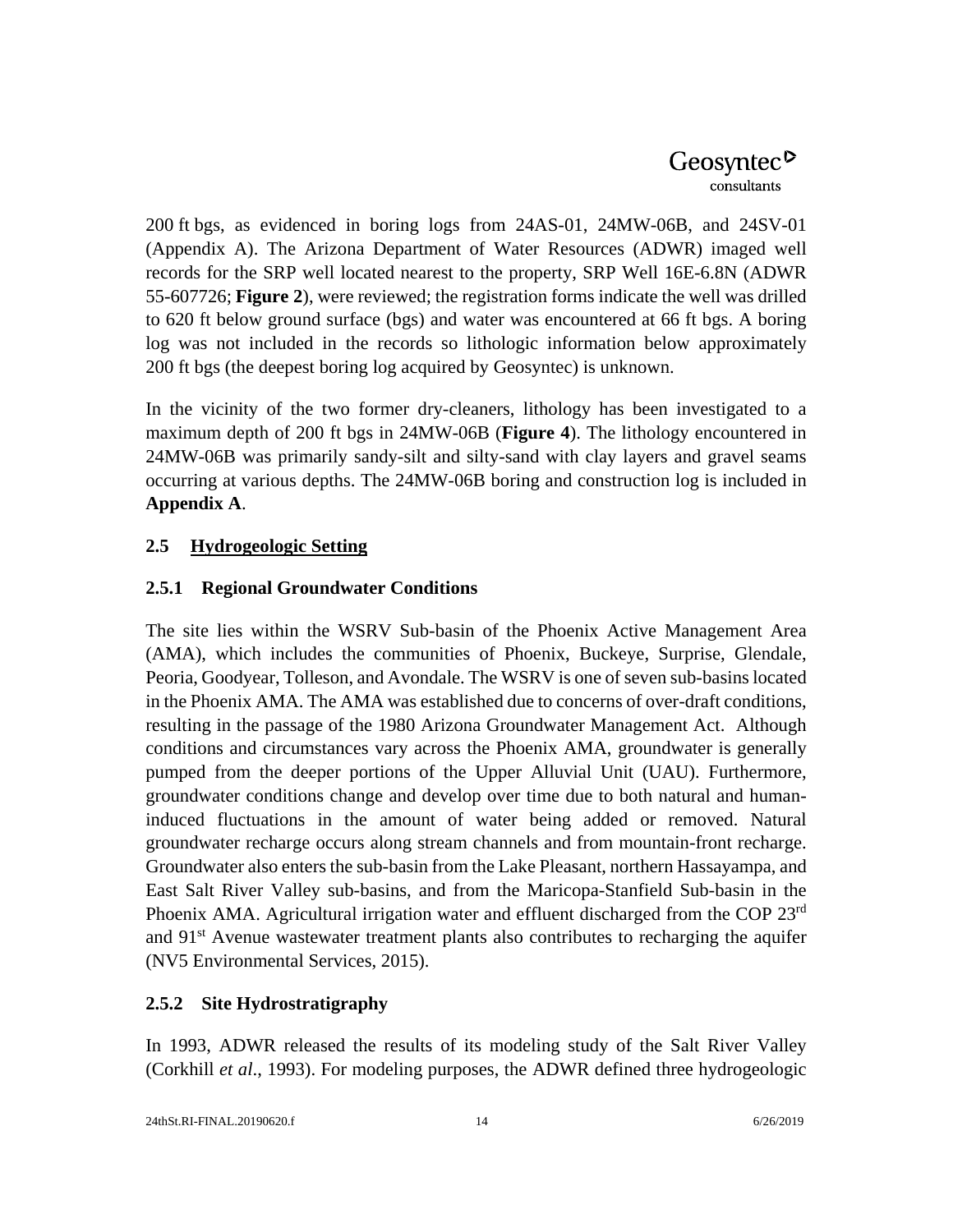units in the basin-fill by differences in grain size that occur throughout most of the Phoenix Basin and are generally correlative with the hydrostratigraphic units defined by the United States Bureau of Reclamation in 1976. These include from the shallowest to deepest: the UAU, the Middle Alluvial Unit (MAU), and the Lower Alluvial Unit (LAU).

## **2.5.2.1 Upper Alluvial Unit**

The UAU consists of unconsolidated sands and gravels deposited by flowing drainages and is the most permeable unit. According to the ADWR, the UAU is typically 300 to 400 ft thick in the WSRV. Where thick saturated sections of the UAU are present, the groundwater production rates are the highest in the region.

## **2.5.2.2 Middle Alluvial Unit**

The MAU is composed primarily of silt, clay, mudstone, and gypsiferous mudstone, interbedded with silty sand and gravel. As is the case with the UAU and LAU, coarsergrained sediments predominate near the Basin margins, where the MAU is indistinguishable from the overlying or underlying units.

## **2.5.2.3 Lower Alluvial Unit**

The LAU consists mainly of conglomerate and gravel near the margins of the Salt River Valley. It grades into finer grained mudstone, gypsiferous and anhydritic mudstone, and anhydrite toward the center of the basin. Parts of the Western Salt River Valley also contain some interbedded lava flows. The LAU overlies crystalline and volcanic bedrock (HydroGeoChem, Inc., 2017).

## <span id="page-25-0"></span>**2.6 Site Hydrogeology**

The hydrostratigraphic units have been defined based on review and evaluation of data generated during groundwater assessments at the ECP WQARF sites. The hydrogeology has been investigated to a maximum depth of approximately 407 ft bgs within the UAU. The base of the UAU has not been encountered during drilling activities to date; however, the UAU ranges in thickness from approximately 125 to more than 300 ft in the ECP WQARF sites region. The UAU within the ECP WQARF sites consists of predominantly fine-grained sands, silts and silt with sand, to sandy silts with trace amounts of gravel. The groundwater surface within the site lies within the UAU.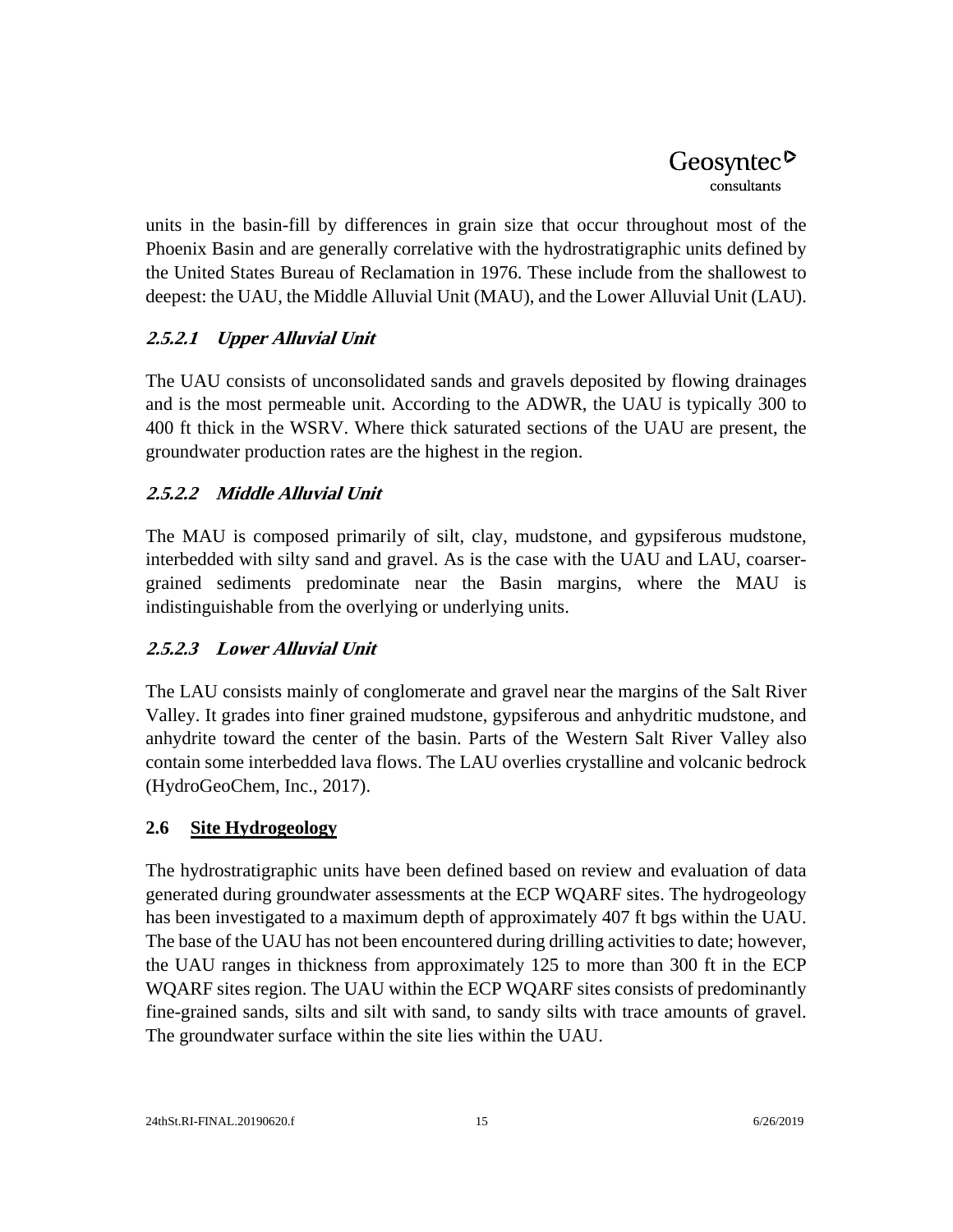Groundwater elevations in the UAU have been monitored since April 1992 (**Table 1** and **Appendix B**). Monitoring wells installed at the site are screened across both shallow (water table) and deeper intervals within the UAU (**Table 2**). Water levels in co-located shallow and deeper screened monitoring wells are generally nearly identical.

During the period of record for monitoring wells installed to investigate the Former Carnation/Former McKean's property, the depth to water has ranged from approximately 83.49 ft bgs (24MW-08B) in 2015 to approximately 102.10 ft bgs (24MW-01A/B) in 2014 (**Table 1** and **Figures 2** and **4**).

Groundwater elevations throughout the 24<sup>th</sup> Street and Grand Canal WOARF site fluctuated by approximately 17 ft between 2013 and 2015. This may be due to the pumping operations of SRP well 17E-8.0N (H+A, 2015a) and drought conditions.

Seasonal fluctuations in the groundwater elevation are commonly observed in the Phoenix AMA due to an increase in SRP (and COP) production well pumping rates during the summer months. However, a review of the historical groundwater elevations (**Table 1**) does not suggest significant seasonal groundwater fluctuations occurred within the boundary of the WQARF site (**Figure 2**).

The direction of groundwater flow (**Figure 6**) historically has been to the west-southwest with gradients ranging between approximately flat and 0.007 ft per foot. Vertical gradients between the shallow and deeper zones of the UAU monitored at the site are generally negligible. The estimated horizontal hydraulic conductivity of the UAU is variable due to the heterogeneity of the UAU and ranges from 1 to 250 ft per day. The highest estimates of hydraulic conductivity in the WSRV are found near the Salt River (Corkhill *et al.*, 1993; Freihoefer *et al.*, 2009).

## <span id="page-26-0"></span>**2.7 Ecology**

The site is located in an urban setting that provides low-quality habitat for native terrestrial or aquatic biota. Given the presence of roads and extensive man-made structures, it is likely that the natural vegetation, soils, and hydrology have been altered by filling, grading, and improvement activities in the past. There is a low potential for native terrestrial or aquatic biota to occur in the area. According to Google Maps, the closest large, natural open-space (Los Olivos Park) is located approximately 500 ft to the northwest of the site.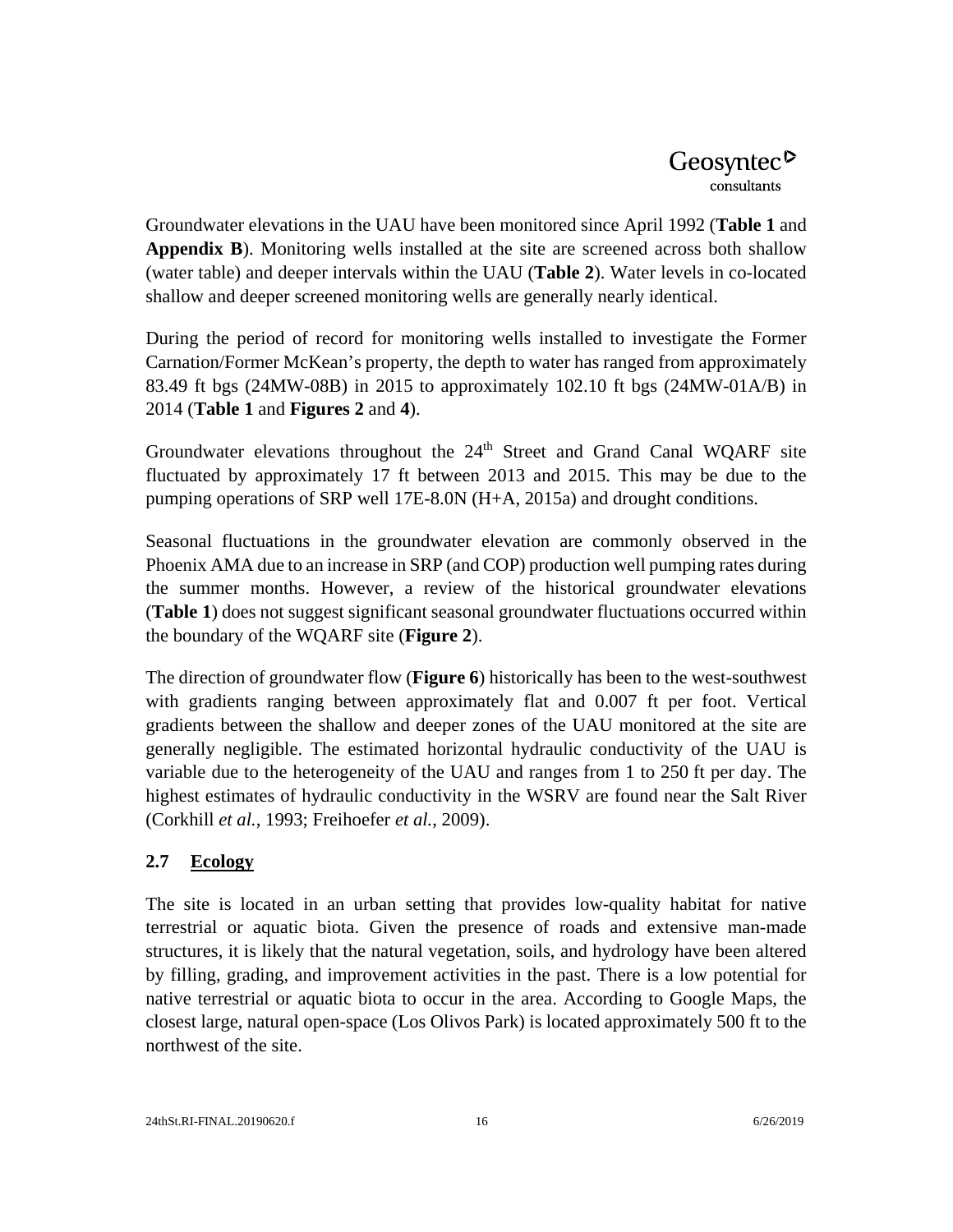Based on information provided through the United States Fish and Wildlife Service (USFWS) online Information, Planning and Conservation (IPaC) System and by the Ecological Services Program, there are seven federally listed endangered species with the potential to occur on lands within Maricopa County, including: ocelot (*Leopardus* or *Felis pardalis*), Sonoran pronghorn (*Antilocapra americana sonoriensis*), California least tern (*Sterna antillarum browni*), Mexican spotted owl (*Strix occidentalis lucida*), Southwestern willow flycatcher (*Empidonax traillii extimus*), yellow-billed cuckoo (*Coccyzus americanus*), and Yuma clapper rail (*Rallus longirostris yumanensis*). Additionally, there are a six species of endangered fish and four species of flowering plants (USFWS, 2018). The site and immediate vicinity do not contain suitable habitat for these species.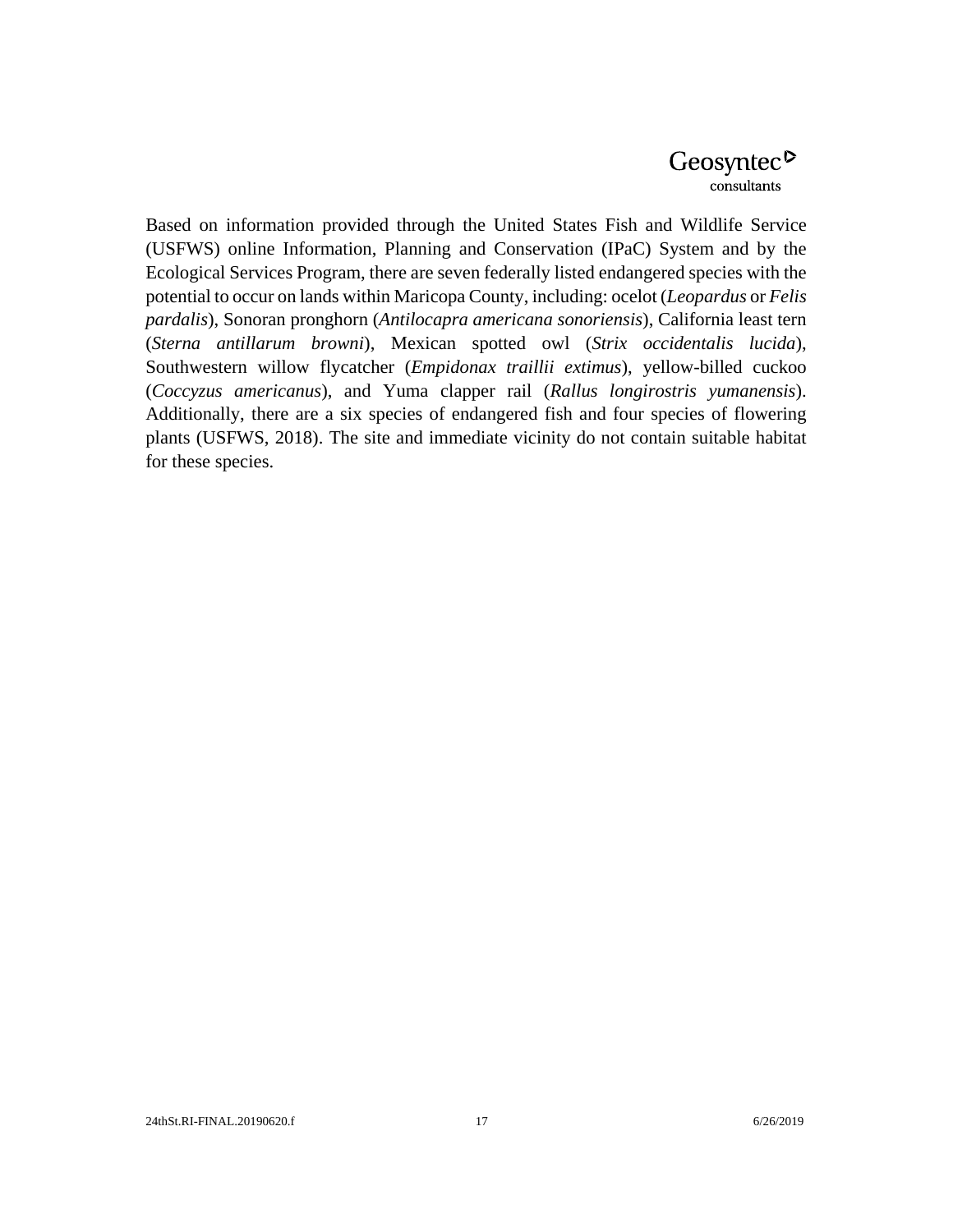#### <span id="page-28-0"></span>**3. PRELIMINARY ASSESSMENTS AND INVESTIGATIONS**

This section presents a summary of PA, Phase I ESAs, and PIs performed at the 24<sup>th</sup> Street and Grand Canal WQARF site, prior to the commencement of ERA investigations and remediation activities. Analytical results from laboratory reports and electronic files (**Appendices C through F**) are included in **Tables 4 through 7**.

#### <span id="page-28-1"></span>**3.1 24th and Grand Canal WQARF Site**

The 24<sup>th</sup> and Grand Canal WQARF site has been the focus of environmental investigations since 1985 when groundwater samples were collected from SRP Well 16E-6.8N (ADWR 55-607726; **Figure 2**), located east of the intersection of 24<sup>th</sup> Street and Grand Canal (**Figure 4**) (ADEQ, 2018a). Grand Canal is a historic water canal constructed in 1878 to deliver water to COP.

In January 1995, PCE was reported at a concentration of 8.8 micrograms per liter  $(\mu g/L)$ in SRP Well 16E-6.8N, the highest concentration observed by that time and exceeding the AWQS of 5 µg/L (ADEQ, 2011a). This well has historically had exceedances of the AWQS from 1992 to 2006 with PCE concentrations ranging from 5.2 µg/L in 1994 to 11 µg/L in 2006 (HGL, 2014).

On 18 May 2000, the 24<sup>th</sup> Street and Grand Canal WQARF site was placed on the WQARF Registry with a score of 29 out of a possible 120. By then, reported PCE concentrations in samples collected from SRP Well 16E-6.8N had generally been conducted annually and consistently exceeded the AWQS.

Due to the PCE detections, several properties in the ECP region were investigated to locate potential sources for these impacts to groundwater. The two dry-cleaning facilities, and one printing facility listed below operated on the property and were investigated:

- Arizona's Best 1-Hour Cleaners / Carnation 1-Hour Cleaners / ABC Cleaners at 2402 East Thomas Road;
- McKean's Model Laundry and Dry-Cleaning / Thriftway Laundry and Cleaners at 2915 North 24<sup>th</sup> Street; and
- Flash Printing (Stantec, 2008).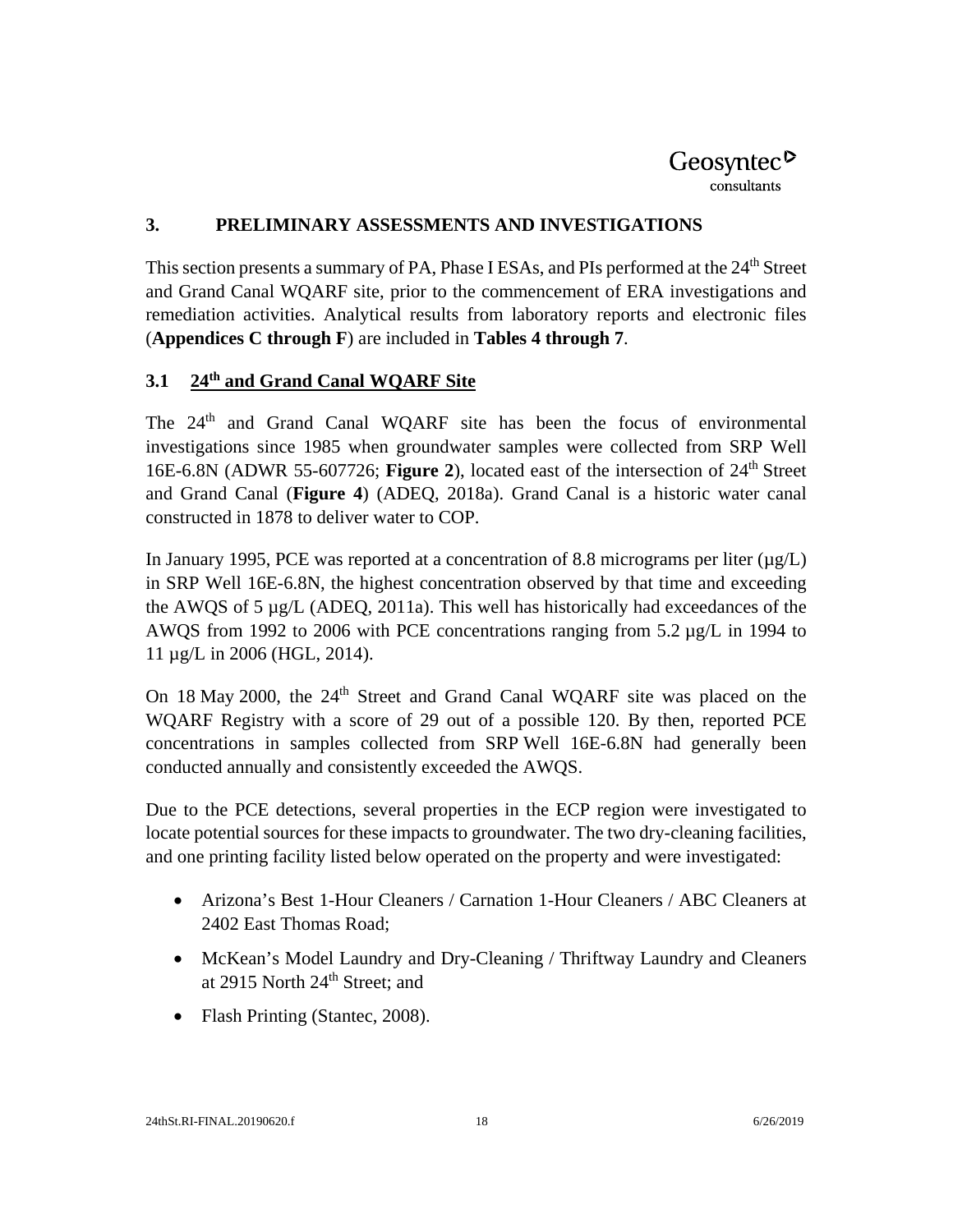Preliminary investigations at the 24<sup>th</sup> Street and Grand Canal WOARF site were initiated in 2000. The investigations conducted at each facility are summarized in the following subsections in chronological order.

## <span id="page-29-0"></span>**3.2 2001 Phase I Environmental Site Assessment**

In 2001, a Phase I ESA for an area that included the 24<sup>th</sup> Street and Grand Canal WOARF site identified two historical dry-cleaning facilities, the Former Carnation and Former McKean's facilities, that formerly operated on-site. Additionally, two former service stations in the immediate vicinity of the assessment area were identified to have potentially impacted the site. An unnamed service station reportedly operated on the northwest corner of the intersection of 24<sup>th</sup> Street and Thomas Road from around 1950 to the early 1980s. A 7-11/Shell Service Station reportedly operated on the southeast corner of the intersection of 24<sup>th</sup> Street and Thomas Road from around 1960 to 1991 (Terracon, 2001a).

## <span id="page-29-1"></span>**3.3 2001 Phase II Environmental Site Assessment**

In 2001, a Phase II ESA was conducted at the Former Carnation/Former McKean's property to investigate potentially-impacted soils. Seven borings (B1 through B7) were drilled to terminal depths (15 ft bgs for B2, 20 ft bgs for B1, and 30 ft bgs for B3 through B7) around the existing building and two borings (HA-1 and HA-2) to 1.5 ft bgs inside the existing building, near the dry-cleaning suite (**Figure 4**). Laboratory results determined that PCE was detected in soil samples from HA-1 and HA-2 at concentrations of 3.1 milligrams per kilogram (mg/kg) and 0.19 mg/kg, respectively, below the associated residential groundwater protection level (GPL) of 13 mg/kg and soil remediation level (SRL) of 53 mg/kg. VOCs were not detected above their laboratory reporting limits (RLs) in the other samples analyzed (Terracon, 2001b).

## <span id="page-29-2"></span>**3.4 2001 Soil and Groundwater Investigation**

Following detections of PCE in soil, a groundwater investigation was conducted at the Former Carnation/Former McKean's property. In October 2001, three temporary groundwater monitoring wells (T-1 through T-3) were installed to 95 ft bgs on the property (**Figure 4**).

Groundwater samples were collected from each location via temporary monitoring wells prior to backfilling the borings. As indicated on the boring logs, groundwater was first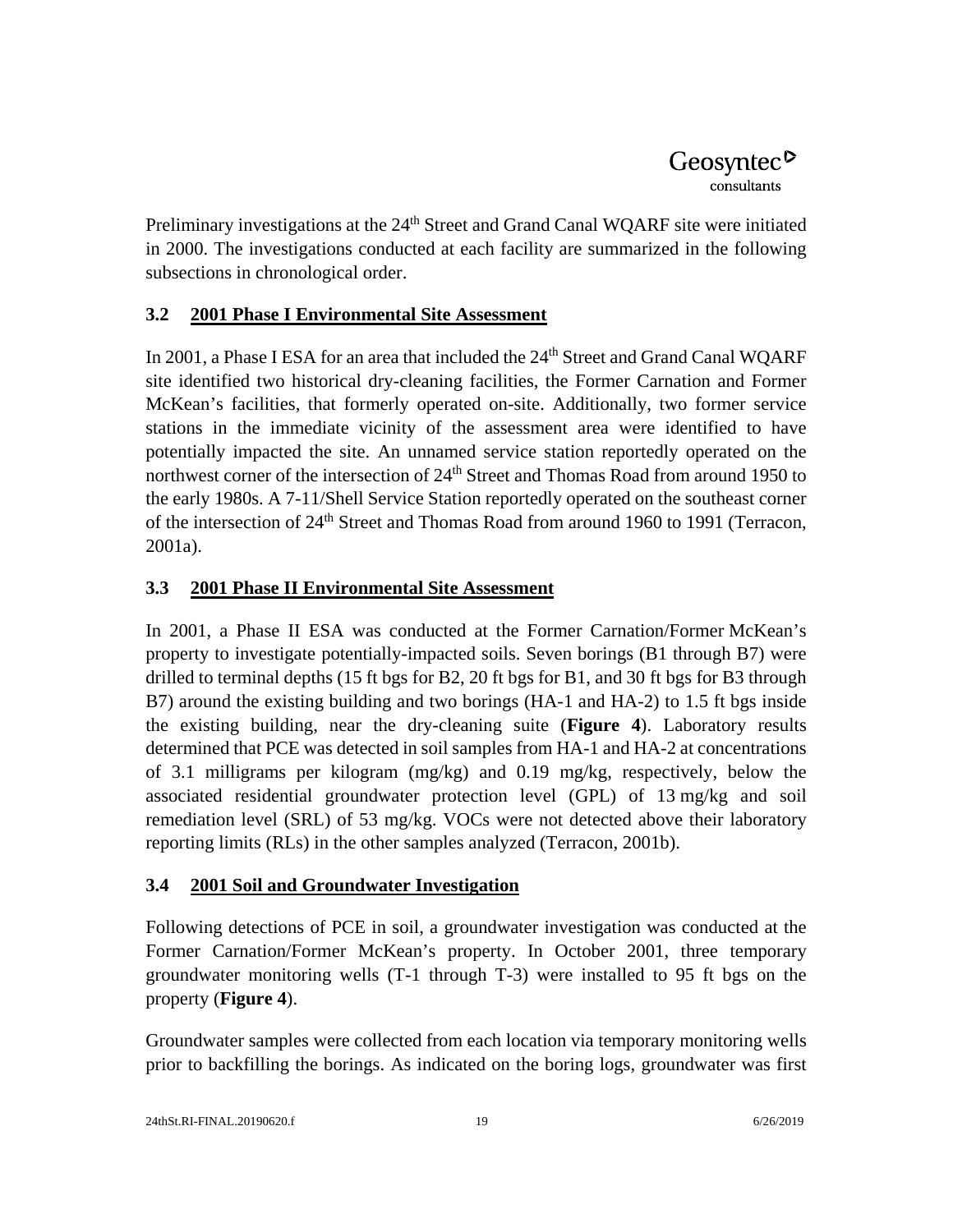encountered at 89.5, 90, and 91 ft bgs, respectively (**Appendix A**). Laboratory results indicated that VOCs were not detected above their laboratory RLs in the soil samples. PCE was reported in groundwater samples from two of the three locations at concentrations of 29  $\mu$ g/L in T-2 and 1.0  $\mu$ g/L in T-3, exceeding the AWQS in T-2.

From 2002 to 2006, routine groundwater monitoring activities were performed at the 24<sup>th</sup> Street and Grand Canal WQARF site. PCE concentrations exceeding the AWQS in the SRP Well 16E-6.8N (**Figure 2**) ranged from 7.4 µg/L to 11 µg/L (Table 1 of HGL, 2014). Other COCs were not included in the results.

## <span id="page-30-0"></span>**3.5 2003 Soil Investigation**

A subsurface soil investigation was conducted at the property. In February 2003, two borings (B-8 and B-9) were advanced to 15 and 10 ft bgs, respectively, at the locations of the previous borings HA-1 and HA-2 (**Figure 4**). Soil samples were collected at 2.5 and 5 ft bgs from both borings and additionally at 10 ft bgs from B-9 and 15 ft bgs from B-8. PCE was detected in five of the six samples at concentrations ranging from 0.15 mg/kg in B-9 at 10 ft bgs to 1.3 mg/kg in both B-8 and B-9, both at 2.5 ft bgs. These concentrations were below the associated GPL and SRL. No other VOC analytes were detected above the laboratory RLs. Four Corners did not recommend further soil or groundwater investigations (Four Corners, 2003).

#### <span id="page-30-1"></span>**3.6 2005 Phase I Environmental Site Assessment**

A Phase I ESA conducted at the property in 2005 identified the historical presence of drycleaners and PCE-impacted soils beneath the WQARF site. The report noted that prior investigations concluded the PCE concentrations in soil investigated did not exceed the applicable screening levels, and the impacts to groundwater indicated that PCE is "ubiquitous" in groundwater both upgradient and downgradient of the property (Shaw, 2005).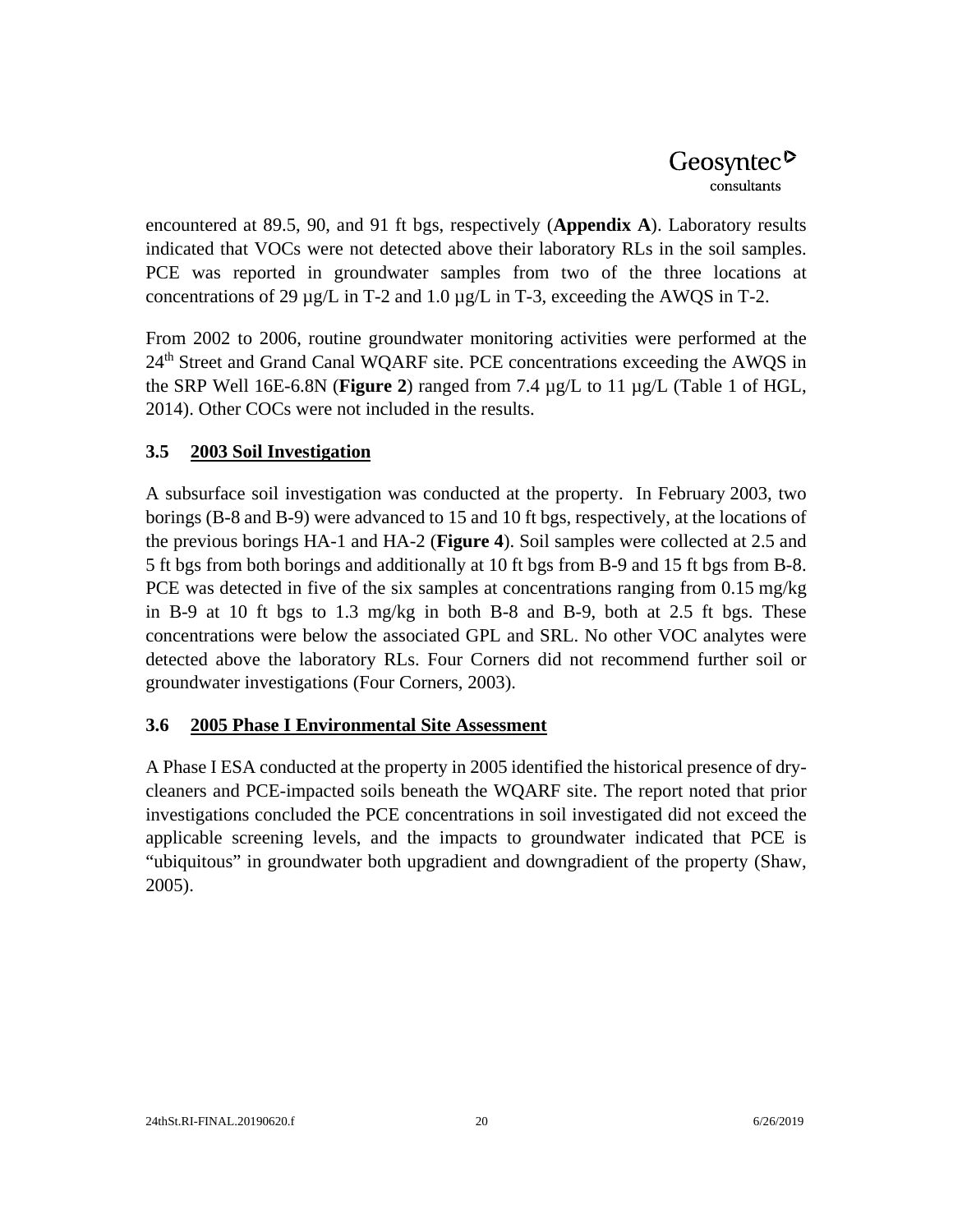#### <span id="page-31-0"></span>**4. REMEDIAL INVESTIGATION**

In June 2007, ADEQ provided notices per A.R.S. § 49-287.03 initiating the RI at the 24<sup>th</sup> Street and Grand Canal WQARF site (ADEQ, 2011a). RI activities were conducted from June 2007 through August 2018 and are described in the following sections. In March 2008, Shaw prepared a *Subsurface Investigation Workplan* that proposed the collection of soil, soil vapor, and groundwater samples in the immediate vicinity of the property (Shaw, 2008a).

## <span id="page-31-1"></span>**4.1 Soil Investigations**

In July 2008, a boring (24AS-01) was advanced to approximately 120 ft bgs at the Former Carnation/Former McKean's property (**Figure 4**) and collected soil samples from 10, 40, 60, 70, 75, and 85 ft bgs. Laboratory analyses detected PCE in one soil sample from 85 ft bgs at a concentration of 0.20 mg/kg, below the GPL and SRL. No other VOCs were detected above their laboratory RLs (Shaw, 2008b).

In March 2016, borings 24SG-01 through 24SG-07, 24SV-05, and 24SV-06 (**Figure 4**) were advanced and soil samples were collected at discrete depths during drilling. Soil samples were collected from 4 to 5 and 14 to 15 ft bgs and analyzed for physical parameters including, but not limited to, moisture content, organic matter content, and porosity. Soil samples were collected from 14 ft bgs in each soil vapor boring and from 10, 30, and 49.5 ft bgs in each SVE well. VOC analytes were not detected above their laboratory RLs in any of the samples (AMEC, 2016) (**Appendix C**).

In February 2018, Geosyntec collected soil samples from SV-07, SV-08, and SV-09 at 60, 70, 80, 90, and 100 ft. No VOCs were detected above their laboratory RLs (Geosyntec, 2018b).

## <span id="page-31-2"></span>**4.2 Soil Vapor Investigations**

In July 2008, soil vapor samples were collected from 10, 20, 30, 40, 50, 51, 60, 70, 75, and 85 ft bgs from 24AS-01 (also known as AS-1; **Figure 4**). PCE concentrations ranged from 230,000 micrograms per cubic meter ( $\mu$ g/m<sup>3</sup>) at 30 ft bgs to 8,800,000  $\mu$ g/m<sup>3</sup> at 70 ft bgs. Acetone was reported in one soil vapor sample from 60 ft bgs at a concentration of 33,000  $\mu$ g/m<sup>3</sup>. No other VOCs, including TCE, were detected above their laboratory RLs (Shaw, 2008b).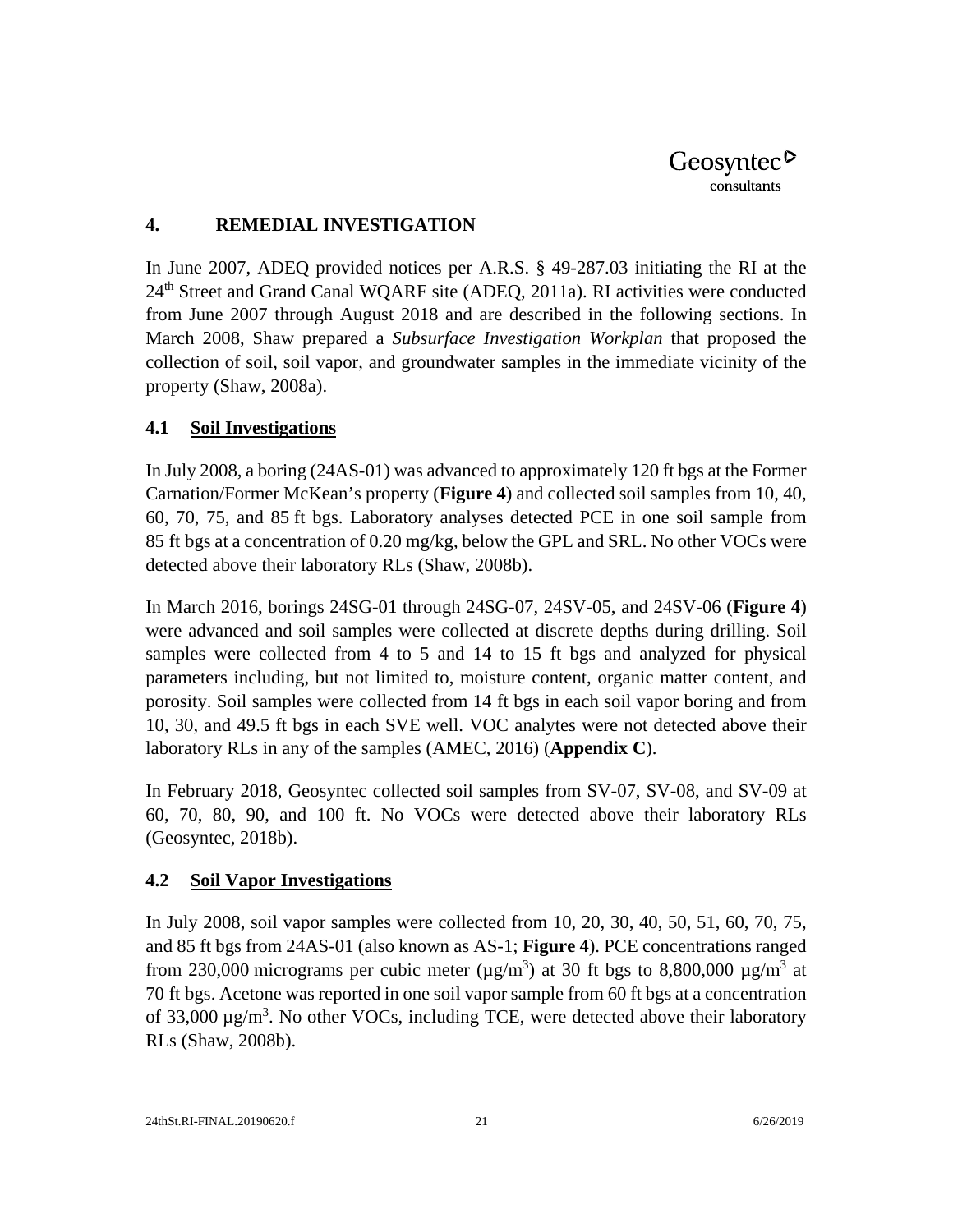In February 2015, SVPs were installed at four locations around the exterior of the on-site building along the north, south, and west sides, which corresponded to the locations of historical dry-cleaning operations. Soil vapor was collected from boreholes during drilling. Detected concentrations of PCE ranged from less than 67.8 to 17,300  $\mu$ g/m<sup>3</sup> between 10 and 85 ft bgs. These borings were completed as 4-inch diameter soil vapor monitor wells (24-SV-01 through 24-SV-04) to provide a more robust monitoring network for future investigation and potential site remediation.

From April through November 2015, additional SVPs were installed, and monitoring was conducted at 24SV-01 through 24SV-04 and 24-SG-01A through 24-SG-07B (**Figure 4**). Reported PCE concentrations ranged from 11  $\mu$ g/m<sup>3</sup> in 24SG-06A to 1,300,000  $\mu$ g/m<sup>3</sup> in 24SV-01 at 30 ft bgs. Reported TCE concentrations ranged from non-detect in 24SV-01 at 30 ft bgs and 24SV-02 at 30 and 35 ft bgs to 230  $\mu$ g/m<sup>3</sup> in 24SV-01 at 30 ft bgs. Several other VOCs were also reported in the soil vapor samples: 1,2,4-TMB, 2-butanone, 4-methyl-2-pentanone, acetone, alpha-pinene, carbon disulfide, chloroform, cyclohexane, d-limonene, ethanol, ethyl acetate, ethylbenzene, m/p-xylene, methylene chloride, naphthalene, n-heptane, n-hexane, o-xylene, propene, styrene, and toluene (H+A, 2015a; H+A, 2015c).

From August to December 2017, Geosyntec conducted soil vapor sampling in the existing SVE wells (SVE-01 through SVE-06) and SVPs (SG-01 through SG-07 at 5 and 15 ft bgs) at the property. Detected PCE concentrations in SVE wells ranged from nondetect in 24-SV-01 to 2,510  $\mu$ g/m<sup>3</sup> in 24-SV-04. Detected PCE concentrations in SVPs ranged from non-detect in SG-03 at 5 ft bgs to 1,570  $\mu$ g/m<sup>3</sup> in SG-05 at 5 ft bgs. TCE was detected only in samples from SVE-04 and SVE-05 at concentrations of 5.6  $\mu$ g/m<sup>3</sup> and 6.3  $\mu$ g/m<sup>3</sup>, respectively. Chloroform, toluene, m/p-xylene, o-xylene, 1,2,4-TMB, benzene, acetone, and tetrahydrofuran were also reported in the soil vapor samples (Geosyntec, 2017; Geosyntec, 2018a).

In February 2018, Geosyntec installed SVPs SV-07, SV-08, and SV-09 and collected soil vapor samples at 60, 70, 80, 90, and 100 ft bgs. Neither PCE nor TCE were detected above their laboratory RLs in any of the other samples; however, several other VOC analytes were reported in the samples: 2,2,4-trimethylpentane, 2-butanone, benzene, bromodichloromethane, chloroform, cyclohexane, heptane, hexane, methylcyclohexane, octane, and toluene (Geosyntec, 2018b).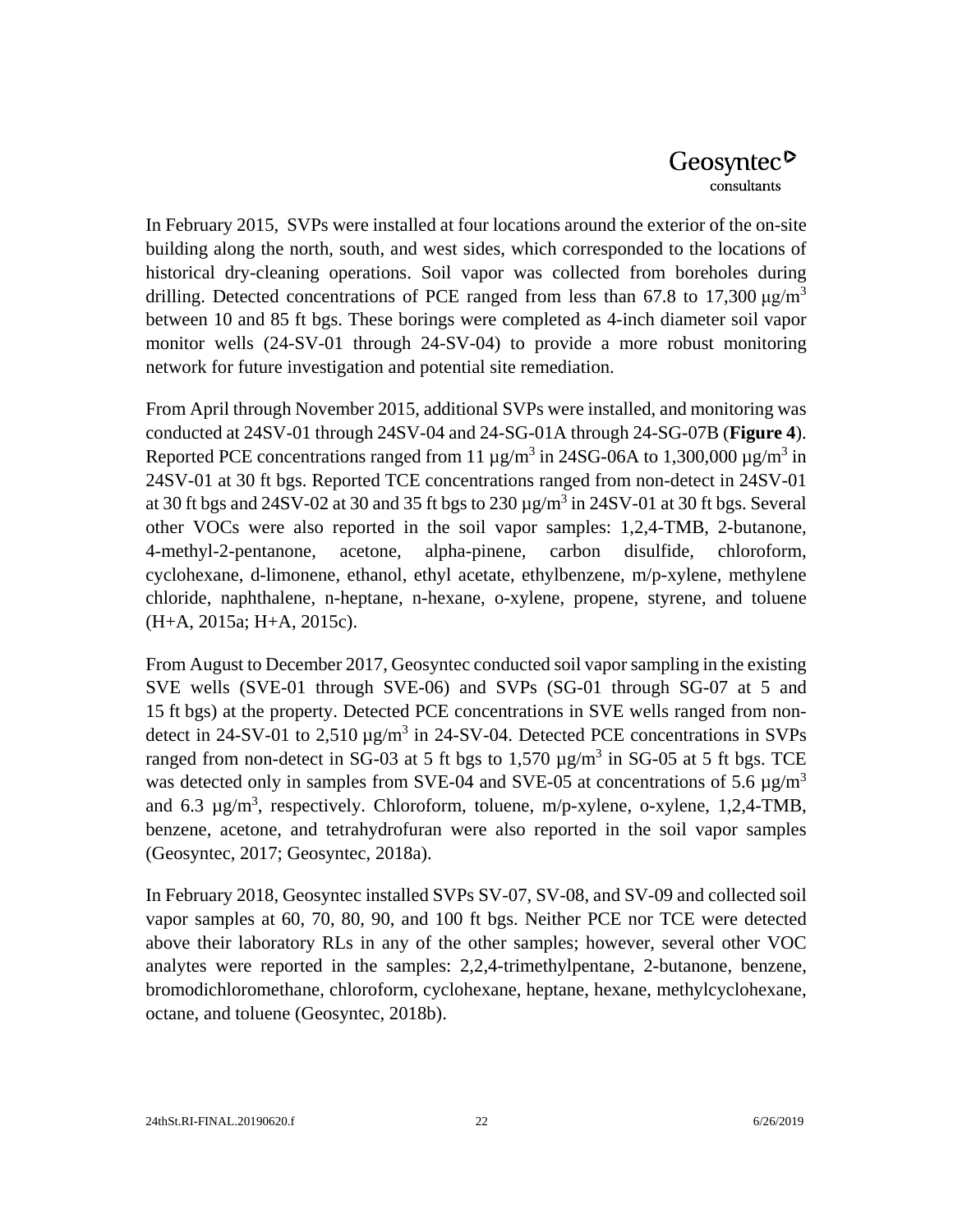#### <span id="page-33-0"></span>**4.3 Groundwater Investigations**

From 1982 to 2009, various consultants sampled SRP Well 16E-6.8N (**Figure 2**). PCE in groundwater samples ranged from 0.1  $\mu$ g/L in 1987 to 12  $\mu$ g/L in 2005, 2007, and 2008, exceeding the AWQS for PCE of 5 µg/L (ADEQ, 2012).

From July 2008 to May 2018, various consultants installed 15 groundwater monitoring wells, sampled water using Hydropunch<sup>TM</sup> methodology, and conducted site-wide sampling. Reported PCE concentrations ranged from non-detect in several samples to 2,900 µg/L in 24AS-01 in August 2016. Reported TCE concentrations ranged from nondetect in the majority of wells to 4.6  $\mu$ g/L in 24AS-01 in August 2016. Additionally, benzene, chloroform, cis-1,2-DCE, 1,2-DCA, toluene, 1,2,4-TMB, 1,3,5-trimethylbenzene, total xylenes, bromodichloromethane, and dibromochloromethane were reported in some samples, but at concentrations below their respective AWQS values (Shaw, 2008b; ADEQ, 2011a; H+A, 2014; H+A, 2015a; H+A, 2017; H+A, 2018b; **Appendix E**).

In October 2016, borehole 24MW-10B was advanced to aid in the delineation of groundwater impacts. Groundwater was sampled using Hydropunch<sup>TM</sup> methodology at 106, 125, 145, 165, 185, 205, 225 and 245 ft bgs, respectively. This boring was abandoned and not completed as a groundwater monitoring well. PCE concentrations identified ranged from 0.62 µg/L at a depth of approximately 225 ft bgs to a maximum concentration of  $46.0 \mu g/L$  at a depth of approximately 125 ft bgs. Samples collected from 106, 125, 145, 165, 185, and 205 ft bgs contained PCE at levels exceeding AWQS.

In November 2016, borehole 24MW-11 was advanced to delineate the southern extent of groundwater impacts. Groundwater was sampled using Hydropunch<sup>TM</sup> methodology at 96, 115, 135, 155, 166, 185, and 205 ft bgs, respectively. This boring was abandoned and not completed as a groundwater monitoring well. PCE concentrations identified ranged from 2.00 µg/L at a depth of approximately 185 ft bgs to a maximum concentration of 17.0 µg/L at a depth of approximately 115 ft bgs. Three samples collected from 96 and 135 ft bgs contained PCE at levels exceeding AWQS.

In February 2018, Geosyntec collected groundwater grab samples using Hydropunch<sup>TM</sup> methodology and a disposable bailer during drilling from 24-SV-07, 24‑SV-08, and 24-SV-09 at 105 ft bgs and analyzed the samples for VOCs by USEPA Method 8260. PCE was reported in the three borings at concentrations ranging from 0.59 µg/L in 24-SV-07 to 480 µg/L in 24‑SV‑08. TCE was reported only in 24‑SV-08 at a concentration of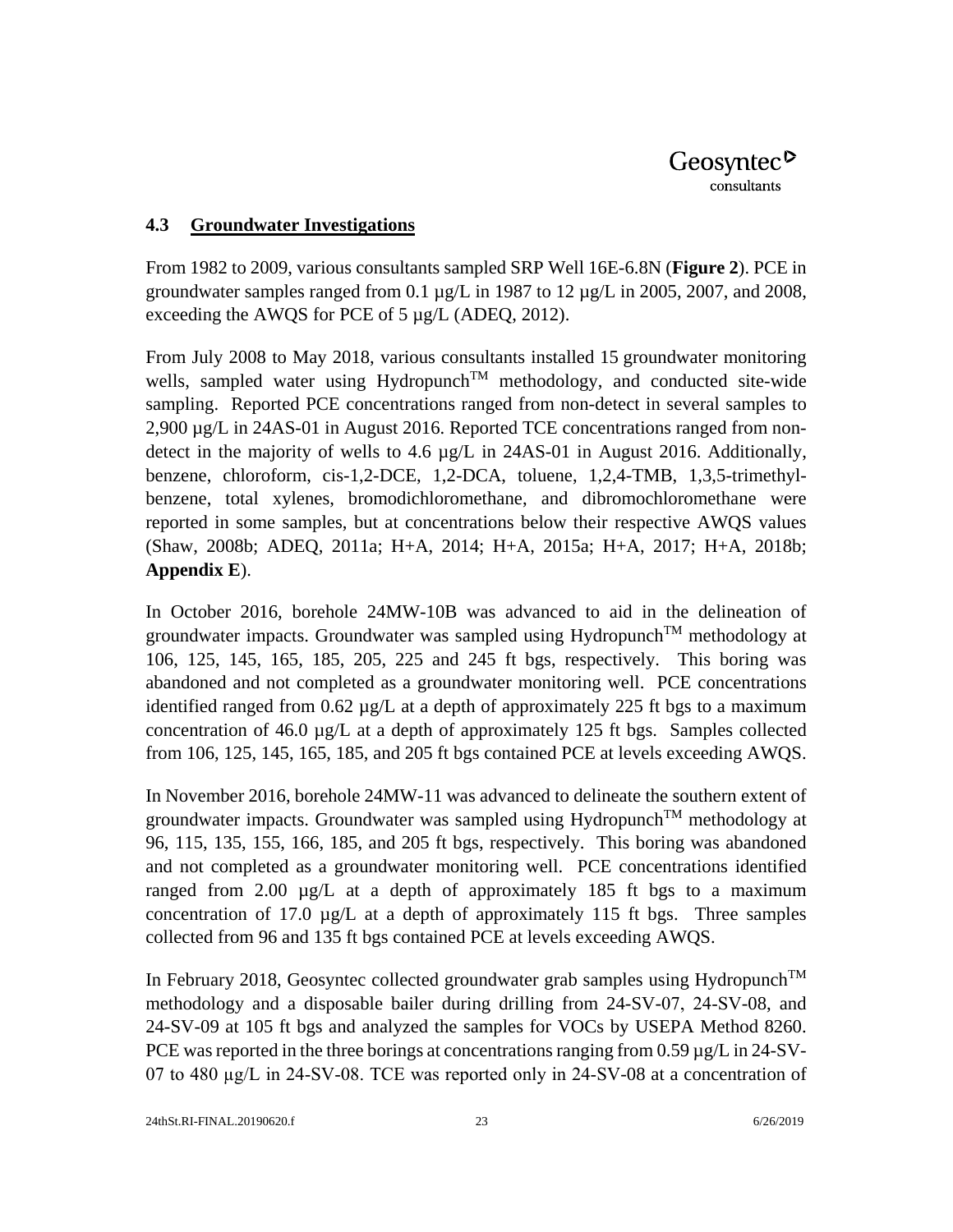0.87 µg/L, below the AWQS. Several other VOCs were also reported in the samples (Geosyntec, 2018b).

In August 2018, Geosyntec conducted groundwater sampling at the site: 24AS-01, 24MW-01A, 24MW-02A, 24MW-03A, 24MW-04A, 24MW-06B, 24MW-07A, 24MW-09A, 24MW-10A, 24MW-13A, 24MW-14 (**Figures 2** and **4)**. Reported PCE concentrations ranged from non-detect to 600 µg/L in 24AS-01, exceeding the AWQS.

Geosyntec created a hydrograph using available groundwater data from December 2013 to August 2018 (**Appendix B**). **Figure 6** shows a groundwater elevation contour map for August 2018, and **Figure 7** shows chlorinated volatile organic compound (CVOC) concentrations in groundwater for August 2018.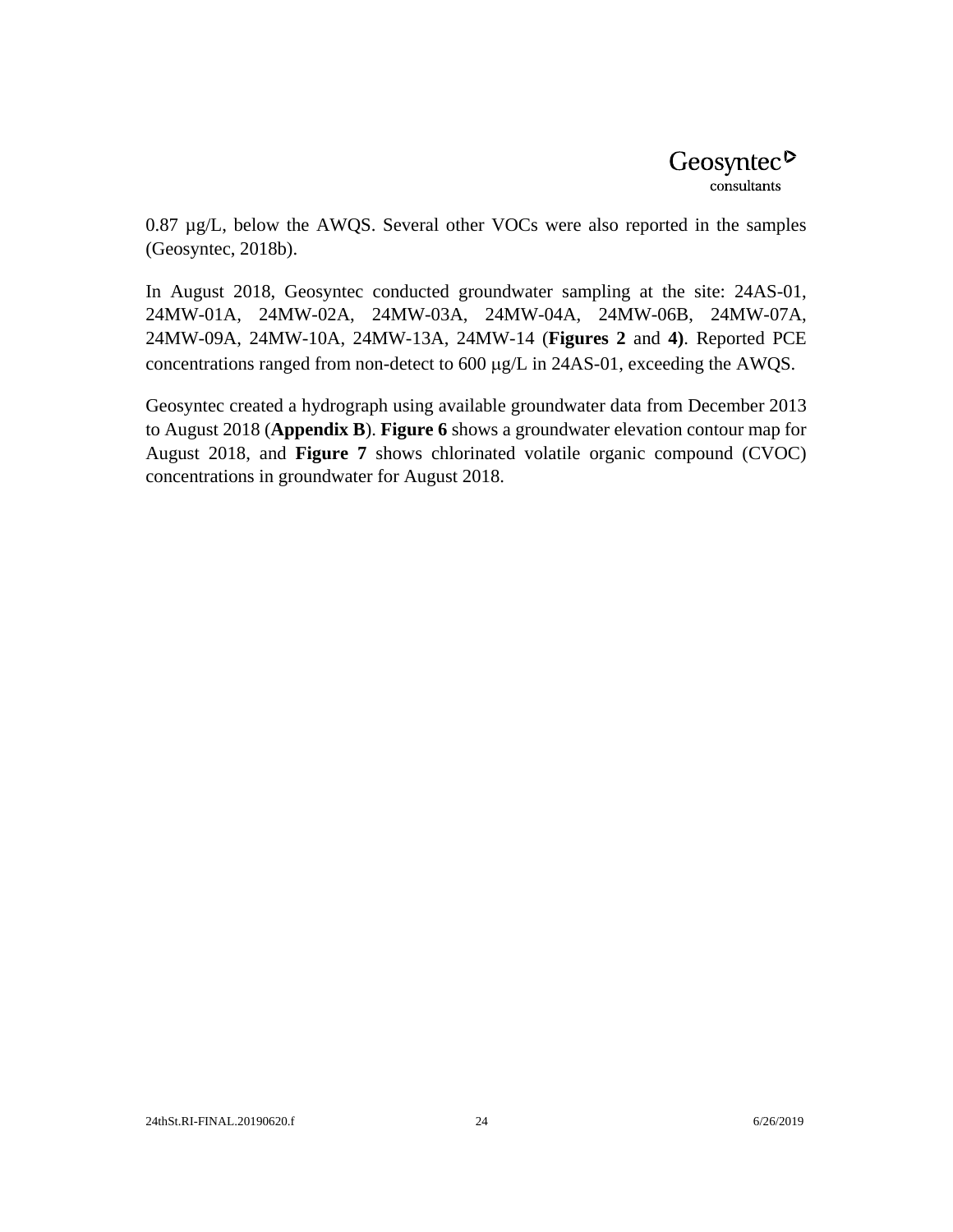

#### <span id="page-35-0"></span>**5. EARLY RESPONSE ACTIONS**

SVE was implemented as an ERA at the 24<sup>th</sup> Street and Grand Canal WQARF site to address residual vadose zone VOC impacts.

In 2016, an SVE system was constructed to mitigate soil, soil vapor, and groundwater impacts beneath the property. Extracted soil vapor is routed through two 1,000-pound capacity vapor-phase granular activated carbon (GAC) vessels configured in series. After GAC treatment, the treated soil vapors are discharged to atmosphere through effluent piping (i.e., the stack).

The extraction network consists of six SVE wells (24-SV-01 through 24-SV-06) (**Figure 8**). These wells include 30 to 40-foot screens, with intervals from 10 to 50 ft bgs for 24-SV-01, 20 to 50 ft bgs for 24-SV-02 through 24-SV-04, and 10 to 50 ft bgs for 24-SVE-05 and 24-SVE-06.

Baseline soil vapor samples were collected from the SVPs and the individual SVE wells prior to startup of the SVE system. Detected concentrations of PCE in soil vapor in the Baseline event ranged from 3,183  $\mu$ g/m<sup>3</sup> (24-SG-01 at 5 ft bgs) to 130,200  $\mu$ g/m<sup>3</sup> (24-SG-05 at 15 ft bgs).

After startup, the system operated generally continuously until August 2017, with brief periods of shutdown associated with maintenance, GAC changeouts, and minor troubleshooting. Flow balancing and other standard system optimization procedures were routinely performed to maximize VOC mass removal rates throughout system operation.

On 30 August 2017, the system was shut down due to low VOC mass yield and to perform a soil vapor rebound evaluation. 'Shutdown' soil vapor samples were collected on 31 August and 1 September 2017 from both screen depths of the seven SVPs (5 and 15 ft bgs) and from the individual SVE wells. Detected PCE concentrations for samples collected during the Shutdown soil vapor sampling event ranged from 31  $\mu$ g/m<sup>3</sup> (SVP 24-SG-04 at 15 ft bgs) to  $2,510 \mu g/m^3$  (SVE well 24-SV-04). 'Rebound' soil vapor samples were collected over three months later, in December 2017. Detected PCE concentrations for the Rebound soil vapor monitoring event ranged from 14  $\mu$ g/m<sup>3</sup> (SVP 24-SG-01 at 5 ft bgs) to 1,390  $\mu$ g/m<sup>3</sup> (SVE well 24-SV-04). No significant soil vapor rebound was observed (Geosyntec, 2018a).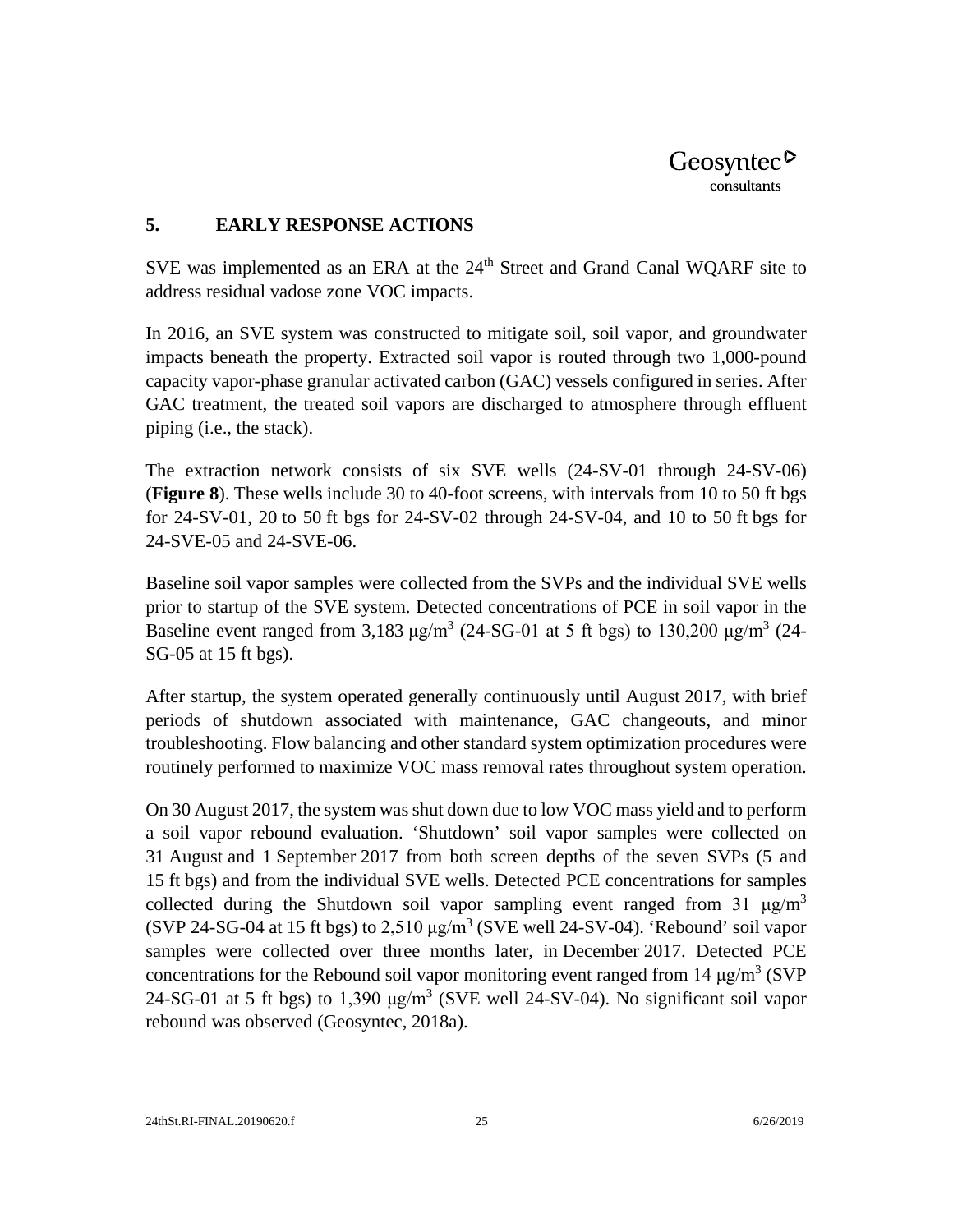In February 2018, Geosyntec advanced three borings, 24-SV-07 through 24-SV-09, to assess VOCs in the deep vadose zone (Geosyntec, 2018b). The borings were advanced with a contingency plan to convert them to SVE wells if warranted based on results of VOC analysis of soil vapor samples collected during advancement of the borings. However, PCE was not detected in the samples, and no SVE well construction was recommended. Several non-chlorinated hydrocarbons were detected in the samples. The source of the hydrocarbons was not identified, but it was concluded that they may have been related to one of the nearby closed LUST listings (discussed in **Section 1.3.3**) and were not related to the dry-cleaner facilities associated with the  $24<sup>th</sup>$  Street and Grand Canal WQARF site.

In October 2018, Geosyntec performed a HHRA for the 24<sup>th</sup> Street and Grand Canal WQARF site (Geosyntec, 2018c). The HHRA evaluated the results from the December 2017 soil vapor rebound monitoring event for potential vapor intrusion risk under a commercial/industrial exposure scenario, and also under a conservative potential future residential site redevelopment exposure scenario. The results of the vapor intrusion HHRA indicate that concentrations of COCs in soil vapor do not pose an unacceptable risk to site receptors, with a calculated cumulative excess lifetime cancer risk less than  $10^{-6}$  (one in a million). The results of the HHRA also support a conclusion that no further action is required to address residual vadose zone soil vapor COCs concentrations, and as such, the SVE ERA is no longer warranted. Further, the shallow vadose zone has been remediated to standards that should allow for unrestricted future site redevelopment.

Formal decommissioning of the SVE system is currently planned for the beginning 2019. The extraction and treatment components of the SVE system will be demobilized from the Former Carnation/Former McKean's property and the SVPs will be properly abandoned. However, the SVE wells, conveyance piping, and the block wall enclosure will likely remain at the property pending an evaluation of potential remediation of the underlying groundwater impacts; the infrastructure may be useful for such a groundwater remedy.

Approximately 76 pounds of VOCs are estimated to have been removed from the subsurface by the SVE system between July 2016 and August 2017.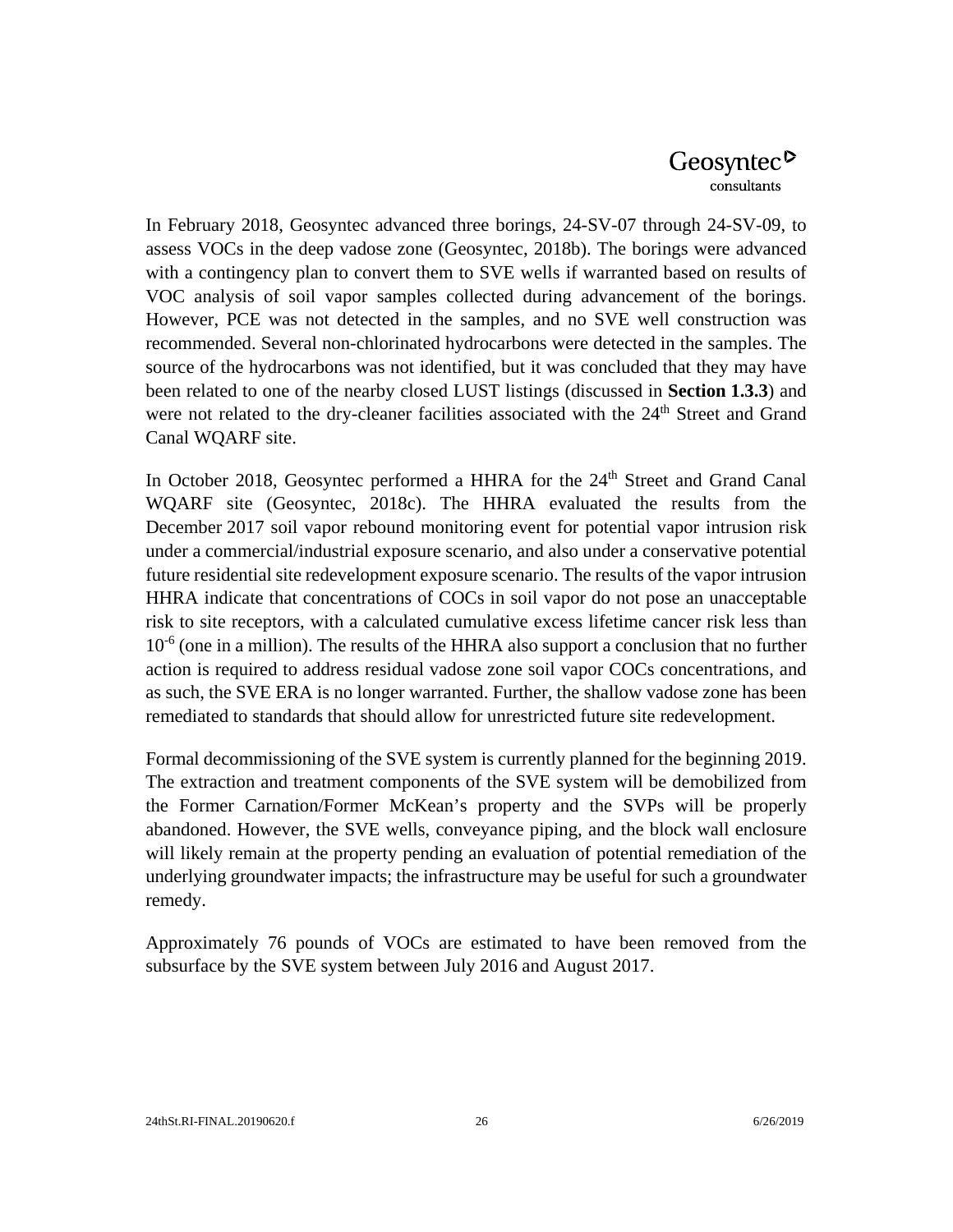

#### <span id="page-37-0"></span>**6. RISK EVALUATION**

An objective of the WQARF program is to evaluate potential public and environmental health concerns or risks associated with the site to support remedial action decisionmaking. The following tasks were performed as part of this evaluation:

- Characterize environmental and health hazards associated with exposure to site COCs;
- Describe the applicable regulatory criteria for site media impacted with site COCs;
- Identify potential receptors within the vicinity of the site;
- Identify the potential migration / exposure pathways to potential receptors, and the potential completion of such pathways; and
- Evaluate the potential risk to receptors based on the concentrations of site COCs in site media.

#### <span id="page-37-1"></span>**6.1 Environmental and Human Health Hazards**

The predominant site COCs from source operations are PCE and TCE; thus, this section focuses on these two VOCs. PCE is a clear, colorless, nonflammable solvent that readily evaporates at room temperature. PCE is widely used for dry-cleaning of fabrics and degreasing/drying of metals. TCE is a nonflammable, colorless solvent that readily evaporates at room temperature. TCE is used mainly for degreasing/drying of metals and cleaning of fabrics.

When present in groundwater or soil vapor, PCE and TCE can emit vapor and move through voids in the soil into buildings, potentially through cracks in the building foundation or slab. The vapors may accumulate in homes and other occupied buildings to levels that may cause health effects. This movement of VOCs into buildings is called vapor intrusion (Arizona Department of Health Services [ADHS], 2016). Due to the nature and location of the release in relation to commercial/industrial and residential areas, potential health hazards from the vapor intrusion pathway were evaluated and are discussed further below.

PCE and TCE are both included on a list of 10 chemical substances that are the subject of USEPA's initial chemical risk evaluations, currently being performed as required by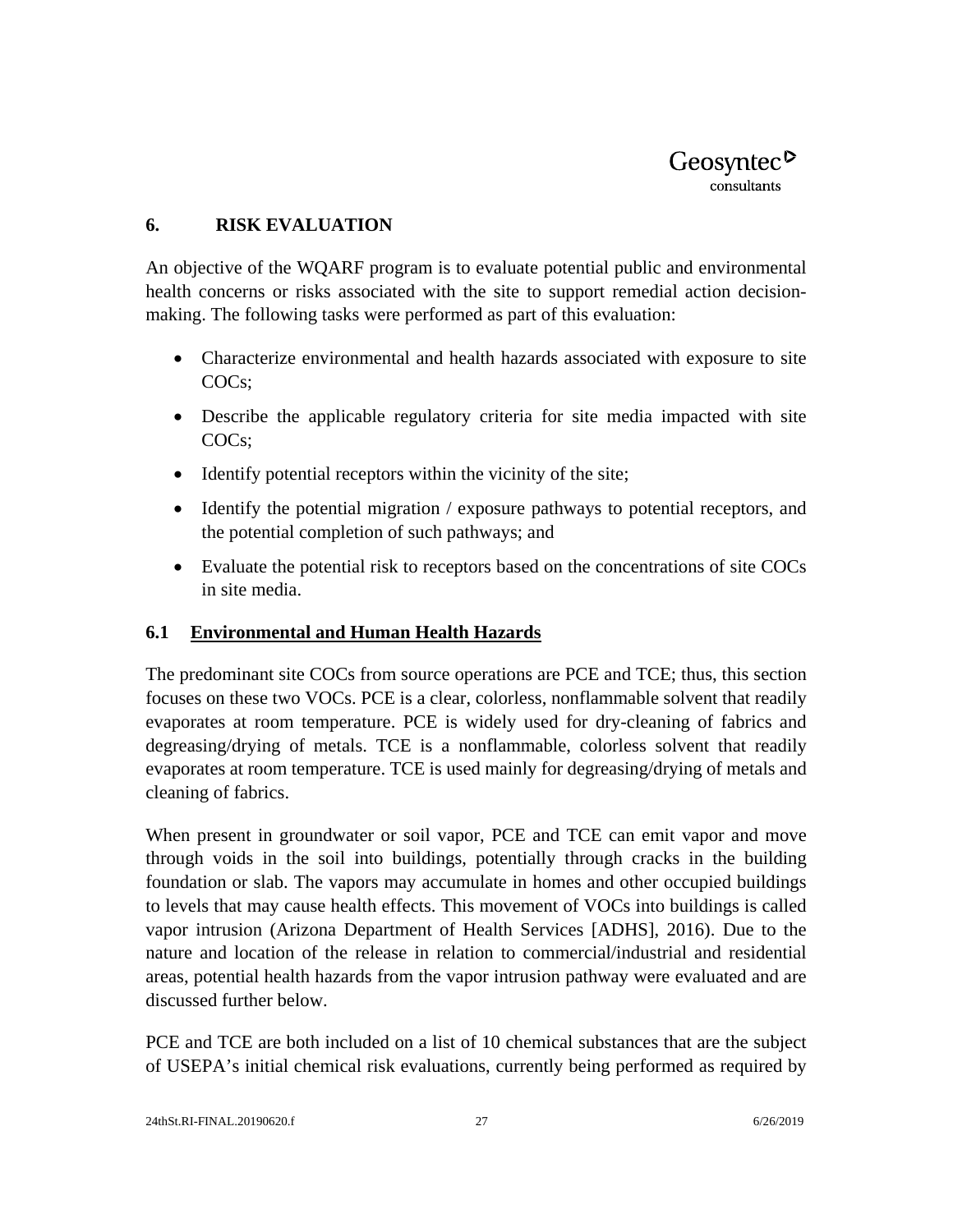USEPA under the Toxic Substances Control Act (TSCA), as amended by the Frank R. Lautenberg Chemical Safety for the 21st Century Act. USEPA recently published two comprehensive risk assessment documents for these compounds, one describing the scope of the risk evaluation, and one stating the problem formulation. The content of these documents was reviewed to provide the summary information below, which represents USEPA's latest understanding of environmental and health hazards from exposure to these VOCs.

#### <span id="page-38-0"></span>**6.1.1 PCE Hazards**

#### **6.1.1.1 Human Health**

According to the *Problem Formulation of the Risk Evaluation for Perchloroethylene (Ethene, 1,1,2,2-Tetrachloro), CASRN: 127-18-4* (USEPA, 2018a), and based on reasonably available information to USEPA, these are the potential human health hazards associated with PCE exposure:

- Non-cancer hazards: the central nervous system (neurotoxicity), kidney toxicity, liver toxicity, reproductive/developmental toxicity, and irritation.
- Genotoxicity and cancer hazards: likely to be carcinogenic in humans by all routes of exposure. Associated with several cancer types, including non-Hodgkin's lymphoma, multiple myeloma and bladder cancer, with more limited evidence for esophageal, kidney, lung, cervical and breast cancer.

## **6.1.1.2 Ecological Health**

USEPA calculated acute and chronic toxicity PCE concentrations of concern to aquatic and terrestrial species from a review of existing literature. According to the "Ecological Hazard Characterization of PCE" (Table 2-9, USEPA, 2018a), which presents a summary of USEPA's calculations, PCE can impact some species' mortality, growth, biomass/abundance, and reproduction.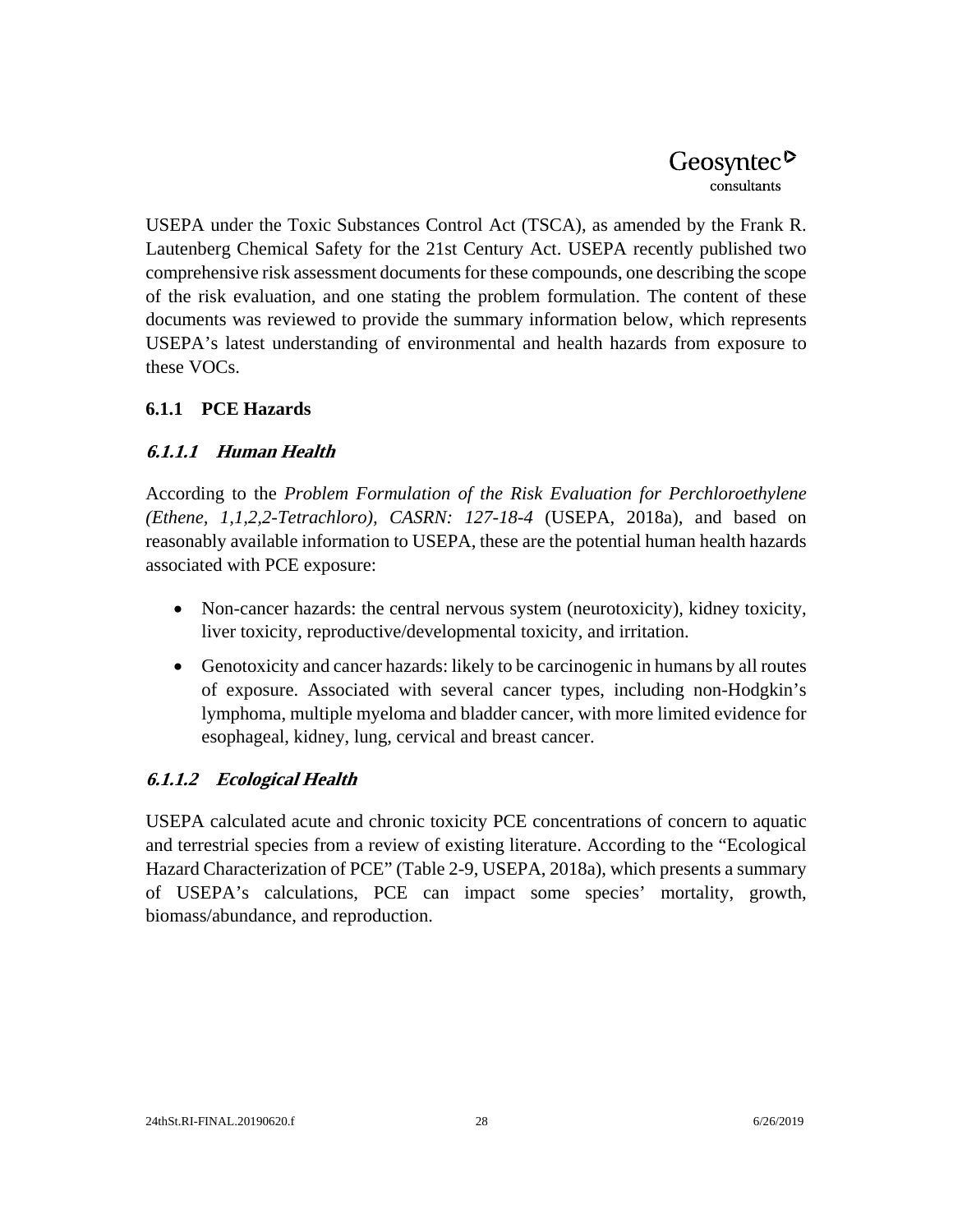#### <span id="page-39-0"></span>**6.1.2 TCE Hazards**

#### **6.1.2.1 Human Health**

According to the *Problem Formulation of the Risk Evaluation for Trichloroethylene, CASRN: 79-01-6* (USEPA, 2018b), and based on reasonably available information to USEPA, these are the potential human hazards associated with TCE exposure:

- Non-cancer hazards: acute toxicity, liver toxicity, kidney toxicity, reproductive/developmental toxicity, neurotoxicity, immunotoxicity, and sensitization.
- Genotoxicity and cancer hazards: carcinogenic to humans by all routes of exposure and calculated quantitative estimates of risk from oral and inhalation exposures. Studies in humans have shown convincing evidence of a causal association between TCE exposure in humans and kidney cancer as well as human evidence of TCE carcinogenicity in the liver and lymphoid tissues. TCE is considered to have genotoxic carcinogenic, non-genotoxic carcinogenic, and teratogenic mechanisms.

## **6.1.2.2 Ecological Health**

USEPA calculated acute and chronic toxicity TCE concentrations of concern to aquatic species, terrestrial species, and microorganisms from a review of existing literature. According to the "Ecological Hazard Characterization of TCE" (Table 2-8, USEPA, 2018b), which presents a summary of USEPA's calculations, TCE can impact some species' mortality, growth, deformities, abundance and reproduction. In microorganisms, TCE can impact respiration and growth.

#### <span id="page-39-1"></span>**6.2 Applicable Regulatory Standards and Screening Criteria**

The following section describes the applicable regulatory standards for site COCs in soil, indoor air and groundwater, historically and present-day. ADEQ has not established statewide soil vapor screening criteria.

#### <span id="page-39-2"></span>**6.2.1 Soil Remediation Standards**

A discussion of soil remediation levels is presented herein to explain historical investigation results in relation to applicable criteria. The soil remediation standards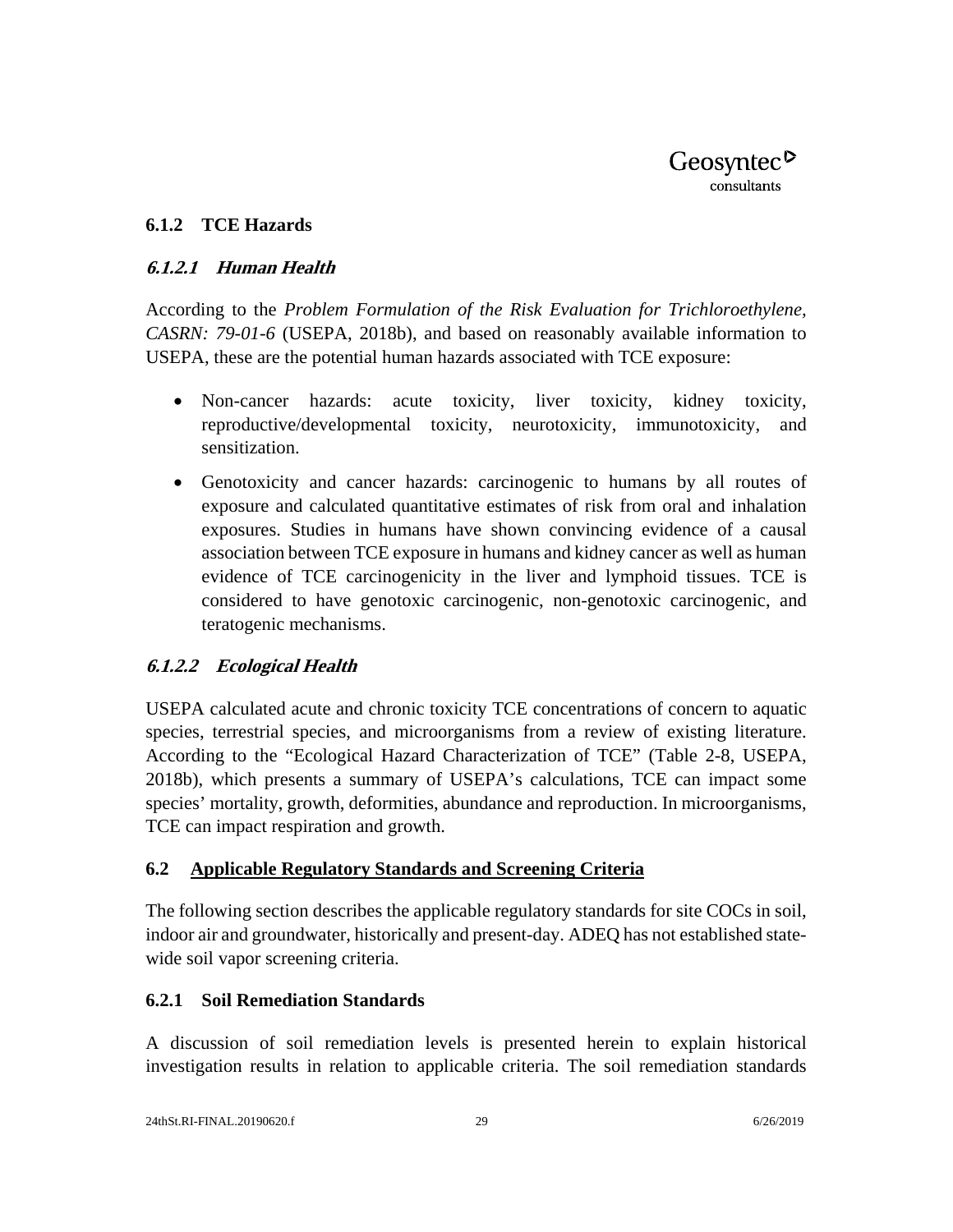conservatively selected by ADEQ for the site are based on the potential for future residential use, meaning those uses of remediated property where natural persons are reasonably expected to be in frequent, repeated contact with soil (A.R.S. §49-15l). In addition, ADEQ has selected a cumulative excess lifetime cancer risk of 1 x  $10^{-6}$  $(10^{-6}$  risk) level for site soil remediation standards, which are defined as concentrations of site COCs remaining in the soil after remediation that would result in a  $10^{-6}$  risk and a hazard index (HI) no greater than 1.0, based on residential exposure assumptions. Although the property is zoned commercial/industrial, there are residential parcels and properties within the estimated PCE plume boundary (**Figure 2 and 4**). Remediation to a residential  $10^{-6}$  risk level was selected to provide the most conservative protection to potential future occupants of the site.

The pre-determined residential soil remediation levels (RSRLs) for carcinogenic compounds with a  $10^{-6}$  risk level are listed in Appendix A of A.A.C., Title 18, For site COCs, they are as follows:

- PCE RSRL  $= 0.51$  mg/kg; and
- TCE RSRL  $=$  3.0 mg/kg.

Tabulated historical soil results for PCE are included in **Table 4**. PCE was detected in soil above the RSRL in three samples, collected in 2001 and 2003. According to previous investigation reports, other VOCs, including TCE, were not detected in soil above laboratory RLs.

## <span id="page-40-0"></span>**6.2.2 Groundwater Protection Levels**

The minimum GPLs (soil cleanup levels protective of groundwater quality) were used to evaluate groundwater data collected from the site. The minimum GPL for PCE is 1.3 mg/kg. The minimum GPL for TCE is 0.61 mg/kg.

PCE was detected in soil at or above the GPL in three samples collected in 2001 and 2003 (**Table 4**).

## <span id="page-40-1"></span>**6.2.3 Indoor Air Screening Levels**

Indoor air investigations were not conducted at the property to evaluate the quality of indoor air and to determine the level of VOC exposure to commercial/industrial workers; however, a discussion of indoor air screening levels is presented to describe the indoor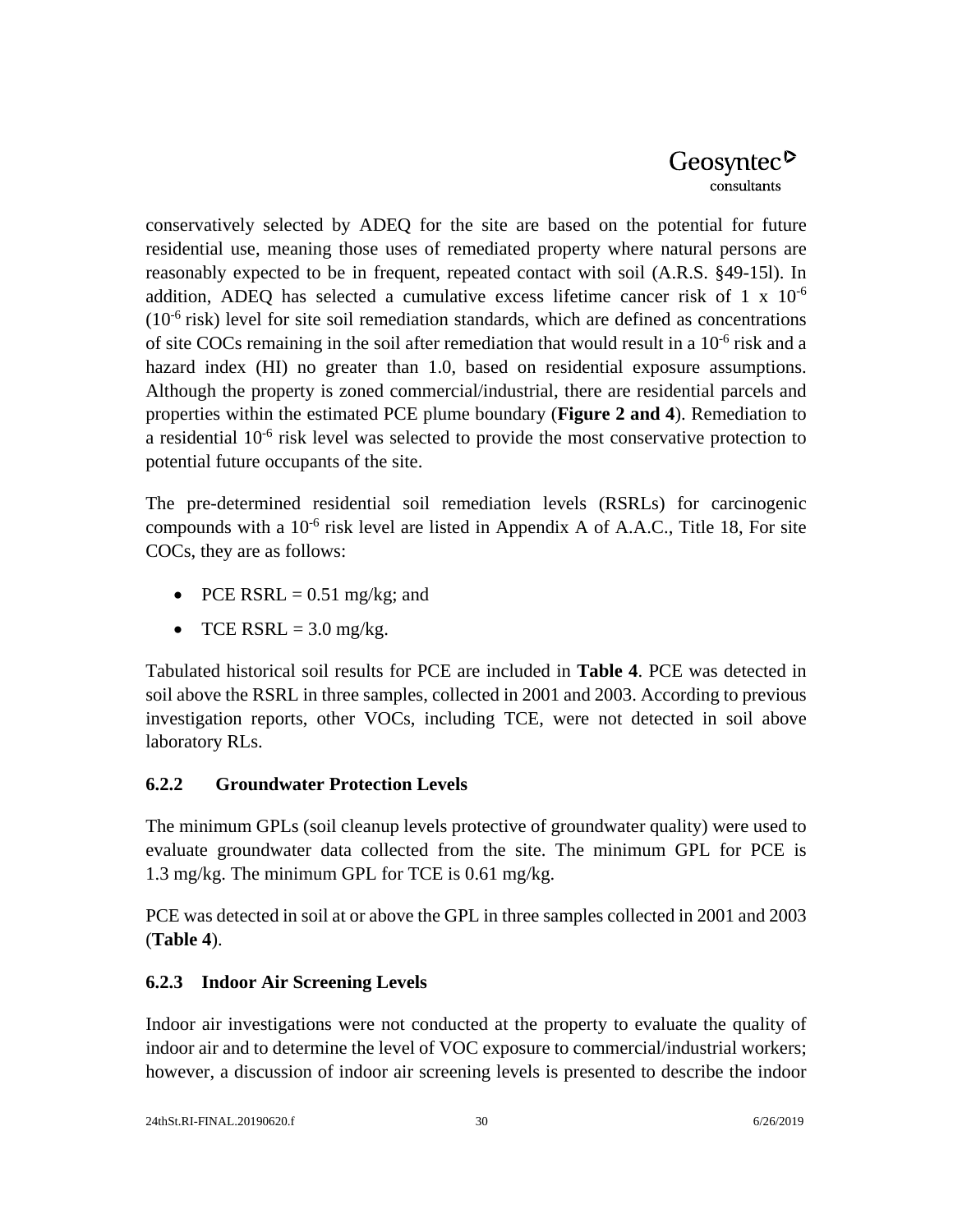air criteria utilized in the HHRA. The USEPA Region 9 indoor air Regional Screening Levels (RSLs; IARSLs) were used as the applicable indoor air screening values. The following IARSLs are currently applicable for PCE and TCE for residential indoor air Regional Screening Level (RIARSL) and industrial indoor air Regional Screening Level (IIARSL) exposure scenarios:

- PCE RIARSL =  $11 \mu g/m^3$ ;
- PCE IIARSL =  $47 \mu g/m^3$ ;
- TCE RIARSL =  $0.48 \mu g/m^3$ ; and
- TCE IIARSL =  $3.0 \,\mu\text{g/m}^3$ .

These have been the applicable USEPA RSL values since May 2014.

## <span id="page-41-0"></span>**6.2.4 Groundwater Standards**

AWQS are State of Arizona maximum levels for COCs that apply to groundwater in aquifers designated for drinking water use. The following AWQS are applicable:

- $PCE = 5 \mu g/L$ ;
- $TCE = 5 \mu g/L$ ; and
- cis-1,2-DCE = 70  $\mu$ g/L.

The only site COC detected in groundwater above these standards was PCE, which was detected in the majority of groundwater wells for the site during multiple sampling events that occurred between 1992 and 2018.

## <span id="page-41-1"></span>**6.3 Potential Receptors**

Prior to performing the exposure pathway evaluation, potential receptors to site COCs were identified. The boundary (**Figure 1**) includes an area encompassing residential and commercial/industrial settings. Potential receptors are identified as current and future residential individuals, commercial/industrial workers, and construction workers occupying areas within the boundary.

Residential individuals include children and adults occupying residential locations within the boundary. A residential location is typically one where someone is present for an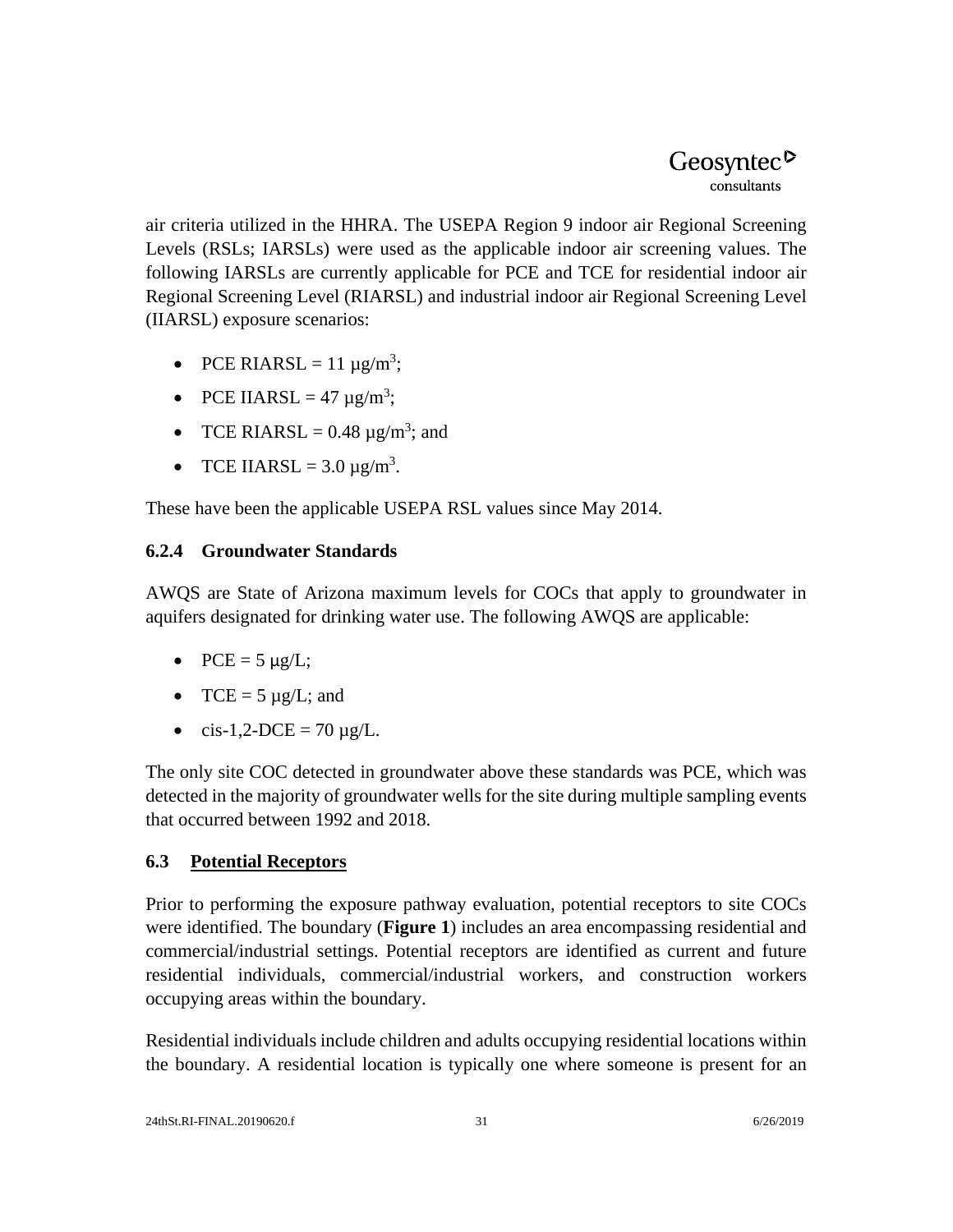average of more than eight hours a day. It includes, but is not limited to, schools, dwellings, residences, correctional facilities, any other human activity areas of repeated, frequent use and/or chronic duration and locations that typically house sensitive populations such as grade schools, hospitals, childcare centers and nursing homes. Several apartment complexes are located within the boundary, including, but not limited to, Jamestown Condominiums, Fairmount Villa Apartments, Fairmount Garden Condominiums, and Lofts at Arcadia (Figure 1C of H+A, 2013). Individual residential properties are also located within the boundary.

Commercial/industrial workers include adults working at the businesses within the Former Carnation/Former McKean's property boundary, which includes retail shopping areas.

Construction workers include adults who are performing construction work for a substantial period (e.g., months to years), resulting in sub-chronic exposures for only that period equal to the duration of the project.

Two categories of sensitive receptors, schools and medical centers, are located within a half-mile radius of the estimated PCE plume boundary. A list of these schools and medical centers was prepared from reviewing Google Earth and Google Map data (accessed online in October 2018) and is presented in **Table 8**.

## <span id="page-42-0"></span>**6.4 Ecological Risk Evaluation**

As defined in A.A.C., an ecological receptor is "a specific ecological community, population, or individual organism, protected by federal or state laws and regulations, or a local population that provides an important natural or economic resource, function, and value" (A.A.C., Title 18, Ch. 7, 201). Wildlife or vegetation that is present in the study area is likely non-native to the area, is habituated to human presence, or has been maintained in a horticultural setting. Areas and land use within the boundary (**Figure 2**) do not contain suitable habitat for the five federally listed species. Due to the presence of COCs at depth, the urban character of the site, and lack of ecological receptors within the boundary, an evaluation of ecological receptors is not warranted.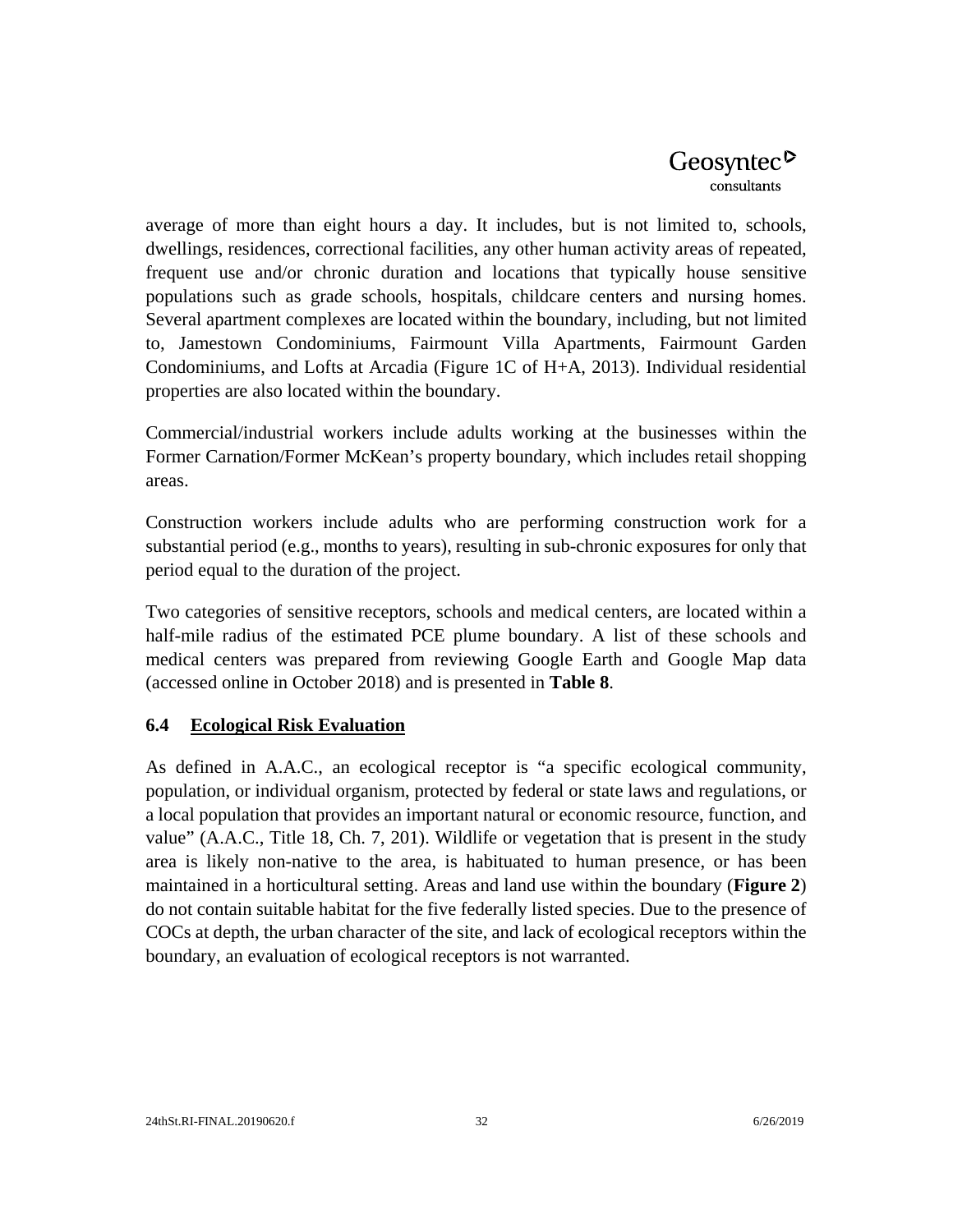#### <span id="page-43-0"></span>**6.5 Exposure Pathways and Potential Risk**

An exposure or migration pathway is the route by which the potential hazard (identified COCs) migrates from the source (soil vapor, soil, surface water, or groundwater) to a receptor. Pathways can include:

- Inhalation of impacted vapors;
- Dermal contact with impacted soil, groundwater, or surface water; or
- Ingestion of impacted soil, groundwater, or surface water.

An exposure pathway is complete when all four of these components are present: 1) a source and mechanism of chemical release; 2) a retention or transport medium (pathway); 3) an exposure point (i.e., a setting where potential human contact with the chemical -affected medium or media occurs); and 4) a route of exposure at the exposure point (e.g., ingestion, dermal, inhalation).

The land use at the property is commercial/industrial, and at the broader site is commercial/industrial, residential, and public open space. This exposure pathway evaluation, therefore, assesses potential pathways by which long-term commercial workers, short-term construction workers, visitors to the site and residents may be exposed to the predominant site COCs, PCE and TCE. This section evaluates whether the pathways are currently complete and if so, assesses the potential risk to receptors based on the concentrations of site COCs.

#### <span id="page-43-1"></span>**6.5.1 Conceptual Site Model**

The impacts present at the 24<sup>th</sup> Street and Grand Canal WQARF site are suspected to be the direct result of releases of dry-cleaning solvents, primarily PCE, at the Former Carnation and Former McKean's facilities. **Figure 9** depicts the conceptual site model for 24<sup>th</sup> Street and Grand Canal WQARF site. This figure is intended to convey how the impacts originated beneath the Former Carnation and Former McKean's facilities, traveled through the vadose zone, and ultimately how the resultant groundwater plume has migrated to its current observed extent.

**Figure 9** also indicates vadose zone impacts beneath the source of the COC releases. These are currently depicted in the conceptual site model; however, it is believed that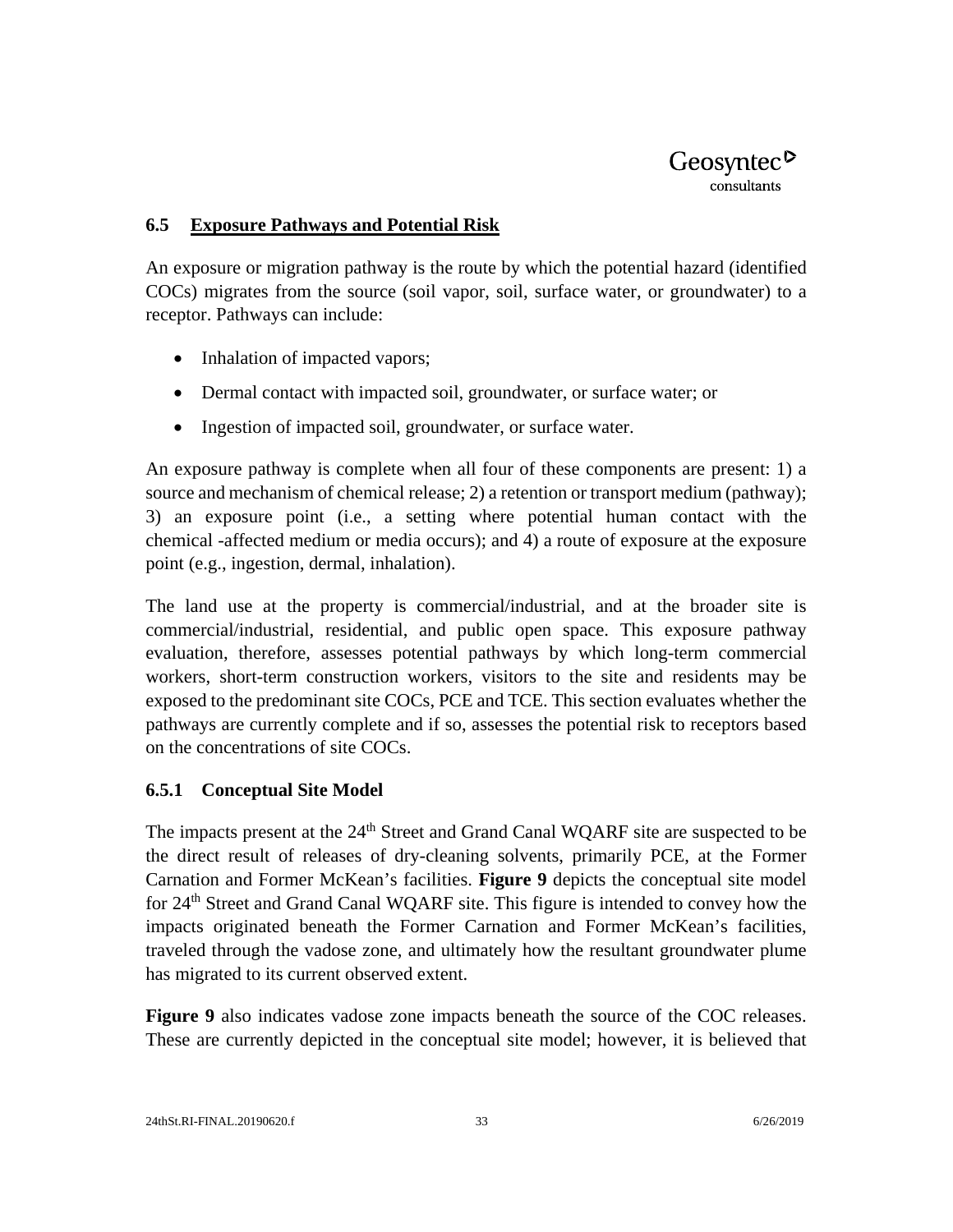these impacts have been successfully remediated by SVE implementation as an ERA. The ERA activities are detailed in **Section 5** of this report.

Based on the assessment work completed, COCs from the Former Carnation and Former McKean's facilities traveled vertically until encountering groundwater at a depth of approximately 80 ft bgs. and then migrate downward until contacting a relatively consistent lean clay layer at approximately 103 ft bgs.

The COCs then migrated in a southwesterly direction while vertically migrating downward until contacting a relatively consistent lean clay layer at approximately 103 ft bgs. The lean clay layer appears to have restricted, vertical migration of COC impacts allowing the groundwater plume to stay relatively shallow as it continued to migrate in relatively coarse-grained geology. The resulting plume is approximately 5,000 ft long with most of its mass at a depth of less than 120 ft bgs. Past 5,000 ft, the COCs on the leading edge of the plume were below their applicable AWQS.

Also relevant to the site conceptual model is the presence of the Grand Canal and SRP well 16E-6.8N shown in **Figure 9**. Although the figure appears to indicate SRP well 16E-6.8N is directly adjacent to the groundwater plumes, it is located approximately 1,000 ft south of the current plume extents. As such, there is currently an incomplete groundwater pathway from the 24<sup>th</sup> Street and Grand Canal WQARF site to the Grand Canal, as COC impacts in the vicinity of SRP well 16E-6.8N do not exceed the drinking water AWQS. However, if pumping of SRP well 16E-6.8N was to increase in the future, the potential exists for COCs to be drawn toward the well could result in groundwater with COC concentrations above the applicable AWQS being pumped water into Grand Canal.

## <span id="page-44-0"></span>**6.5.2 Vapor Pathway**

Transport of vapor-phase COCs present in soil vapor to indoor air could result in exposure to human health risk via inhalation. Indoor air samples have not been collected from buildings at the Property. However, a site-specific HHRA was performed by Geosyntec on behalf of ADEQ to develop post-SVE depth-specific soil vapor Risk-Based Screening Levels (RBSLs) for the vapor intrusion pathway and to evaluate potential health risks for a commercial worker and for a future hypothetical resident of the Property (Geosyntec, 2018c). The vapor intrusion model estimates the current health risk based on concentrations of VOCs in soil vapor after implementation of SVE and attenuation factors to calculate potential indoor air concentrations that may result from vapor intrusion.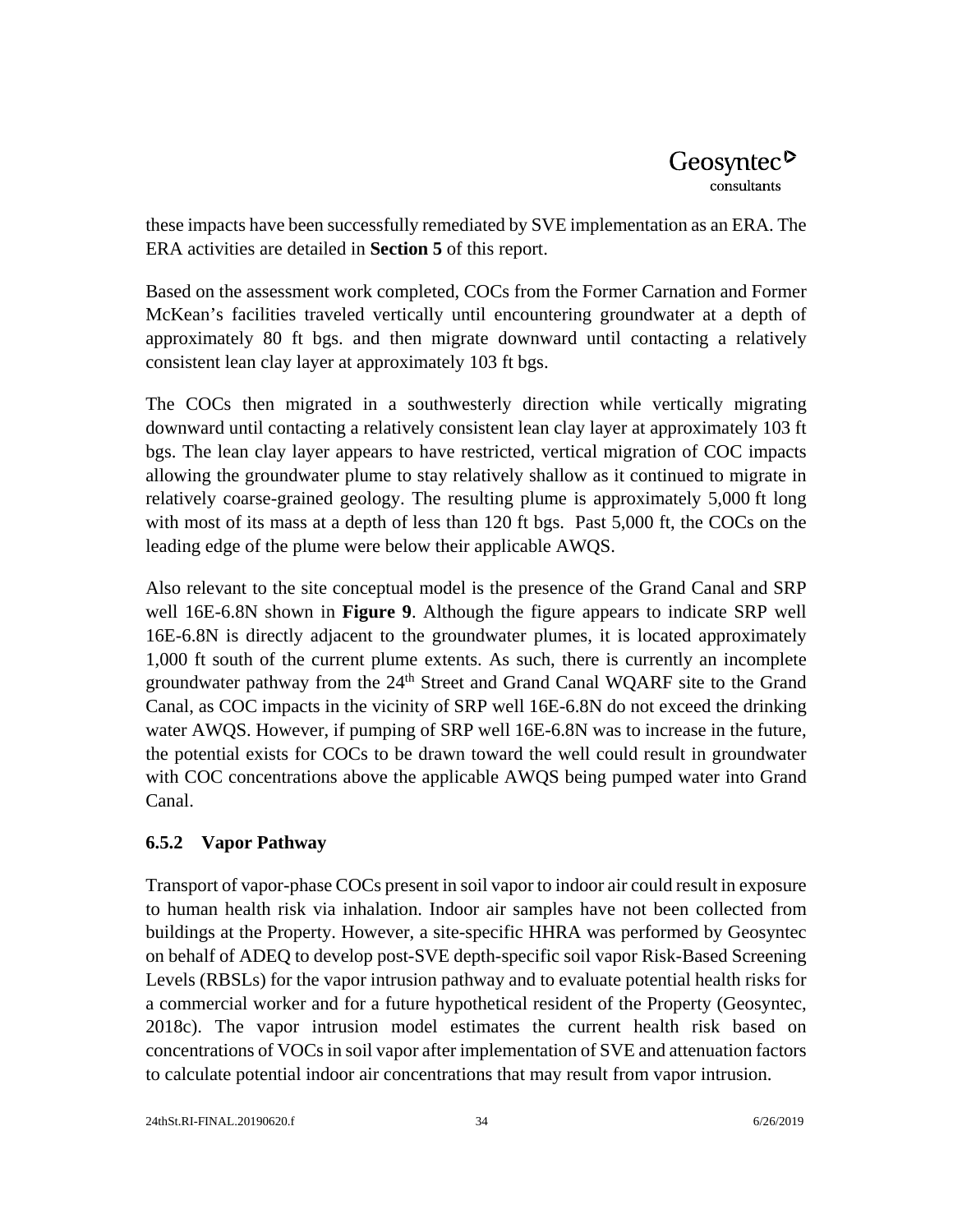Two soil vapor sampling events were performed in 2017: one in August-September 2017 after SVE system shutdown ("Shutdown") and one in December 2017 ("Rebound"). Results of the 2017 soil vapor sampling events were reported in a 15 January 2018 technical memorandum (Geosyntec, 2018a) to ADEQ. The results from the Rebound soil vapor monitoring event were utilized for input into the HHRA. The HHRA was prepared using the latest USEPA RSLs and Johnson & Ettinger (J&E, 1991) subsurface vapor intrusion modeling (USEPA, 2017b), to develop depth-specific soil vapor RBSLs for indoor air quality. The potential for volatile contaminants of potential concern (COPC) to migrate from the subsurface into above-ground structures was evaluated using soil vapor data collected at the Property. Site COPCs were identified as analytes detected in one or more soil vapor samples collected from SVPs during the December 2017 Rebound sampling event (**Section 8**). Based on these data, the COPCs for the site are PCE, chloroform, m/p-xylenes, o-xylene, and toluene. Of these COPCs, only PCE is considered a site COC. The receptors that were evaluated in the HHRA for the vapor intrusion pathway included on-site future hypothetical residents and on-site current and future commercial workers.

Based on soil vapor investigation activities conducted at the property, soil vapor RBSLs were calculated for SVP depths of 5 and 15 ft bgs (RBSL-5 and RBSL-15, respectively). USEPA RSLs (USEPA, 2018c) for ambient air were used to derive the soil vapor RBSLs. The residential and commercial RSLs are based on a target cancer risk of  $10^{-6}$  and a target noncancer hazard index of 1.0.

The cumulative cancer risk and cumulative noncancer hazard posed by the presence of multiple COPCs were estimated for each SVP location and at each sample depth (5 ft and 15 ft bgs). Using RBSLs based on attenuation factors derived using the USEPA v6 J&E model, in summary per the HHRA:

- The maximum cumulative cancer risk estimates for hypothetical residents and for commercial workers were  $2x10^{-7}$  and  $2x10^{-8}$ , respectively, both based on the soil vapor sample from SG-01 at 15 ft bgs;
- The cumulative cancer risk estimates are less than the target risk of  $1x10^{-6}$ ;
- The maximum cumulative noncancer HI estimates for hypothetical residents and commercial workers were  $2x10^{-2}$  and  $2x10^{-3}$ , respectively, both based on the soil vapor sample from SG-05 at 5 ft bgs; and
- The cumulative noncancer HI estimates are less than the target hazard of 1.0.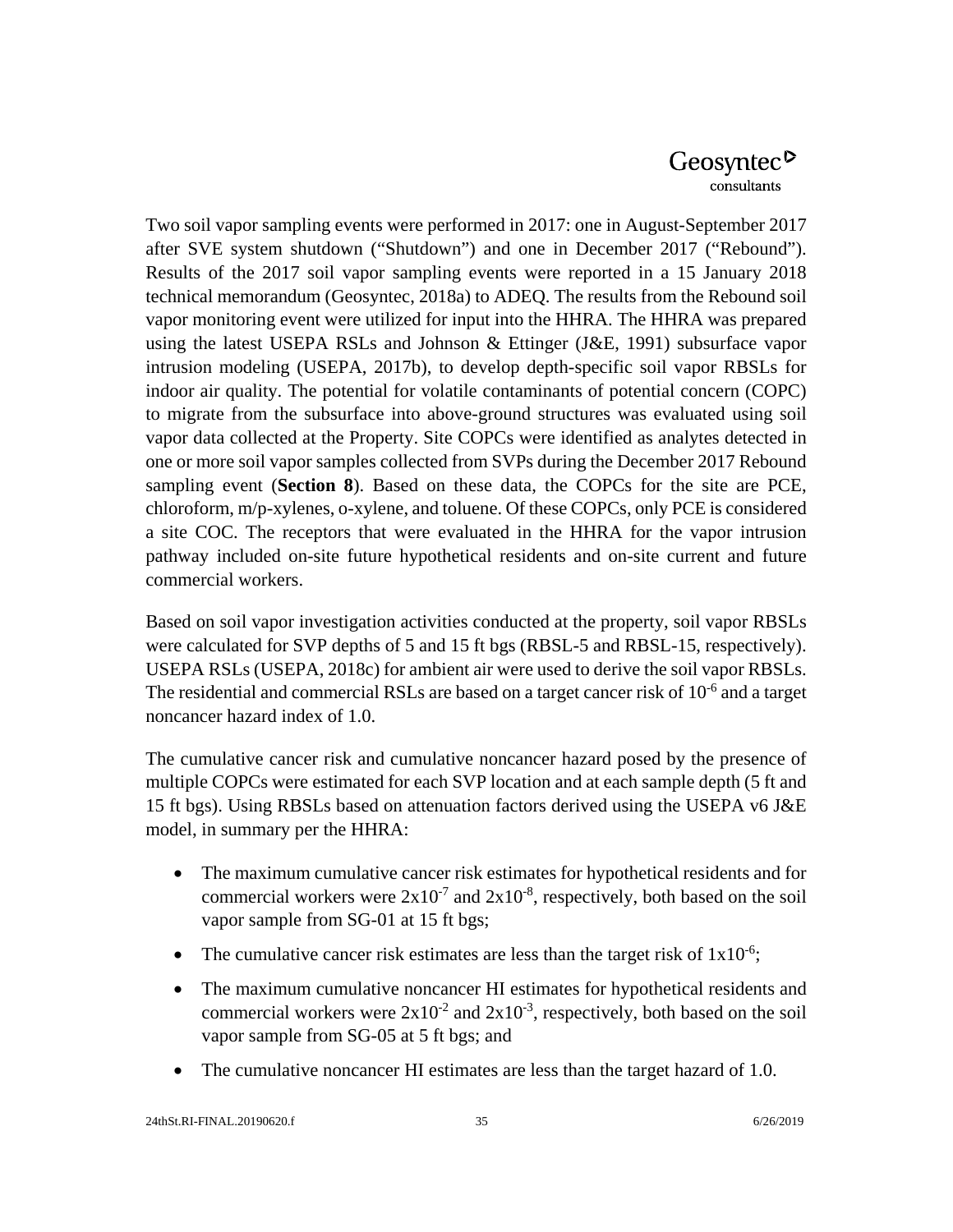The HHRA concluded that based on the current commercial use and future hypothetical residential use of the site, the concentrations of COPCs in soil vapor measured at SVPs SG-01 through SG-07 at depths of 5 ft and 15 ft bgs in December 2017 do not pose an unacceptable risk to site receptors. Results support a conclusion that no further action is required to address soil vapor COPC concentrations. As such, the SVE ERA is no longer warranted.

The transport mechanism for a soil vapor pathway is volatilization and vapor intrusion, and the secondary impacted media are indoor and outdoor air, as indicated in the attached exposure route pathways figure (**Figure 3**). Geosyntec's assessment is that the inhalation exposure route that could affect certain exposed receptors presents a potentially complete exposure pathway; however, the risk is less than the target risk for cancer or the target hazard index, and either has been or is currently being mitigated.

#### <span id="page-46-0"></span>**6.5.3 Soil Pathway**

Limited soil sampling activities were conducted during initial site investigations at the Former Carnation/Former McKean's property. Reported historical PCE concentrations above the RSRL occurred at shallow depths (1.0 and 2.5 ft bgs). Reported PCE concentrations above the RSRL occurred at depth below barriers (i.e., concrete slabs, paved or asphalted surfaces) so they are inaccessible to direct contact by humans unless there is an excavation beneath the barrier. The land use for these properties is industrial/commercial. For a continued future industrial/commercial scenario, the soil direct contact pathway would remain incomplete.

The transport mechanisms for a soil pathway include excavation and fugitive dust (**Figure 3**). For excavation, the secondary impacted media is trench spoils. The dermal and incidental ingestion exposure route (to affect construction workers in contact with trench spoils) presents a potential exposure pathway. Limited soil sampling has been conducted on the property, and there are not recent results. However, soil vapor data collected during the final rebound event (discussed in **Section 5**) was used to estimate soil concentrations. The maximum reported concentration of PCE in soil vapor following the final rebound test was  $1,390 \mu g/m^3$ . TCE in soil vapor was not reported above the applicable screening level. Using the ADEQ Soil Vapor Sampling Guide (ADEQ, 2011b) to relate the PCE soil vapor concentration to a soil concentration, Geosyntec calculated a soil PCE concentration of approximately 0.002 mg/kg, well below the PCE RSRL of 0.51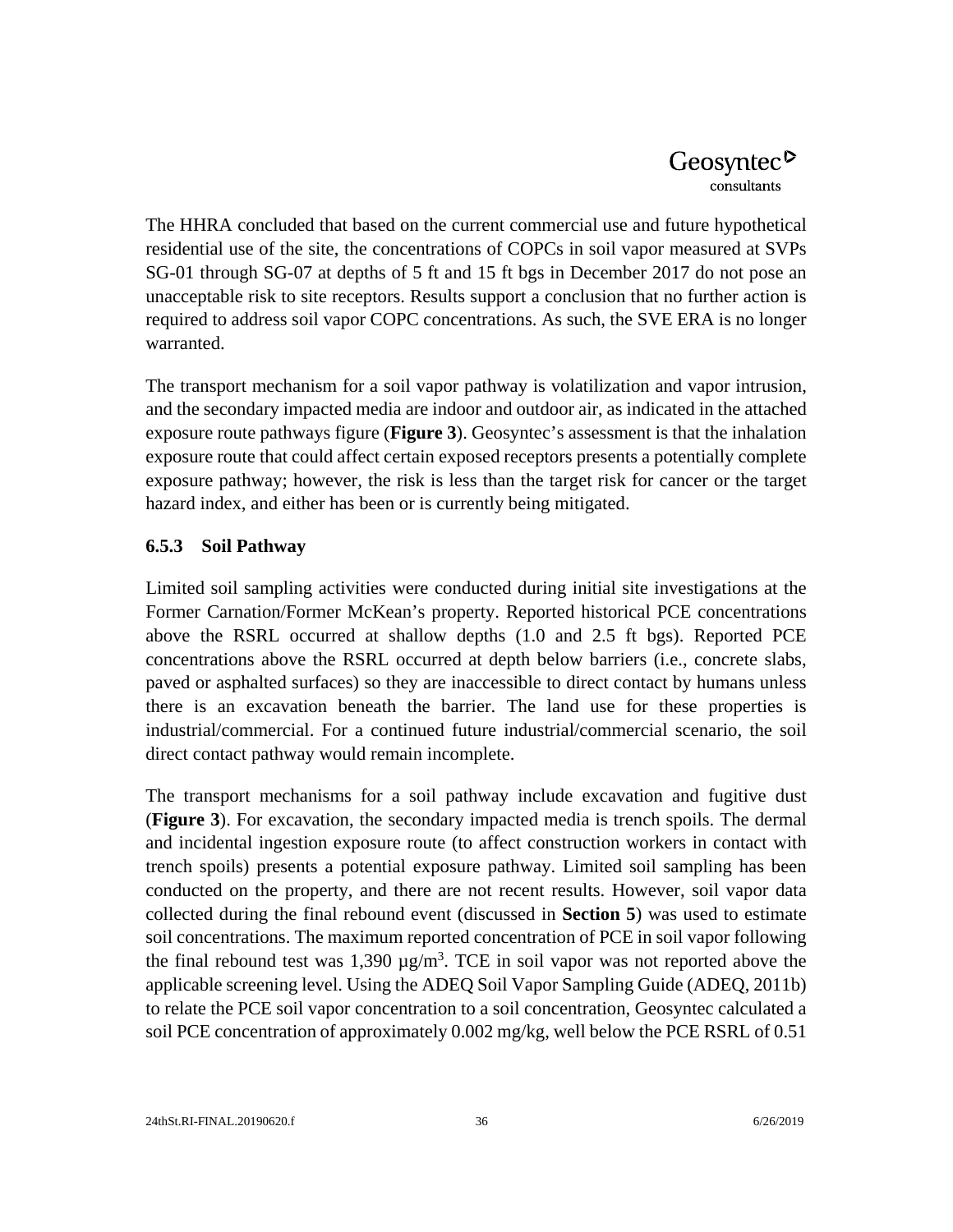mg/kg. The results indicate that there is no unacceptable risk associated with residual CVOC soil impacts.

## <span id="page-47-0"></span>**6.5.4 Groundwater Pathway**

Possible exposure routes for VOC impacted groundwater include direct ingestion, inhalation, or dermal contact. Residential inhalation exposures to VOCs could occur from volatilization from water during activities such as showering, bathing, or washing. However, since the site is serviced by sewers and the public water supply,  $24<sup>th</sup>$  Street and Grand Canal WQARF site groundwater is currently not used as a water supply. Potable use of groundwater is therefore not a complete pathway at the 24<sup>th</sup> Street and Grand Canal WQARF site. Several water supply wells that produce from the deeper portion of the aquifer are present in and adjacent to the site, as further discussed in **Section 7.3**. If these supply wells are utilized in the future for water supply, as discussed in **Section 7.4**, this exposure pathway would require re-evaluation.

The transport mechanism for a groundwater pathway is advection/dispersion and off-gassing/vapor intrusion; the secondary impacted media is indoor air (**Figure 3**). The indoor air inhalation exposure route presents a potentially complete exposure pathway from COCs off-gassing from groundwater, both on- and off-site, and associated vapor intrusion into indoor air; however, the risk is likely negligible and either has been or is currently being mitigated.

## <span id="page-47-1"></span>**6.5.5 Surface Water Pathway**

There are no points of natural discharge of groundwater to surface water within 1 mile of the site. The nearest surface water conveyance is the SRP Arizona Canal. Therefore, surface water is not a complete pathway at the site.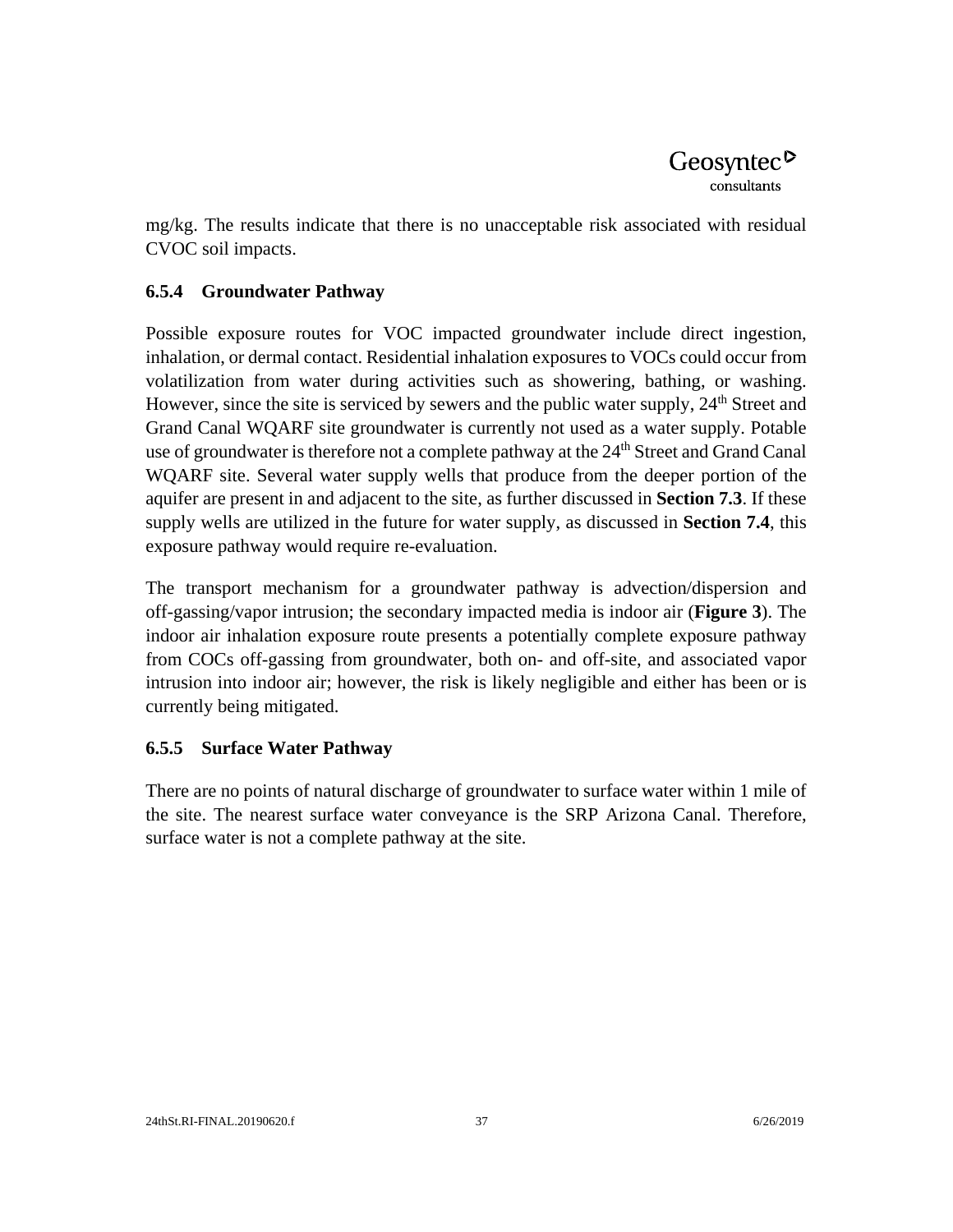#### <span id="page-48-0"></span>**7. CURRENT AND FUTURE LAND AND WATER USE**

Pursuant to A.A.C. R18-16-406  $(A)(3)$  and  $(D)$ , the scope of this RI includes the collection of information regarding current and reasonably foreseeable uses of land and/or waters of the state that have been or could be impacted by the release of site COCs, and projected time-frames for future changes in those uses. Reasonably foreseeable future land uses are those that are likely to occur at the site. Reasonably foreseeable future water uses are those that are likely to occur within 100 years unless a longer period is shown to be reasonable based on site-specific circumstances.

ADEQ prepared a standardized questionnaire requesting specific information regarding property, on-site wells, water use, and waste streams, and mailed it to municipalities and utilities in the site area. Responses were received from COP and SRP. Additional information was obtained from publicly available COP, SRP, and ADWR databases and/or documents. The Land and Water Use Report is included in **Appendix H**.

Evaluation of land and water uses took place as part of the draft RI Report public comment period; comments received are reflected in the Final Remedial Objectives (ROs) Report (**Appendix J**). The 30-day public comment period associated with the draft Proposed RO Report occurred subsequent to the draft RI report public comment period. The land and water use findings that are relevant to the ROs are summarized below.

## <span id="page-48-1"></span>**7.1 Current Land Use**

The site is located within the COP in Maricopa County. There are two villages impacted by the PCE plume: Camelback East Village and Encanto Village. The primary land use within the site is single family residential (38%), parks/open space (26%), multiple family residential (12%), commercial/industrial (12%), public/transportation (8%), and vacant (4%) (H+A, 2018a).

The Former Carnation/Former McKean's property is designated as C-2, Commercial– Intermediate Commercial.

## <span id="page-48-2"></span>**7.2 Future Land Use**

Requests for zoning changes must go through a public hearing and be approved by the City Council prior to finalization. According to the response received from COP, there are no current foreseeable plans to alter current zoning districts in the site vicinity.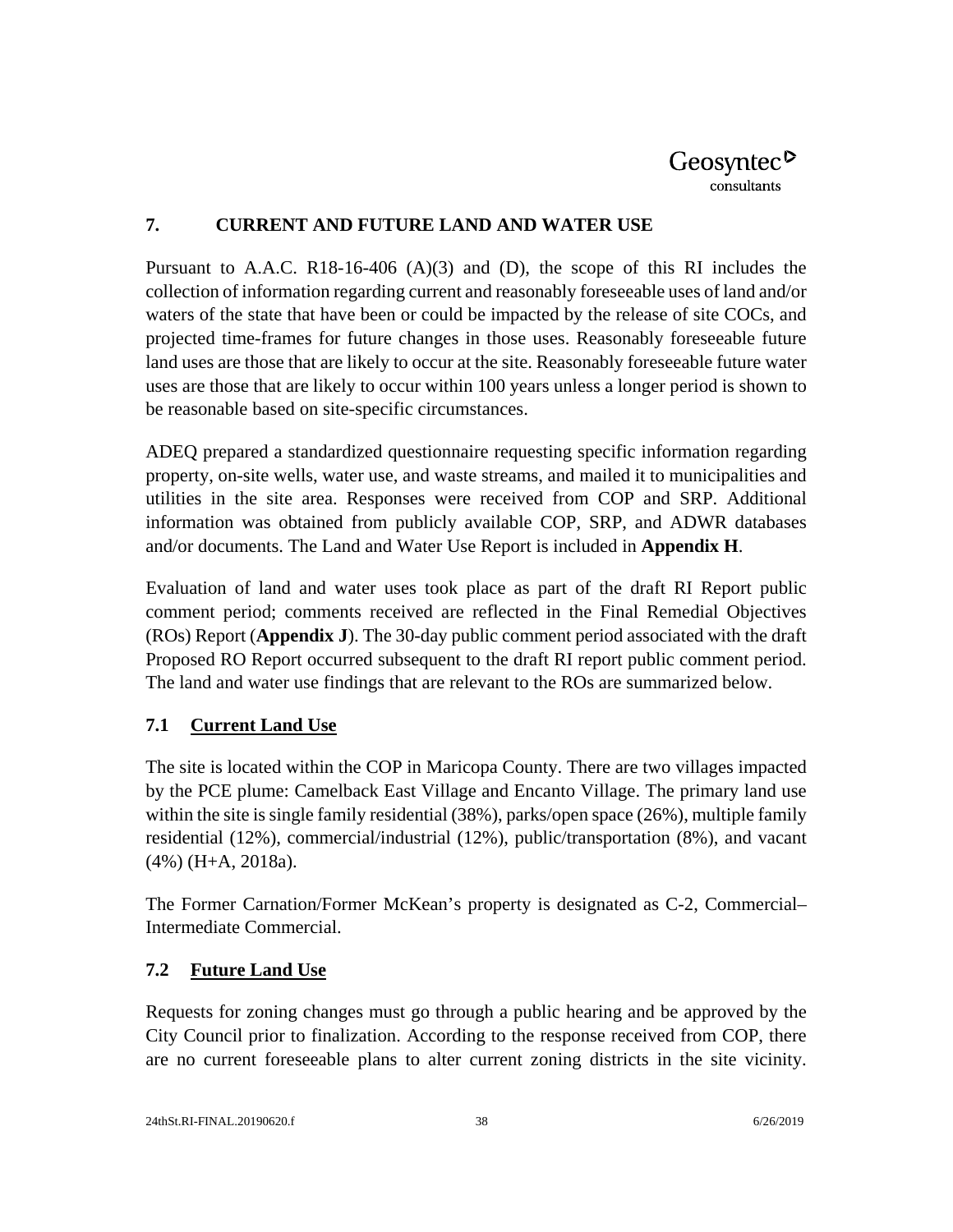According to the questionnaire response from the COP, there are no future zoning plans or area plans within the property boundary.

Grand Canalscape is a special project by COP being developed partly within the WQARF site. The Grand Canalscape project aims to create a nearly 12-mile continuous trail system along the Grand Canal from 1-17 to the Phoenix/Tempe border. Phase II, Segment Two of the project encompasses the Grand Canal section from  $16<sup>th</sup>$  Street to  $36<sup>th</sup>$  Street, which crosses the boundary. Phase II project improvements will include a hard surface trail along the north bank of the Grand Canal; it is planned for construction completion by spring of 2019 [\(http://www.grandcanalscape.com/\)](http://www.grandcanalscape.com/).

## <span id="page-49-0"></span>**7.3 Current Water Use**

The site lies within the Phoenix AMA, one of the four original AMAs established by the 1980 Groundwater Management Code (the Code). The AMA is depicted in Figure F-5 in **Appendix H**. The Code set up a comprehensive management framework and established the ADWR to administer the Code's provisions. In accordance with the Code's provisions, a person must have a groundwater right or permit to pump groundwater legally, unless the person is withdrawing groundwater from an "exempt" well. A well is considered "exempt" if it has a maximum pump capacity of 35 gallons per minute (gpm) and "non-exempt" if its capacity exceeds 35 gpm. Within an AMA, water can be withdrawn from "non-exempt" wells under grandfathered rights, service area rights or withdrawal permits (ADWR, 2008). According to information supplied in the Land and Water Use Report (**Appendix H**) there are no grandfathered rights to groundwater at the site).

## **7.3.1 Non-Exempt Wells**

A review of ADWR's registered withdrawal well records indicates that there are nine "non-exempt" withdrawal wells located within 1 mile of the estimated PCE plume boundary. Of these wells, six are owned by SRP, one is owned by COP, and the remainder appear to be owned by private entities. Well construction, ownership, and pump capacities are included in Table F-3 of the attached *Land and Water Use Report*, locations are depicted in Figure F-6, and ADWR well records are included in Appendix B of the attached *Land and Water Use Report*. The wells and usage are discussed by ownership below.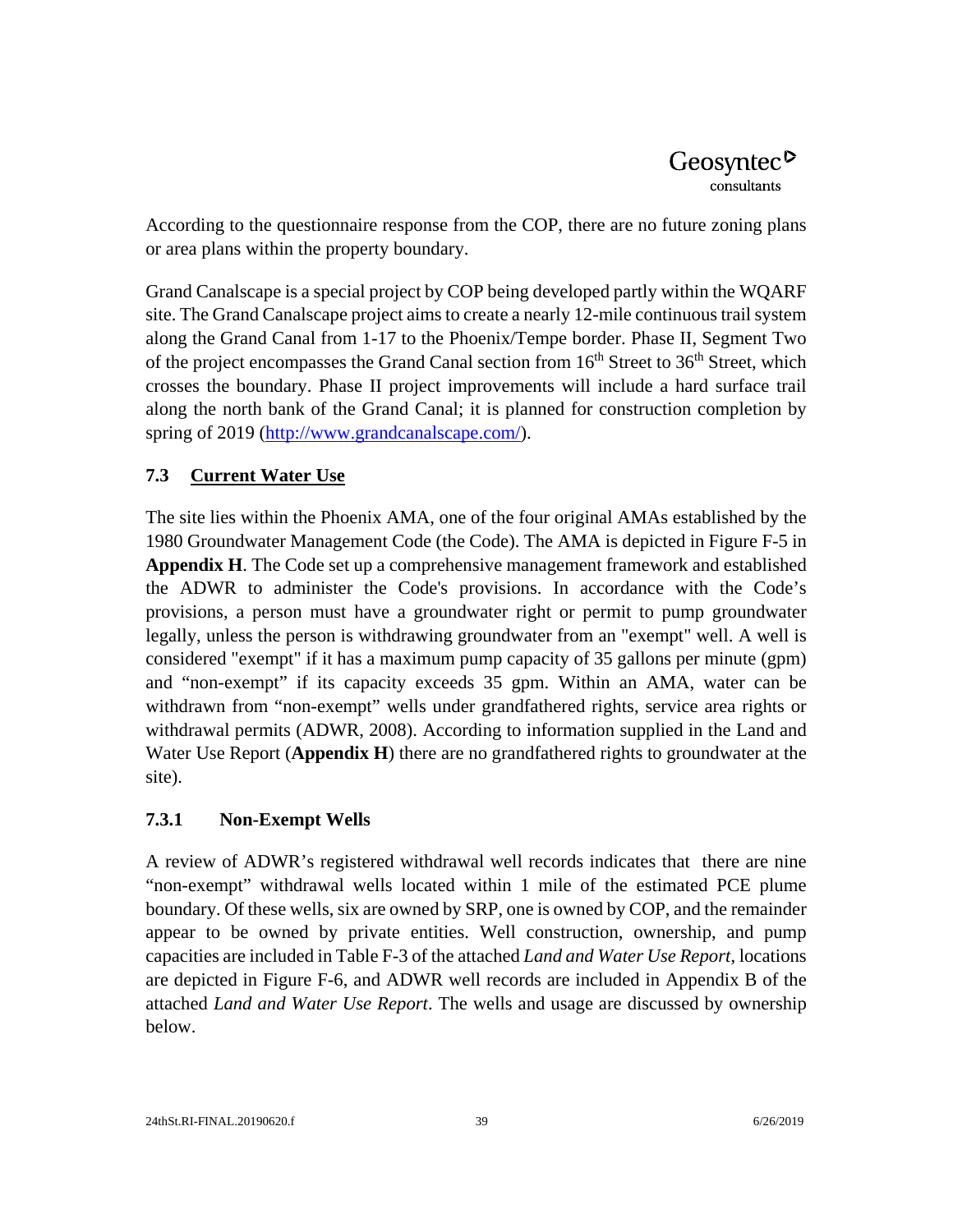COP has indicated that recharge and recovery locations in the 2011 Water Resource Plan (WRP) are no longer accurate and that, as of the time of preparing this report, COP is in the process of revising the 2011 WRP. COP will provide ADEQ with a copy of the revised WRP as soon as it is published.

## **7.3.1.1 SRP**

SRP provides surface water via deliveries from the Arizona Canal and Grand Canal through several lateral canals in the AMA. The site area receives water from the Arizona Canal and Grand Canal, which in turn receives water from SRP Well 16E-6.8N. Water from this SRP well is used for residential irrigation and discharges to the Grand Canal (Figure F-10 of **Appendix H**). The Arizona Canal, located approximately 1.75 miles to the northeast of the 24<sup>th</sup> Street and Grand Canal WQARF site, is the nearest surface water body. Groundwater typically comprises approximately 15% of the total water supplied by SRP to municipal treatment plants. The groundwater contribution varies seasonally with the highest contribution occurring March through August.

The land and water use evaluation was based on estimation of the extent of the PCE impacts specifically emanating from the property. According to SRP's 19 September 2017 questionnaire response, within the PCE plume boundary, SRP owns and operates water conveyance structures including the Grand Canal and groundwater supply well 16E-6.8N for its shareholders. In addition to SRP Well 16E-6.8N (**Figure 2**), SRP has multiple other groundwater supply wells in close proximity to the site. A total of seven groundwater supply wells are located within 1.25 miles of the source area PCE plume boundary, as depicted in Figure F-6 of the *Land and Water Use Report* (**Appendix H**). Of these wells, SRP provided the following status information and water quality data for wells that have shown elevated PCE or TCE levels since 1990:

- SRP Well 16E-6.8N (ADWR 55-607726) is active and located just south of the estimated plume, at the intersection of 24<sup>th</sup> Street and Grand Canal. It has a historical maximum PCE detection of 12 μg/L (2005), historical maximum TCE detection of 9.9 μg/L (2006), and in 2017, PCE and TCE were 4.1 μg/L and not detected above the laboratory RL, respectively;
- SRP Well 16E-8.0N (ADWR 55-607715) is active and located north of the estimated plume, at the corner of 24<sup>th</sup> Street and Indian School Road. It has a historical maximum PCE detection of 2 μg/L (1993), historical maximum TCE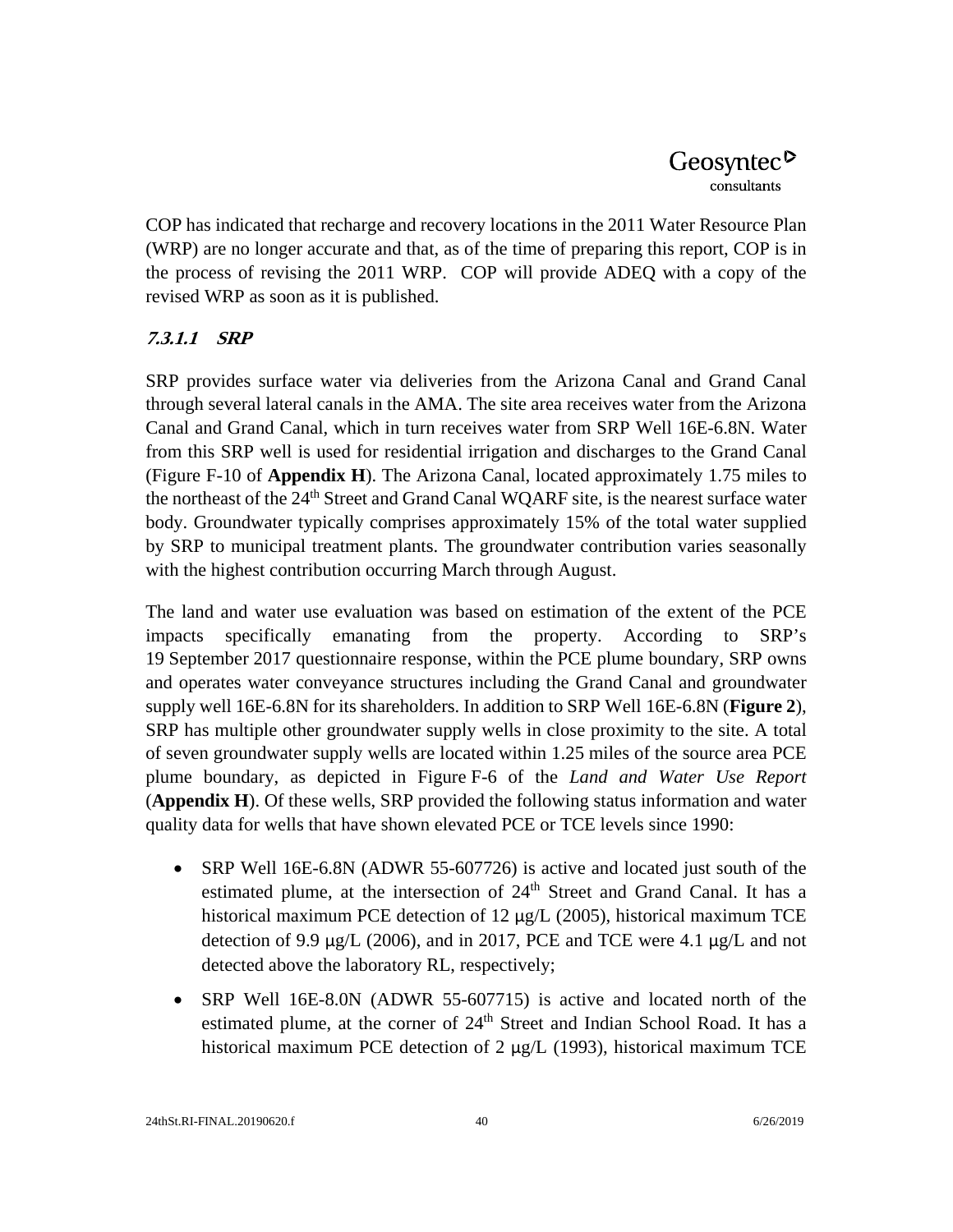detection of 0.6 μg/L (1999), and in 2017, PCE and TCE were 0.4 μg/L and not detected above the laboratory RL, respectively;

- SRP Well 16.9E-6.0N (ADWR 55-608380) is active and located at the corner of 32<sup>nd</sup> Street and East McDowell Road, south of the plume. It has a historical maximum PCE detection of 2.7 μg/L (2014), historical maximum TCE detection of 10 μg/L (2014), and in 2017, PCE and TCE concentrations were 1.2 μg/L and 6.2 μg/L, respectively;
- SRP Well 17.1E-7.4N (ADWR 55-607731) is active and east-northeast of the estimated plume. It has a historical maximum PCE detection of 5.8  $\mu$ g/L (1990), TCE concentrations below laboratory RLs since 1990, and in 2017, PCE and TCE were 1.1 μg/L and not detected above the laboratory RL, respectively;
- SRP Well 17E-8.0N (ADWR 55-608431; **Figure 2**) is active and located northeast of the estimated plume, at the intersection of 32nd Street and Indian School Road. It has a historical maximum PCE detection of 82 μg/L (1996), historical maximum TCE detection of 1.5 μg/L (1996), and in 2017, PCE and TCE were 0.6 μg/L and not detected above the laboratory RL, respectively; and
- SRP Well 17.5E-7.0N (ADWR 55-607672) is inactive and located east of the estimated plume. No laboratory data was available.

As shown in **Table 6**, the reported concentrations of PCE in samples collected from SRP Well 16E-6.8N between 1990 and 2015 ranged from 1.20 μg/L to 12 μg/L.

## **7.3.1.2 City of Phoenix**

The COP relies on four primary water supply sources: SRP, the Central Arizona Project (CAP) canal, groundwater pumped from COP wells, and reclaimed water. The non-exempt supply well owned by the COP (Coronado Park Well 55-626528) and located to the southwest of the PCE plume source area is not currently operating. It was installed for the adjacent Coronado Park at  $12<sup>th</sup>$  Street and Coronado Street. As indicated in the COP questionnaire response, no active groundwater pumping by the COP occurs in or near the site. The City maintains this well and it is possible this well could be re-activated in the near future for municipal drinking water should severe drought conditions persist creating shortages of the City surface water supplies.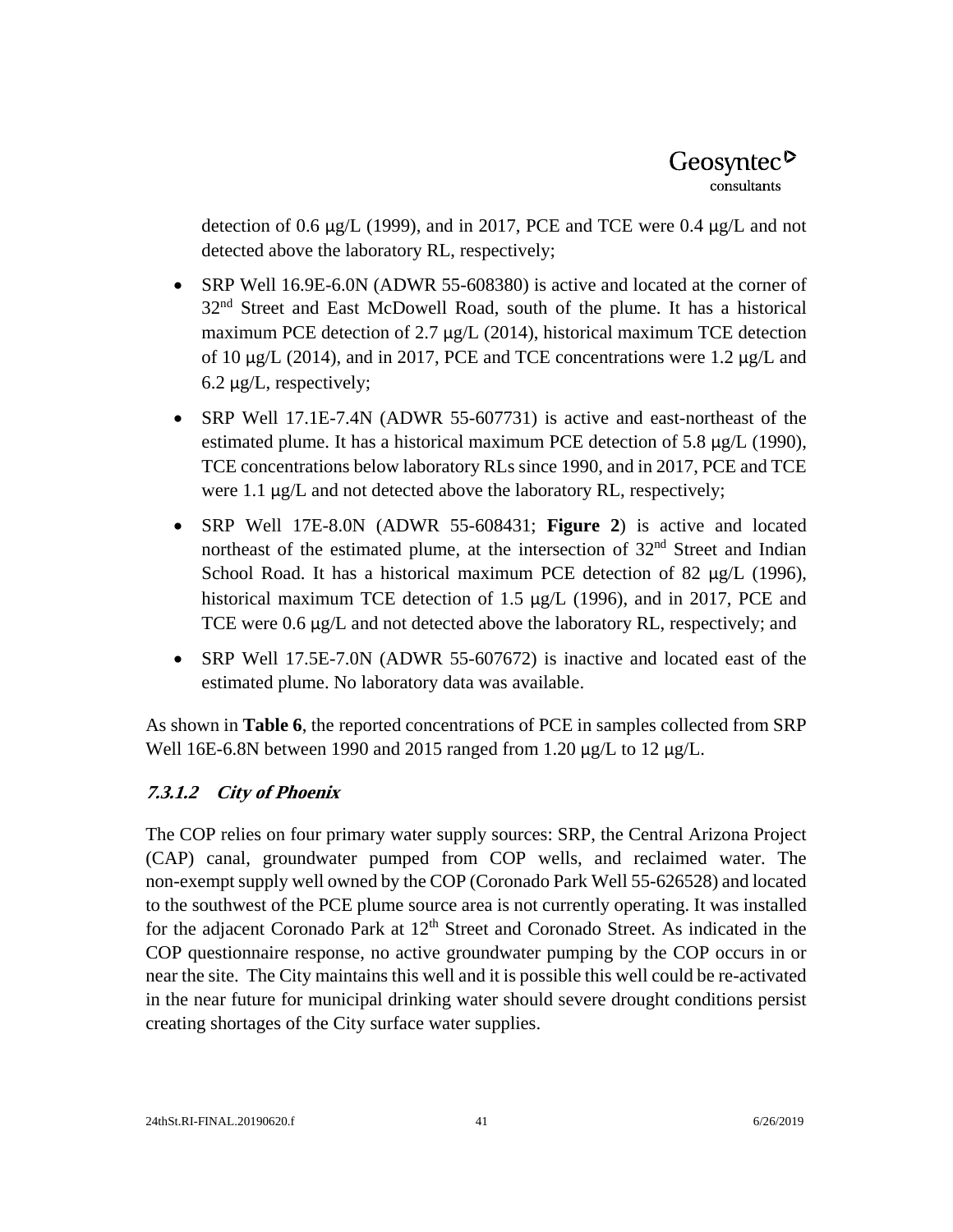#### **7.3.2 Exempt Wells**

A review of ADWR's registered withdrawal well records indicates that there are four "exempt" withdrawal wells located within one mile of the PCE plume source area. Exempt wells refer to domestic wells with less than 35 gpm capacity, and this withdrawal is not a grandfathered right according to A.R.S. § 45-454. Water withdrawal from these wells are intended either for domestic irrigation or as a water source for cooling. There is no documented private drinking use of groundwater within the site (Table F-3, Figure F-6, and Attachment B in **Appendix H**).

#### <span id="page-52-0"></span>**7.4 Future Water Use**

#### **7.4.1 City of Phoenix**

According to the *Land and Water Use Report*, several factors may impact the available COP water supply:

- Cyclical drought;
- Increasing demands in the Upper Colorado River Basin States (Utah, Colorado, Wyoming, and New Mexico) affecting Arizona's supply of Colorado River water;
- The availability of water supplies from the Arizona Water Banking Authority to the CAP to offset shortages;
- Climate variability impacts on long-term flows, reservoir storage and deliveries by SRP and CAP;
- The probability of low reservoir conditions occurring in both watersheds simultaneously;
- State legal, institutional, or policy changes impacting surface water availability;
- The availability and volume of groundwater supplies without aquifer replenishment; and
- Impacts of increased groundwater pumping in the SRP watershed on river flow and reservoir storage.

As a buffer to potential surface water supply reductions, the COP has been recharging to underground storage or banking unused CAP allotments for future use. These recharge and recovery locations are depicted in Figure F-8 in **Appendix H**, adapted from the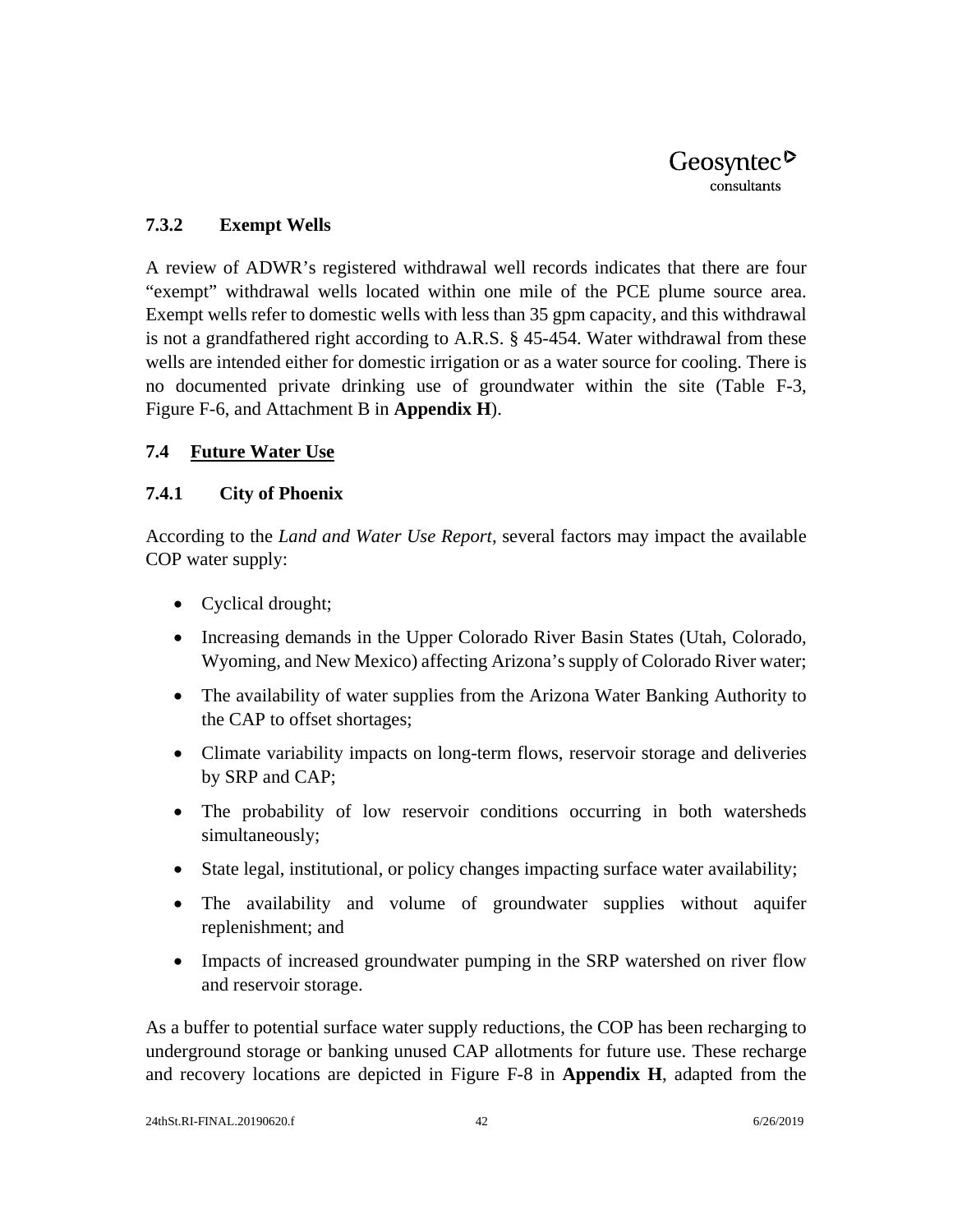COP's 2002 General Plan, Water Resources Element. According to 10- and 20-year cyclical deficit scenarios adapted from the COP's 2011 Water Resources Plan, depicted in Figure F-9 in **Appendix H**, high demand coupled with severe SRP and CAP shortages could deplete these reserves by 2020 (H+A, 2018a).

Since local groundwater is an alternate water source for COP, planning is ongoing for the expansion of well capacity within the service area via well rehabilitation or the development of new service area wells (Appendix A in **Appendix H**).

As indicated in COP's questionnaire response, due to possible shortages of surface water supplies (CAP-Colorado River and SRP-Salt and Verde Rivers), the COP maintains an inventory of its active and inactive municipal water supply wells. When SRP and/or CAP water supplies are reduced, the COP supplements water supplies with groundwater pumped from COP wells. Inactive water supply wells such as the Coronado Park Well 55-626528 could be used in the future to augment supplies during a severe drought.

## **7.4.2 Salt River Project**

According to SRP's 28 September 2017 questionnaire response (Attachment A in **Appendix H**), SRP anticipates its supply wells in the vicinity of the site will remain in use over the next 100 years. The SRP also responded with the following statement:

*"Though SRP has no current plans to develop additional groundwater supplies within the ECP WQARF site, it is very likely they will be added in the future... To meet its water delivery needs SRP may elect to increase its groundwater use in close proximity to the WQARF site... SRP may do this by constructing additional groundwater supply wells or by connecting its existing water supply wells to direct municipal delivery to provide greater flexibility in its delivery operations."*

In addition, SRP responded that it is anticipating transitioning SRP-owned groundwater supply wells from irrigation to municipal service (potable supply). Additionally, it may become necessary in the future to construct additional groundwater supply wells near the ECP study area boundaries. SRP has also indicated that SRP groundwater production wells identified in SRP's 2017 Land and Water Use Study Questionnaire for Municipalities/Utilities within the East Central Phoenix (24th Street and Grand Canal) WQARF Registry Site (Questionnaire) dated September 19, 2017, will be located upstream of the City of Goodyear (Goodyear) water treatment plant (WTP) in the near future.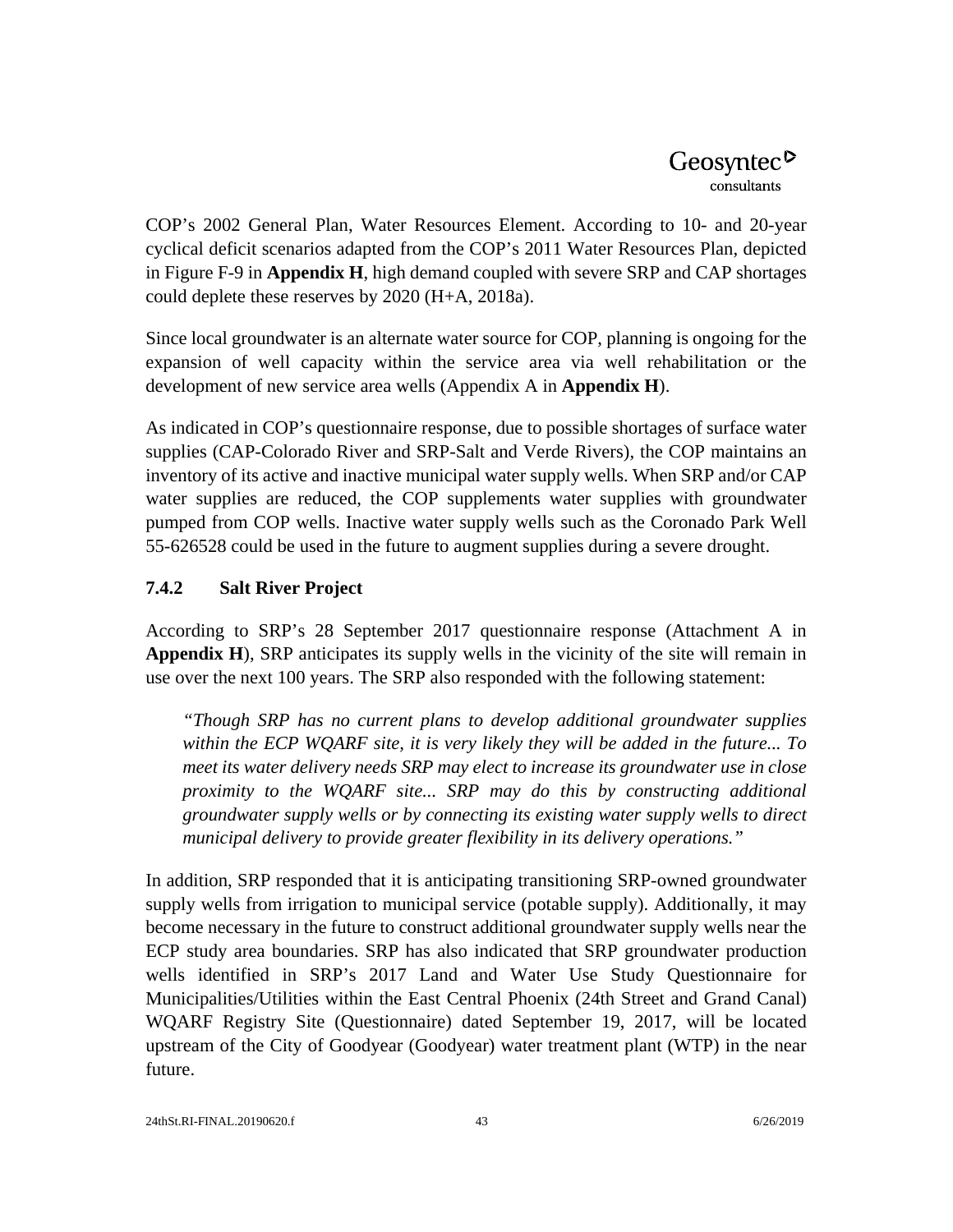#### <span id="page-54-0"></span>**8. CONCLUSIONS**

This section presents a summary of the interpretation of the findings of the RI activities and associated conclusions. Conclusions are provided separately for the vadose zone and groundwater. The effectiveness of ERAs implemented to date are also discussed.

#### <span id="page-54-1"></span>**8.1 Vadose Zone**

Historical site characterization associated with the RI, as well as PIs, PAs, and ESAs, have demonstrated that the vadose zone was significantly impacted at the Former Carnation/Former McKean's property. Soil and soil vapor VOC impacts, primarily from PCE, have been observed. However, the vadose zone is considered to be fully characterized. Historical investigations and ongoing soil vapor monitoring using a network of dedicated SVPs and extraction wells have provided delineation of the VOC vadose zone impacts. The assessments have defined both the lateral and vertical extent of the impacts, with no vadose zone characterization data gaps noted.

Approximately two years of SVE remediation have effectively performed vadose zone cleanup, reducing soil vapor concentrations to below the site-specific cleanup goals, including during a rebound evaluation performed three months after final shutdown of the SVE system. Residual VOC concentrations do not pose unacceptable vapor intrusion risk under a residential site redevelopment scenario, which is significantly more conservative than the current commercial site use and exposure scenario.

#### <span id="page-54-2"></span>**8.2 Groundwater**

#### <span id="page-54-3"></span>**8.2.1 Source Areas / Distribution Trends**

The Former Carnation and Former McKean's dry-cleaning facilities that historically occupied the property appear to be the source of VOC impacts at the  $24<sup>th</sup>$  Street and Grand Canal WQARF site. This determination was arrived upon after review of the numerous investigative studies completed at the  $24<sup>th</sup>$  Street and Grand Canal WQARF site, combined with review of the data using Earth Volumetric Studio (EVS) software (C Tech, 2018). EVS modeling was conducted to improve the understanding of both the lithology and the distribution of PCE in groundwater at the ECP 24<sup>th</sup> Street and Grand Canal and 34<sup>th</sup> Street and Indian School Road WQARF sites.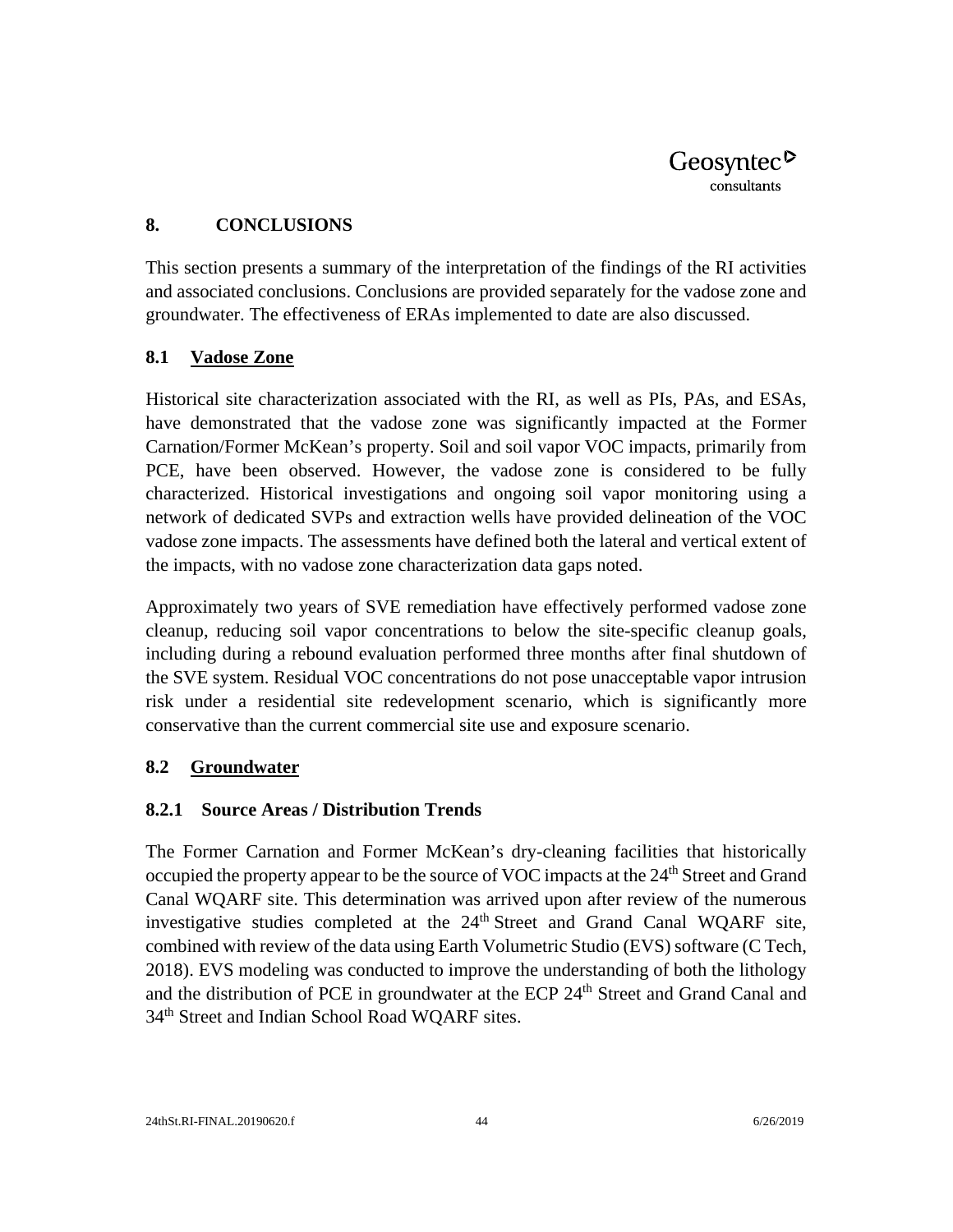The lithology model output, consisting of static cross-section images (**Figures 11** through **13**) and an interactive three-dimensional visualization image (**Figure 14**) was partly created from lithologic information provided in boring logs from 158 total borings advanced on-site by various consultants. United Soil Classification System soil classifications are grouped into five main lithologic types for the purposes of interpolation. The indicator Krig algorithm computes the most likely lithology for each model cell. A horizontal-to-vertical ratio (anisotropy) of 150 was used for the interpolation, dipping at 0.5 degrees to the southwest (225-degree bearing). These two values (anisotropy and direction) were determined experimentally by running various iterations and examining the connectivity of the units. Due to the sparseness of the boring log dataset, in some site areas the lithologies in the model were interpolated using data mainly from one or two borings. **Figures 12** and **13** show the cross sections through the lithologic model, and **Figure 11** shows the lines of section (in plan view).

The chemical impact volumetric model for PCE was interpolated in EVS using the Krig algorithm using concentrations from 28 groundwater monitoring wells sampled from November 2016 through August 2018 **(Figure 14)**. Concentrations were averaged for locations sampled more than once during this period. Non-detect results and results that were less than the laboratory RL were replaced with a value one-tenth of the RL. A horizontal-to-vertical ratio (anisotropy) of 52 was used with a directional anisotropy of 6 in the southwest direction (233-degree bearing) at a dip angle of 1.25 degrees to account for the groundwater gradient. These values were derived using professional judgement. The PCE impact volumetric models, coupled with the lithology model, were used to improve the understanding of subsurface conditions and the conceptual site model.

#### <span id="page-55-0"></span>**8.2.2 General Distribution Trend**

Based on data collected in 2017 and 2018, the COC suspected source concentrations begin within generally lower permeability material at the Former Carnation/Former McKean's property. COCs historically migrated vertically through the vadose zone through relatively low permeability geology until they reached approximately 75 ft bgs. COCs then migrated through sandy silt, and silty gravel until they reached groundwater approximately 80 ft bgs. The COCs then migrated in a southwesterly direction while vertically migrating downward until contacting a relatively consistent lean clay layer at approximately 103 ft bgs. The lean clay layer appears to have restricted, vertical migration of COC impacts allowing the groundwater plume to stay relatively shallow as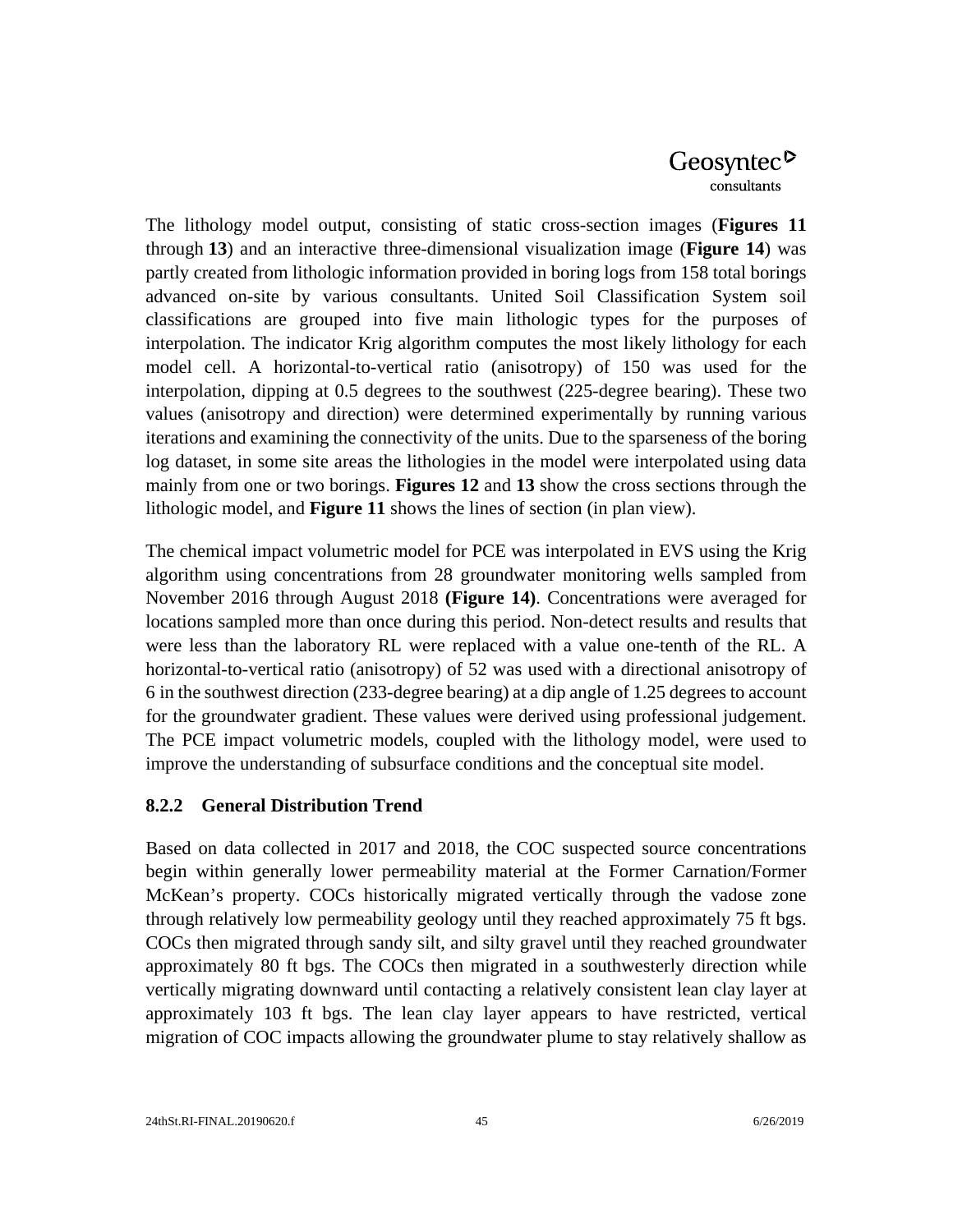it continued to migrate. The resulting plume is approximately 5,000 ft long with most of its mass at a depth of less than 120 ft bgs **(Figure 13)**.

When examining the extent of PCE impacts two-dimensionally in plan view, as shown by the PCE groundwater isoconcentration map (**Figure 9**), there appears to be an interaction (overlap) of the PCE plumes associated with the WQARF site and the PCE impacts to groundwater associated with the  $32<sup>nd</sup>$  Street and Indian School Road WQARF site. The two plumes, however, are discrete, separate plumes traveling alongside each other and at different vertical elevations, with the plume associated with the 24<sup>th</sup> Street and Grand Canal WQARF site being shallower and located to the south. The independence of these plumes is shown in Geologic Cross Section B-B' (**Figure 13**) and in the three-dimensional EVS visualization of PCE impacts (**Figure 14)**. Groundwater COC impacts, exclusively PCE, at concentrations above 5 µg/L are limited to a plume originating at the Former Carnation/Former McKean's property, extending downgradient approximately 5,000 ft in a southwesterly direction.

Groundwater COC impacts, exclusively PCE, at concentrations above  $10 \mu g/L$  are limited to a plume originating at the Former Carnation/Former McKean's property, extending downgradient approximately 3,500 ft in a southwesterly direction.

Groundwater COC impacts, primarily PCE, at concentrations above 20 µg/L are limited to a plume originating at the Former Carnation and Former McKean's dry-cleaning facilities, extending downgradient approximately 1,500 ft in a southwesterly direction.

Groundwater COC impacts, PCE, at concentrations above  $100 \mu g/L$  are limited to a plume originating at the Former Carnation and Former McKean's dry-cleaning facilities, extending downgradient approximately 500 ft in a southwesterly direction.

Since 2016, TCE concentrations in groundwater above 5  $\mu$ g/L (maximum concentration of 7.6  $\mu$ g/L at a depth of 240 ft bgs) were limited to data collected by the Hydropunch<sup>™</sup> method during the drilling of one location (VCMW-20) in December of 2016. This would suggest that TCE impacts associated with the Former Carnation and Former McKean's dry-cleaning facilities have been naturally attenuating over time.

In 2002, cis-1,2-DCE was detected above the AWQS at a maximum concentration of 250 µg/L in monitoring well UMW-01. In 2006, cis-1,2-DCE was detected above the AWQS at a maximum concentration of 270  $\mu$ g/L in monitoring well UMW-09. Since 2006, no groundwater samples have been collected that have shown exceedances of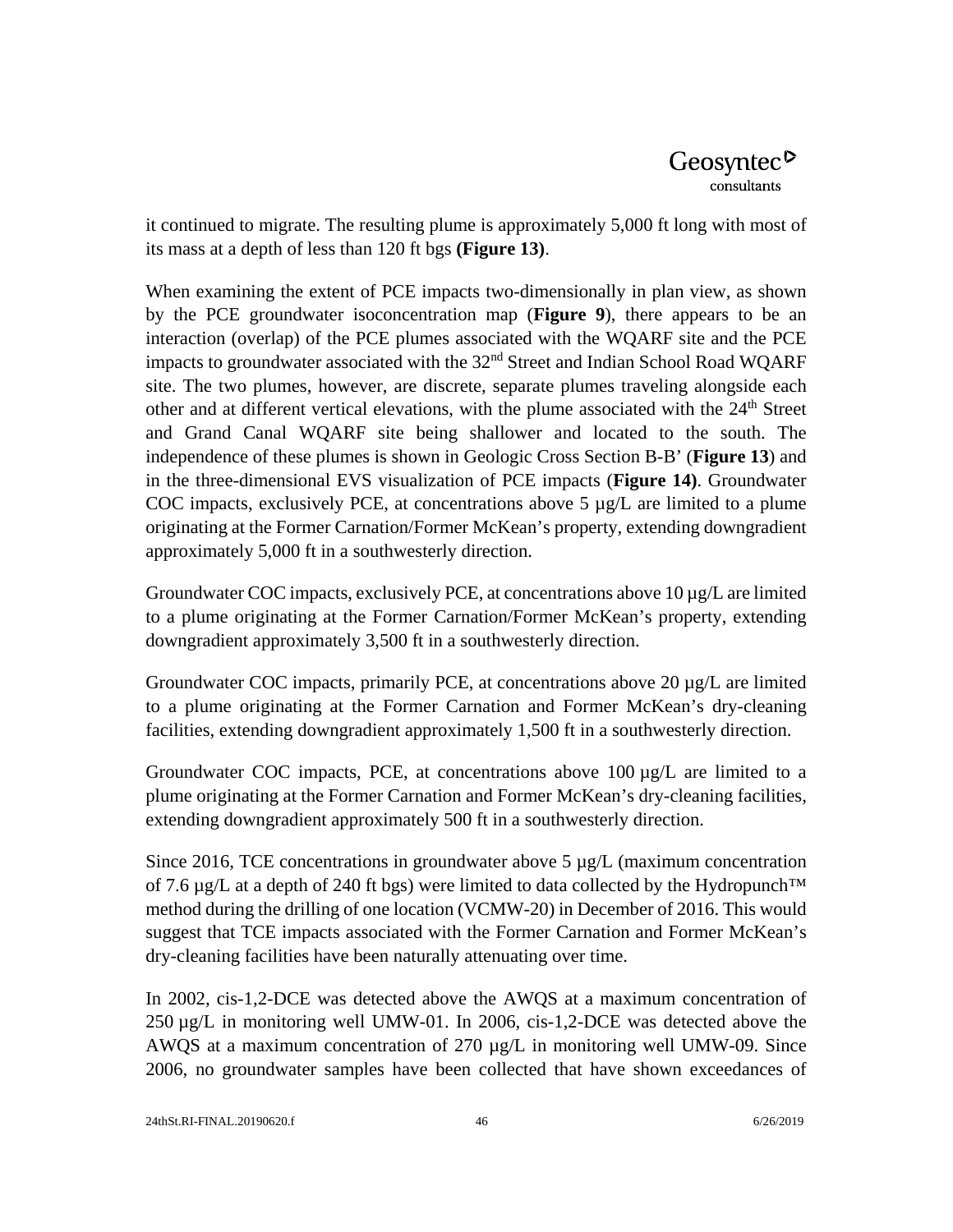cis-1,2-DCE above the AWQS. This suggests that cis-1,2-DCE impacts to groundwater associated with the Former Carnation and Former McKean's dry-cleaning facilities have been naturally attenuating over time.

No other COCs have been detected in groundwater above AWQS.

Groundwater impacted from previous vadose zone sources have advected hydraulically downgradient. SVE implementation beneath the former dry-cleaner businesses effectively remediated vadose zone impacts in these areas, thereby mitigating ongoing impacts to groundwater. The current groundwater monitoring network is sufficient to fully delineate the PCE plume.

It is expected that the extent of the groundwater PCE plume will continue to migrate and expand unless remedial action to address groundwater impacts is implemented. Plume expansion may also be accelerated in future years if SRP and COP further develop their groundwater extraction well network and pumping capacities in the region.

## <span id="page-57-0"></span>**8.2.3 Possible Additional Sources**

Review of the historical groundwater data and the EVS PCE visualization model do not appear to suggest additional, unidentified sources of PCE downgradient of the Former Carnation and Former McKean's dry-cleaning facilities, the 24<sup>th</sup> Street and Grand Canal WQARF site primary suspected source area.

## <span id="page-57-1"></span>**8.3 Final RI Document**

This Final RI Report includes two documents that were related to the public comment period for the draft version of the report. The Final Remedial Objectives (RO) Report is presented in Appendix J. The Responsiveness Summary Report that discusses the public comments received is included in Appendix K.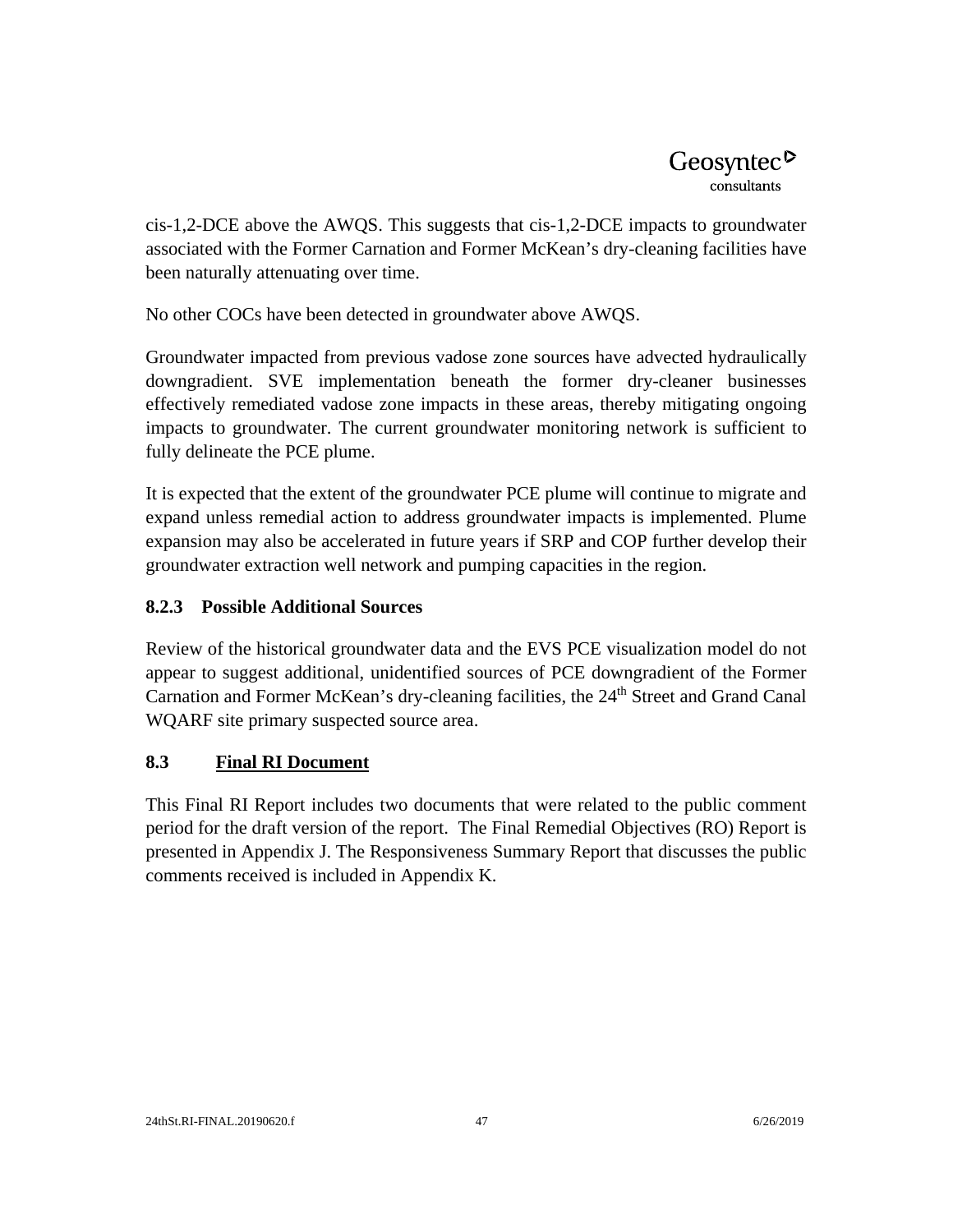

## <span id="page-58-0"></span>**9. DATA GAPS**

Petroleum hydrocarbon impacts that were identified during the completion of the ERA at the Site should be delineated back to their original source area. It should be noted that these impacts are not associated with the Former Carnation and Former McKean's dry-cleaning facilities.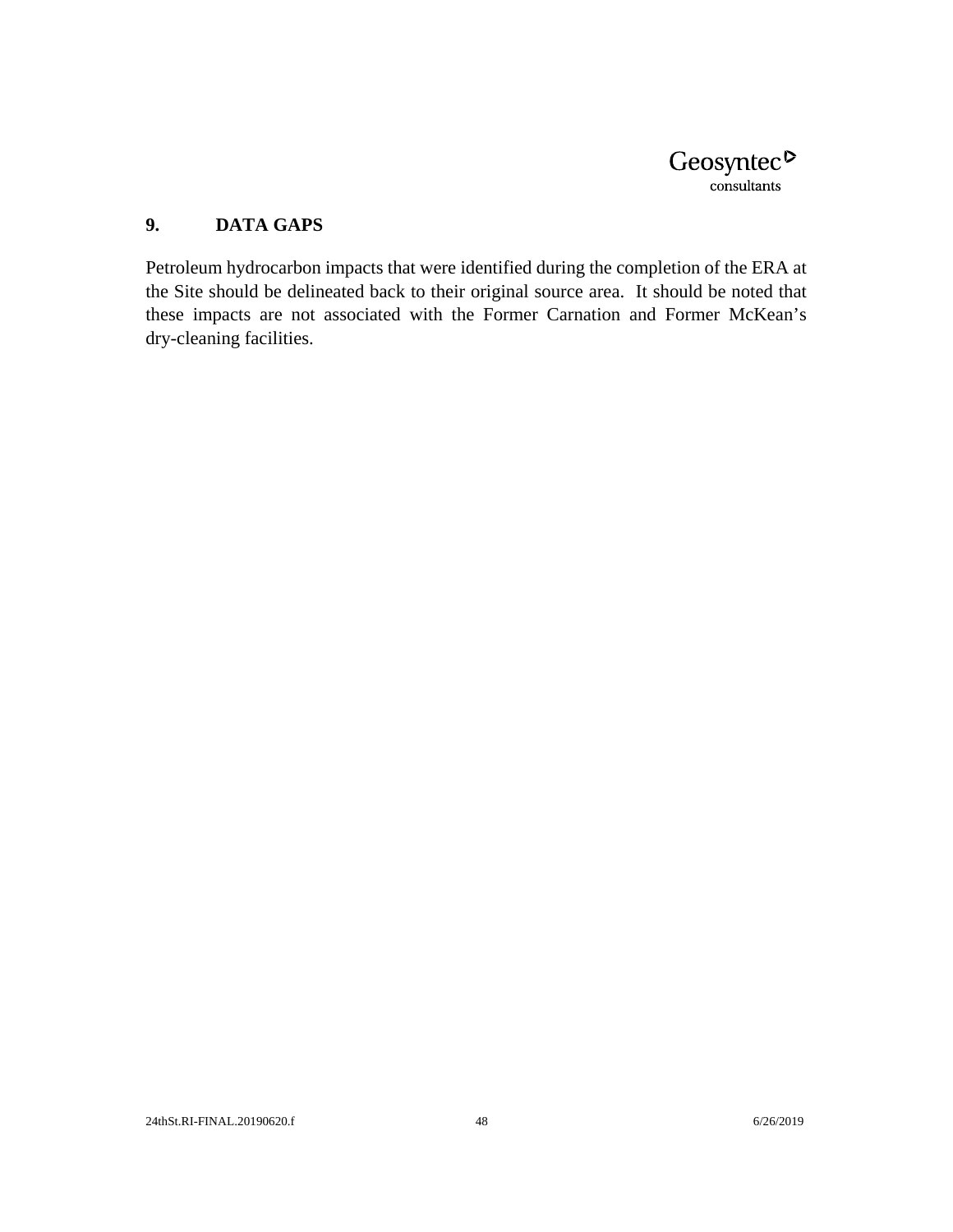#### <span id="page-59-0"></span>**10. REFERENCES**

- Agency for Toxic Substances and Disease Registry (ATSDR), 2007, Trichloroethylene Toxicity: <https://www.atsdr.cdc.gov/hec/csem/tce/docs/tce.pdf> (accessed October 2018).
- Anderson, T.W., Freethey, G.W., and Tucci, P., 1990, Geohydrology and Water Resources of Alluvial Basins in South-Central Arizona and Parts of Adjacent States. U.S. Geological Survey Open-File Report 89-378, 99 p.
- Arizona Department of Environmental Quality (ADEQ), 1996, A Screening Method to Determine Soil Concentrations Protective of Groundwater Quality, presented by the Leachability Working Group of the Cleanup Standards/Policy Task Force, September.
- ADEQ, 1998, Instructions for Spreadsheet GPL, November 5.
- ADEQ, 2009, Arizona Administrative Code, Title 18. Environmental Quality, Chapter 7. Department of Environmental Quality, Remedial Action, Appendix A. Soil Remediation Levels (SRLs): [http: apps.azsos.gov/public\\_services/Title\\_18/18-](https://apps.azsos.gov/public_services/Title_18/18-07.pdf) [07.pdf](https://apps.azsos.gov/public_services/Title_18/18-07.pdf) (accessed October 2018).
- ADEQ, 2011a, ECP 24th Street and Grand Canal Site Summary, January.
- ADEQ, 2011b, Soil Vapor Sampling Guidance, 10 July 2008, Revised 19 May 2011.
- ADEQ, 2012, Water Quality Database, August 8.
- ADEQ, 2013, Fact Sheet, East Central Phoenix (ECP) Water Quality Assurance Revolving Fund Site, July.
- ADEQ, 2014, Site Investigation Guidance Manual, October.
- ADEQ, 2018a, East Central Phoenix 24th Street and Grand Canal Site Overview: https://azdeq.gov/node/893 (accessed October 2018).
- ADEQ, 2018b, Draft Proposed Remedial Objectives Report  $-24<sup>th</sup>$  Street and Grand Canal. Undated.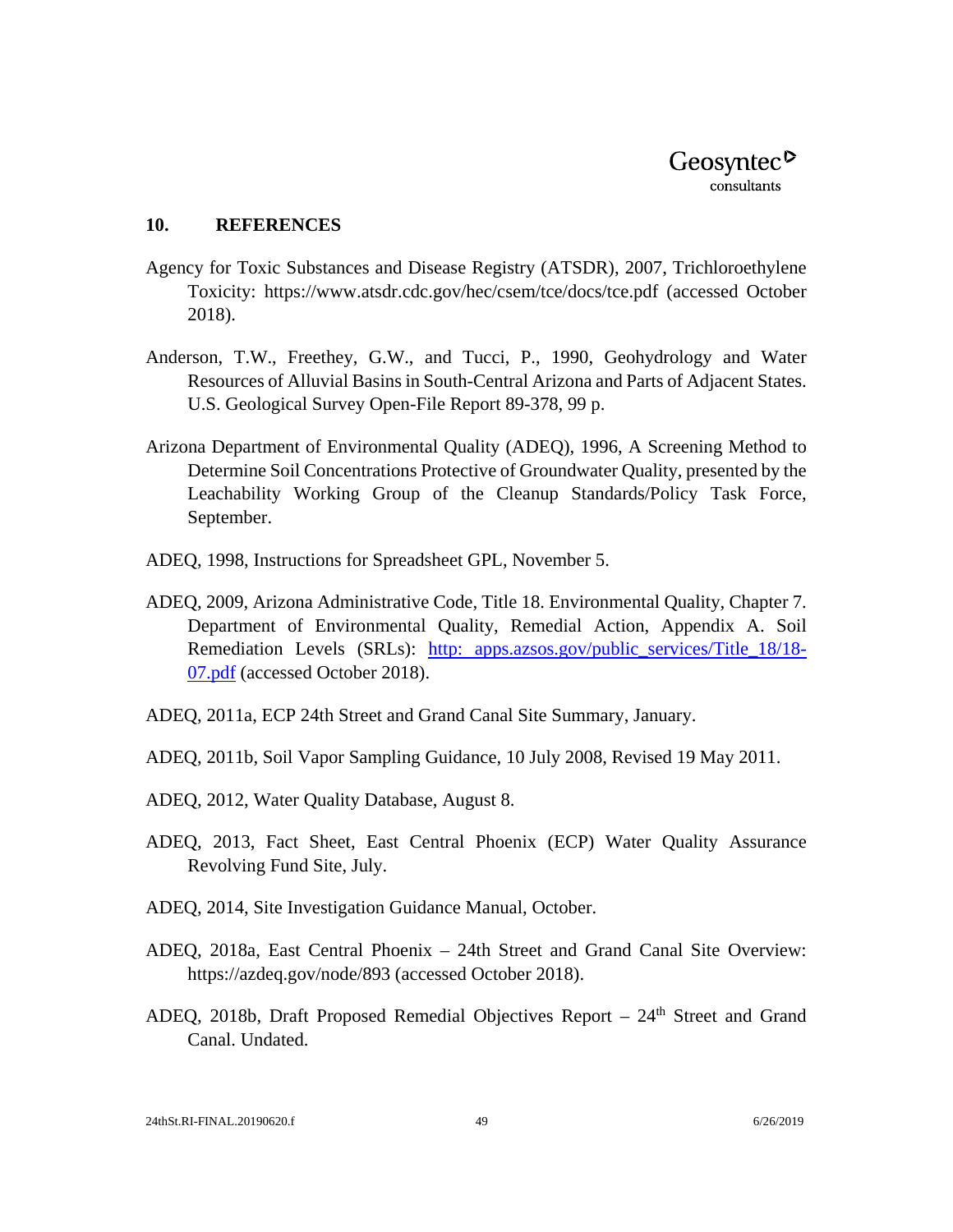- Arizona Department of Health Services, 2016, Health Consultation: Vapor Intrusion of Tetrachloroethylene (PCE) and Trichloroethylene (TCE) in Residential and Commercial Buildings, Site Location: East Central Phoenix (ECP) – 32nd Street and Indian School Road for ADEQ, Phoenix, Arizona. Prepared by Office of Environmental Health, Environmental Health Consultation Services, December 19.
- Arizona Department of Water Resources (ADWR), 2008, Overview of the Arizona Groundwater Management Code, December 23. [http://www.azwater.gov/AzDWR/WaterManagement/documents/Groundwater\\_C](http://www.azwater.gov/AzDWR/WaterManagement/documents/Groundwater_Code.pdf) [ode.pdf](http://www.azwater.gov/AzDWR/WaterManagement/documents/Groundwater_Code.pdf) (accessed October 2018).
- Brown, R., Wilson, J., and Ferrey, M., 2007, Monitored Natural Attenuation Forum: The Case for Abiotic MNA: Remediation, 17(2), pp. 127–137.
- Corkhill, E.F., Corell, S., Hill, B.M., and Carr, D.A., 1993, A Regional Groundwater Flow Model of the Salt River Valley—Phase I. Phoenix AMA Hydrogeologic Framework and Basic Data Report, April. [http://azgs.arizona.edu/azgeobib/regional-groundwater-flow-model-salt-river](http://azgs.arizona.edu/azgeobib/regional-groundwater-flow-model-salt-river-valley-phase-i-phoenix-active-management-area)[valley-phase-i-phoenix-active-management-area](http://azgs.arizona.edu/azgeobib/regional-groundwater-flow-model-salt-river-valley-phase-i-phoenix-active-management-area)
- C Tech, 2018, C Tech Development Corporation, Earth Volumetric Studio, <https://www.ctech.com/products/earth-volumetric-studio>
- The Earth Technology Corporation (Earth Tech), 1995, The Cleaners Facility 3727 East Indian School Road, East Central Phoenix WQARF Area, April.
- Four Corners Environmental, Inc. (Four Corners), 2003, Report of Subsurface Soil Investigation – Biltmore Shopping Center, August 8.
- Freihoefer, A., Mason, D., Jahnke, P., Dubas, L., and Hutchinson, K., 2009, Regional Groundwater Flow Model of the Salt River Valley, Phoenix Active Management Area, Model Update and Calibration, April.
- Geosyntec Consultants, Inc. (Geosyntec), 2016, CVS System Startup/Shakedown Soil Vapor Extraction System Technical Memorandum, ECP 24<sup>th</sup> Street and Grand Canal Site, August 30.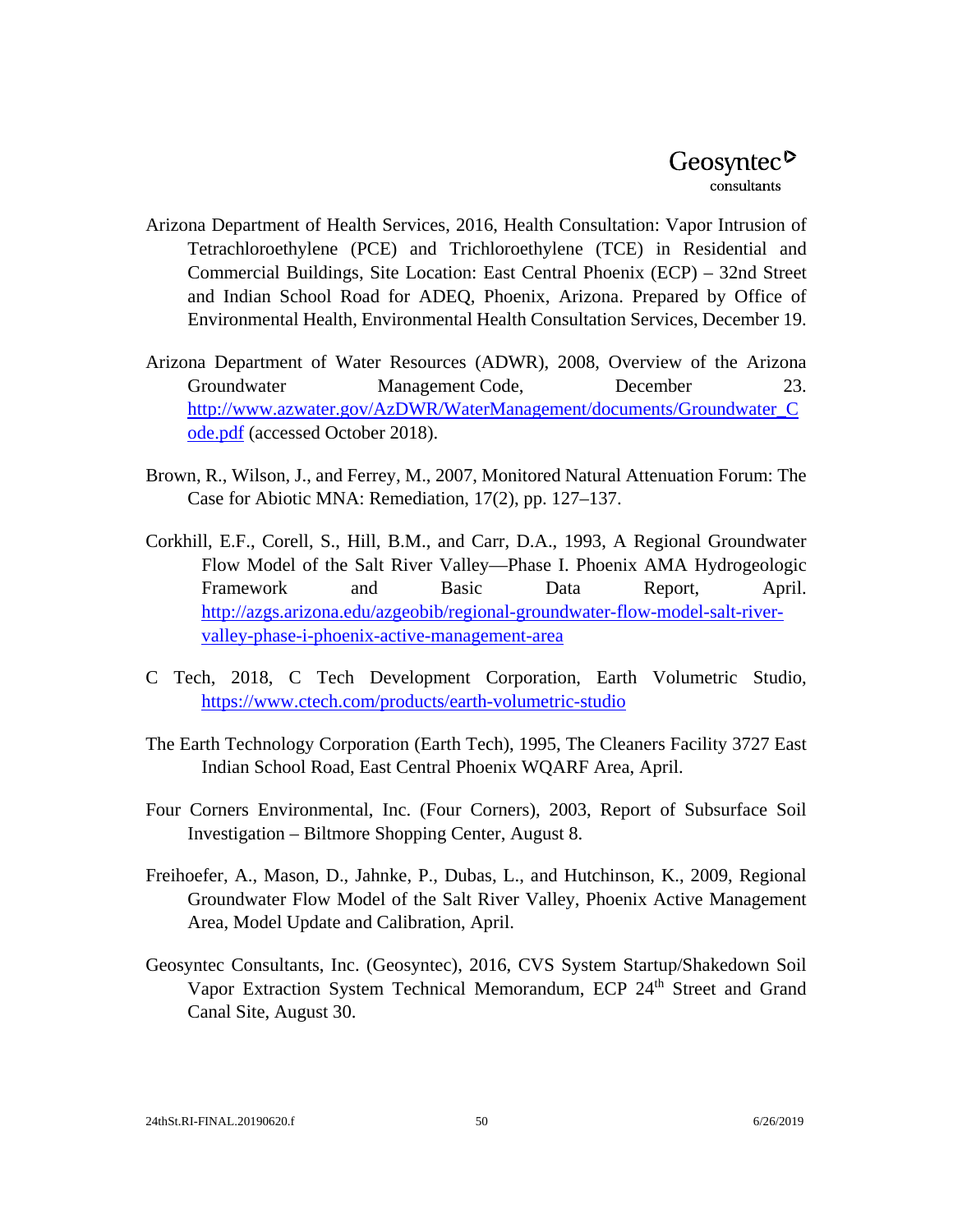- Geosyntec, 2017, Soil Vapor Extraction Wells and Soil Vapor Points Sampling Technical Memorandum, ECP 24th Street and Grand Canal, November 14.
- Geosyntec, 2018a, Rebound Sampling of Soil Vapor Extraction Wells and Soil Vapor Probes Technical Memorandum,  $ECP - 24<sup>th</sup>$  Street and Grand Canal WQARF Site, January 15.
- Geosyntec, 2018b, Deep Vadose Soil Vapor Assessment Technical Memorandum. ECP – 24<sup>th</sup> Street and Grand Canal WQARF Site, June 28.
- Geosyntec, 2018c, Human Health Risk Assessment, ECP 24<sup>th</sup> Street and Grand Canal, October 10.
- Hargis + Associates, Inc. (H+A), 2013, Figure 1C Fairmount Avenue Soil Vapor Investigation Results, East Central Phoenix WQARF Site, Phoenix, Arizona, October 24.
- H+A, 2014, Addendum to Work Plan to Conduct Groundwater Characterization Fiscal Year 2015, ECP 24th Street and Grand Canal, November 13.
- H+A, 2015a, Groundwater and Soil Vapor Monitoring Report (January 2013 through May 2015), ECP 24th Street and Grand Canal, June 29.
- H+A, 2015b, Early Response Action Work Plan for the 24th Street and Grand Canal Site, ECP 2406 East Thomas Road, October 29.
- H+A, 2015c, Groundwater and Soil Vapor Monitoring Technical Memorandum Fall 2015, ECP 24th Street and Grand Canal Road, December 15.
- H+A, 2016, Groundwater Monitoring Technical Memorandum August 2016, ECP 24th Street and Grand Canal, December 23.
- H+A, 2017, Summary of Drilling/Sampling at Wells 24BH-10B, 24BH-11, and 24BH-12 Technical Memorandum, ECP, June 4.
- H+A, 2018a, Land and Water Use Report, 24th Street and Grand Canal Site, February 2.
- H+A, 2018b, Summary of Drilling/Sampling at Wells 24MW-13 and 24MW-14 Technical Memorandum, ECP, July 2.

24thSt.RI-FINAL.20190620.f 51 6/26/2019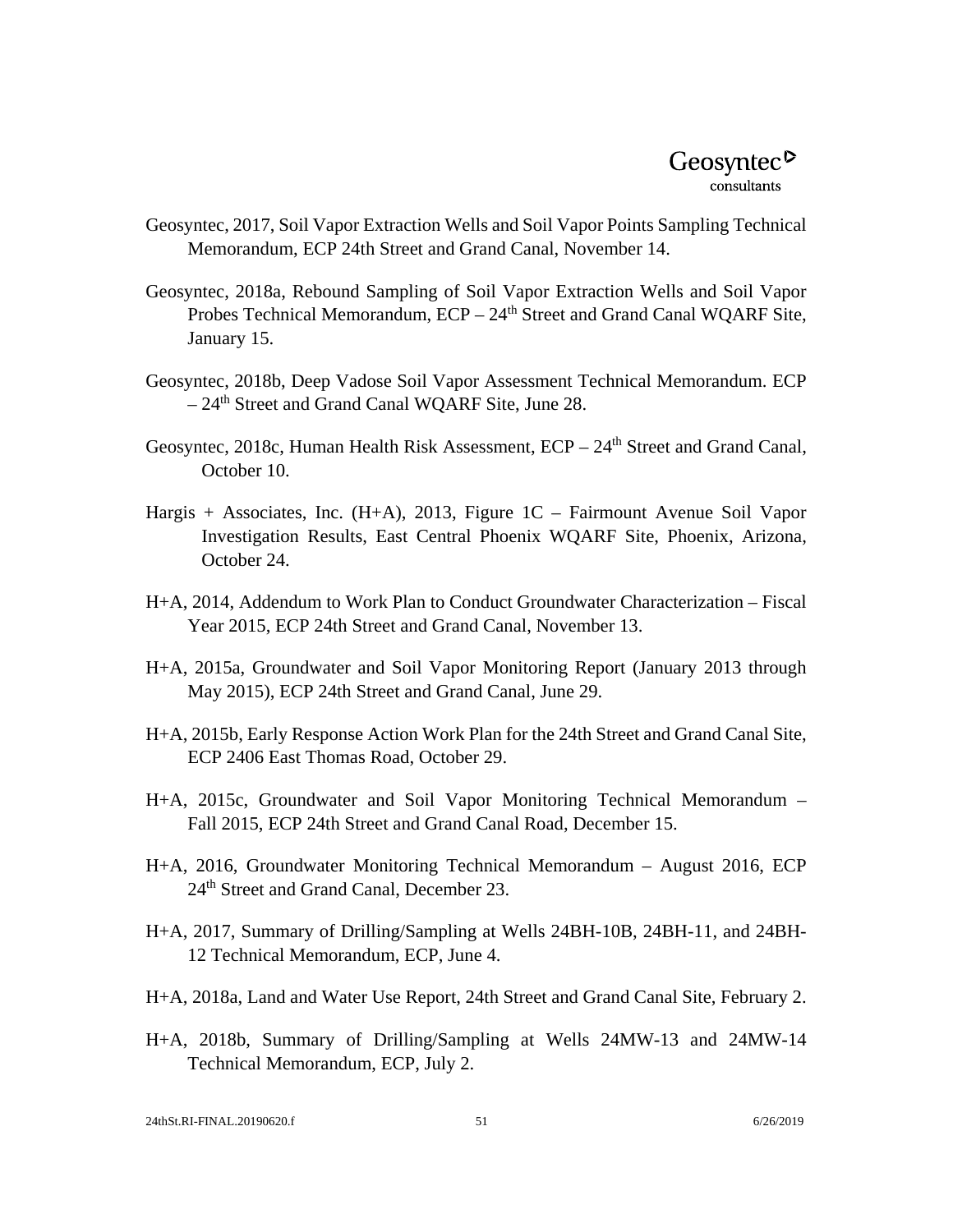- HydroGeoChem, Inc., 2017, Remedial Investigation Report, West Central Phoenix North Canal Plume WQARF Site, Phoenix, Arizona, 28 December.
- HydroGeoLogic, Inc. (HGL), 2013, Figure RCRA Facilities and Dry Cleaners Locations, October 1.
- HGL, 2014, Final Letter Report Remedial Investigation, June 27.
- Johnson, P.C., and Ettinger, R.A., 1991, Heuristic model for predicting the intrusion rate of contaminant vapors into buildings. Environ. Sci. Technology, 25: 1445-1452.
- Lluria, Mario R., Small, G.G., and Marsh, F., 2011, Presentation Managed Aquifer Recharge for the Arizona Desert: The Development of Large Surface Water Spreading Facilities, January 25-26.
- Naval Facilities Engineering Command (NAVFAC), 2014, In Situ Biogeochemical Transformation Processes for Treating Contaminated Groundwater, September.
- NV5 Environmental Services, 2015, Phase I Environmental Site Assessment Kachina Village Shopping Center 3110-3192 East Indian School Road Phoenix, Arizona (reissued), August 18.
- Pankow, J.F., Cherry, J.A., 1996, Dense Chlorinated Solvents and Other DNAPLs in Groundwater: History, Behavior, and Remediation. Waterloo Press, Portland, OR, USA. 525 p.
- Parsons Infrastructure & Technology Group, Inc. (Parsons), 2008, Technical Protocol for Enhanced Anaerobic Bioremediation Using Permeable Mulch Biowalls and Bioreactors, May.
- Rascona, 2005, Maps showing groundwater conditions in the Phoenix Active Management Area, Maricopa, Pinal and Yavapai Counties, Arizona, Nov. 2002- Feb 2003. Arizona Department of Water Resources.
- Schmidli, Robert J., 1996, Climate of Phoenix, Arizona: An Abridged On-Line Version of NOAA Technical Memorandum NWS WR-177, revised May.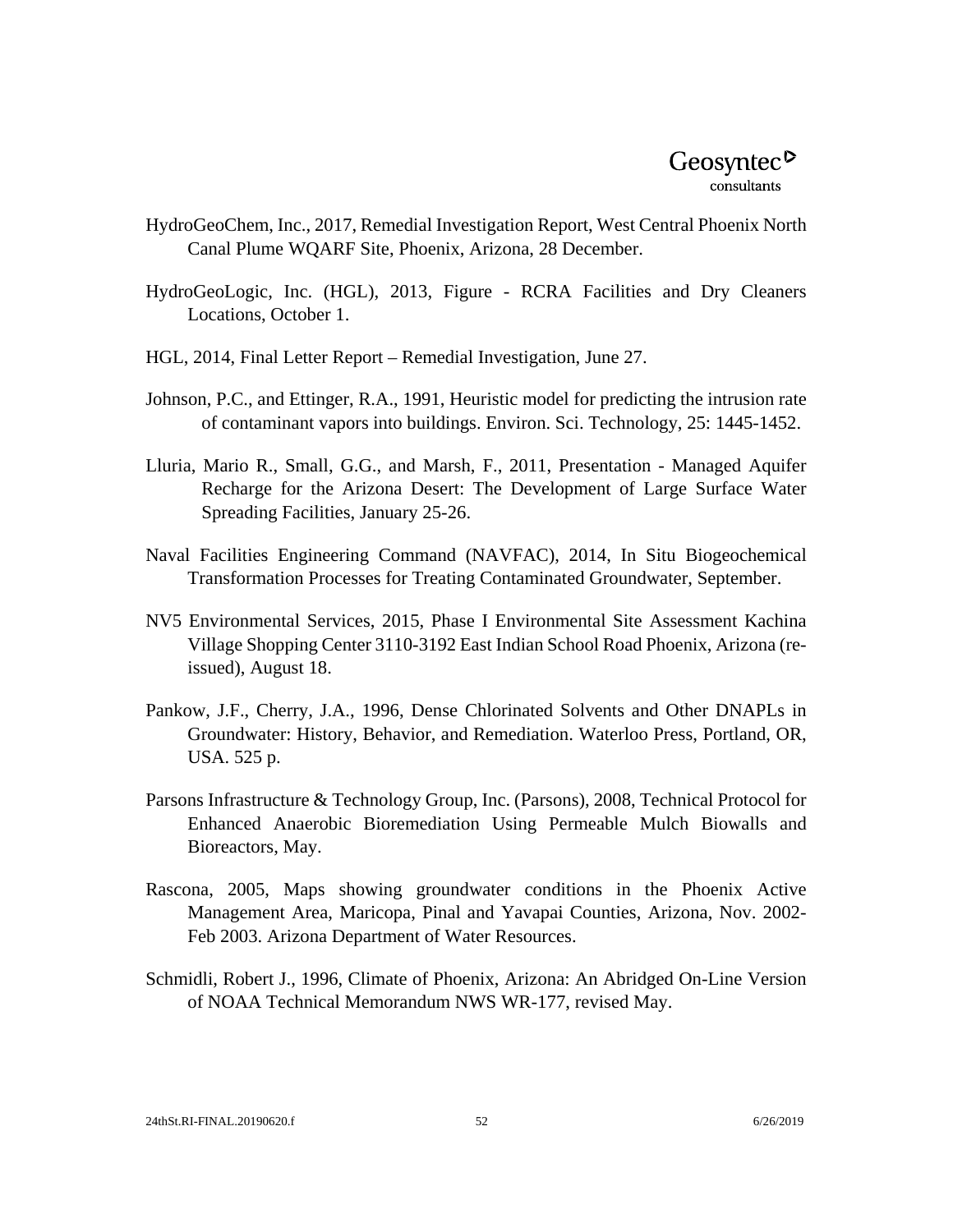- Shaw Environmental, Inc. (Shaw), 2005, Phase I Environmental Site Assessment Northeast Corner of East Thomas Road and North 24th Street (CVS Store No. 5793), December 12.
- Shaw, 2008a, Subsurface Investigation Workplan, Northeast Corner of 24th Street and Thomas Road, March 28.
- Shaw, 2008b, Well Completion Report Northeast Corner of 24th Street and Thomas Road, October 23.
- Salt River Project (SRP), 2018, Canal history. <https://www.srpnet.com/water/canals/history.aspx> (accessed October 2018).
- Stantec Consulting Services, Inc. (Stantec), 2008, Figure Historical Potential PCE-Using Facilities, August 28.
- Terracon, 2001a, Phase I Environmental Site Assessment Proposed OSCO Drug Store #90ER, June 13.
- Terracon, 2001b, Phase II Environmental Site Assessment Proposed OSCO Drug Store #90ER, August 30.
- Terracon, 2001c, Groundwater Investigation Proposed OSCO Drug Store #90ER, November 11.
- United States Department of Agriculture (USDA), 2018, USDA Natural Resources Conservation Service (NRCS) Web Soil Survey. <https://websoilsurvey.sc.egov.usda.gov/App/WebSoilSurvey.aspx> (accessed 13 November 2018). Last updated 15 September 2018.
- United States Environmental Protection Agency (USEPA), 2017a, Scope of the Risk Evaluation for Perchloroethylene (Ethene, 1,1,2,2-Tetrachloro), CASRN: 127-18-4, June.
- USEPA, 2017b, Documentation for EPA's Implementation of the Johnson and Ettinger Model to Evaluate Site Specific Vapor Intrusion into Buildings. Version 6.0. Prepared by Office of Superfund Remediation and Technology Innovation, revised September 2017.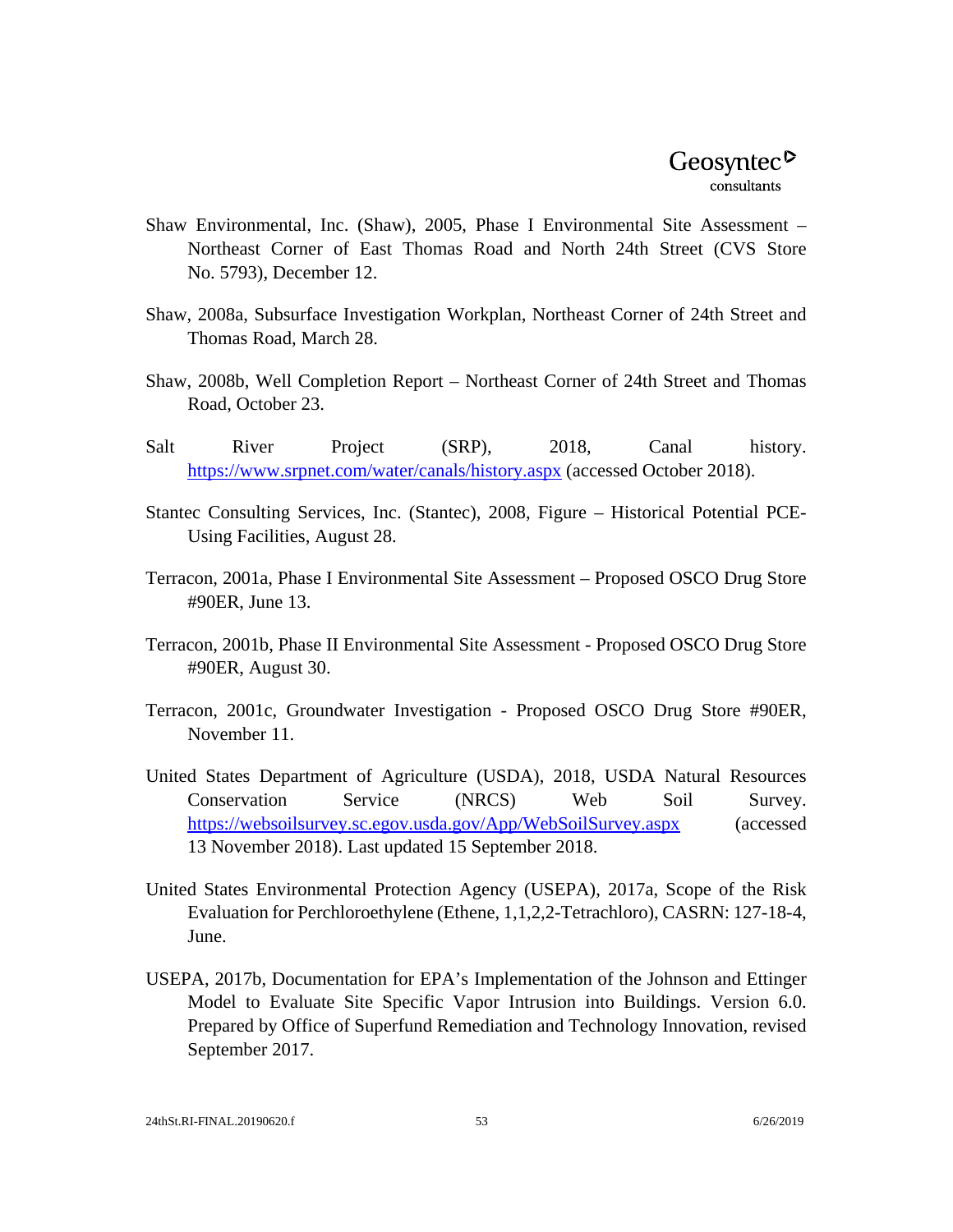- USEPA, 2018a, Problem Formulation of the Risk Evaluation for Perchloroethylene (Ethene, 1,1,2,2-Tetrachloro), CASRN: 127-18-4, May.
- USEPA, 2018b, Problem Formulation of the Risk Evaluation for Trichloroethylene, CASRN: 79-01-6, May.
- USEPA, 2018c, Regional Screening Levels (RSLs) Generic Tables, May. www.epa.gov/risk/regional-screening-levels-rsls-generic-tables
- United States Fish and Wildlife Service (USFWS), 2018, Information, Planning and Conservation (IPaC) System Information for Planning and Consultation. [https://ecos.fws.gov/ipac/location/3C7AIPFOS5E3HJ7DDLTGJEYV5Q/resource](https://ecos.fws.gov/ipac/location/3C7AIPFOS5E3HJ7DDLTGJEYV5Q/resources) [s](https://ecos.fws.gov/ipac/location/3C7AIPFOS5E3HJ7DDLTGJEYV5Q/resources) (accessed November 2018).
- United States Geological Survey (USGS), 1996, Groundwater Atlas of the United States: Arizona, Colorado, New Mexico, Utah. [http://pubs.usgs.gov/ha/ha730/ch\\_c/index.html](http://pubs.usgs.gov/ha/ha730/ch_c/index.html) (accessed February 2014).